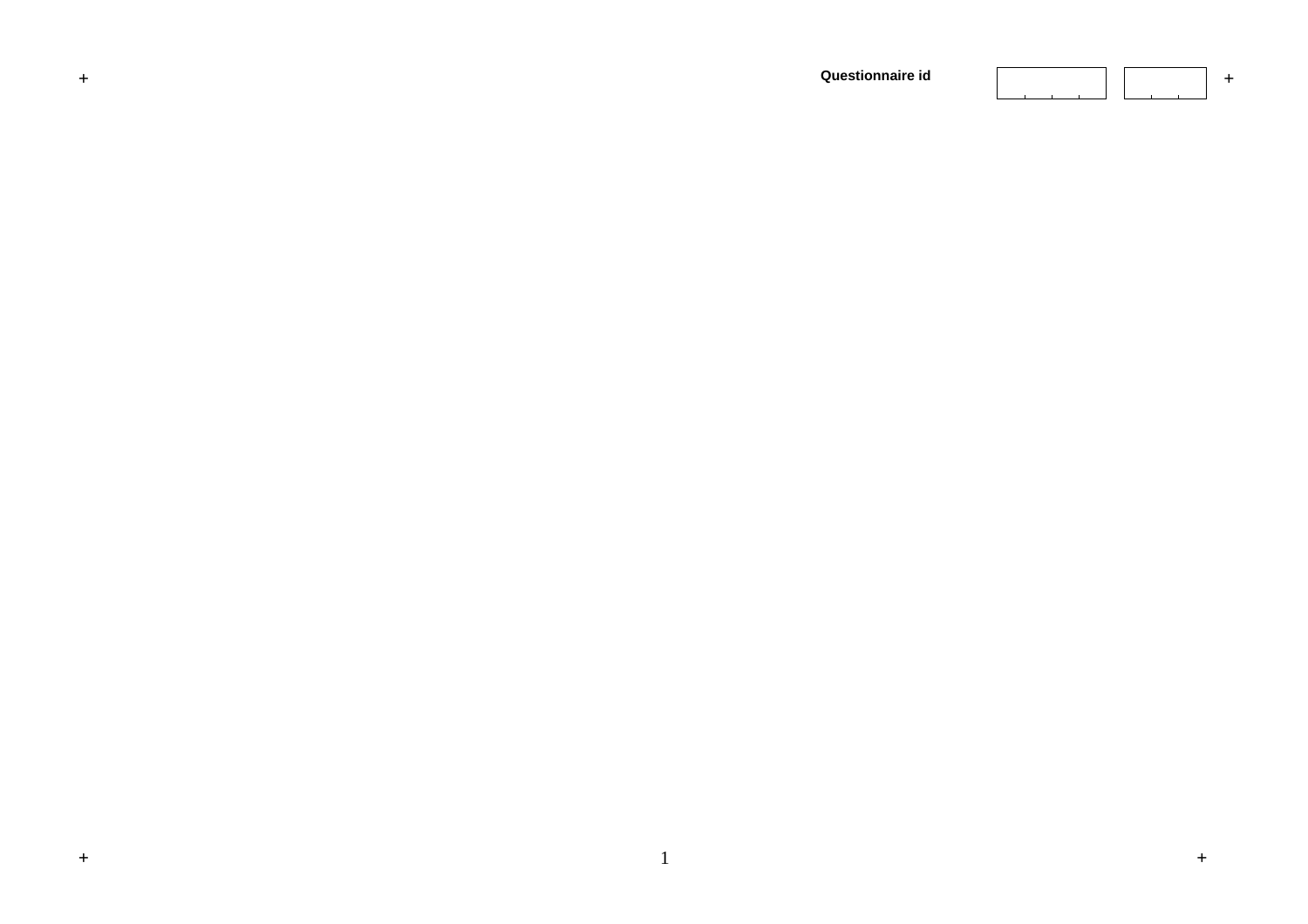### **FLAPThis section covers particulars of each person in the household**

*The following information must be obtained for every person who has stayed in this household for at least four nights on average per week during the last four weeks. Do not forget babies. If there are more than 10 persons in the household, use a second questionnaire.*

|     |                                                                                                                                                                         |                           | Person (respondent) number   |                                      |                      |                      |                      |                      |                      |                      |                      |
|-----|-------------------------------------------------------------------------------------------------------------------------------------------------------------------------|---------------------------|------------------------------|--------------------------------------|----------------------|----------------------|----------------------|----------------------|----------------------|----------------------|----------------------|
|     | Ask who the head (or the acting head) of the household is<br>and record that person in column 01.                                                                       | 01<br>Head<br>(or acting) | 02                           | 03                                   | 04                   | 05                   | 06                   | 07                   | 08                   | 09                   | 10                   |
| A   | First name and surname<br><b>First name:</b><br>Write down first name and surname of each<br>member of the household, starting with the<br>head or acting head.         |                           |                              |                                      |                      |                      |                      |                      |                      |                      |                      |
|     | If more than one head or acting head,<br>Surname:<br>take the oldest<br>Write sideways if necessary                                                                     |                           |                              |                                      |                      |                      |                      |                      |                      |                      |                      |
| B.1 | Has  stayed here for at least four nights on average<br>per week during the last four weeks?<br>$1 = YES$<br>$2 = No$<br>$\rightarrow$ End of questions for this person | $\Box$ 1<br>$\Box$ 2      | $\Box$ 1<br>$\Box$ 2         | $\Box$ 1<br>$\Box$ 2                 | $\Box$ 1<br>$\Box$ 2 | $\Box$ 1<br>$\Box$ 2 | $\Box$ 1<br>$\Box$ 2 | $\Box$ 1<br>$\Box$ 2 | $\Box$ 1<br>$\Box$ 2 | $\Box$ 1<br>$\Box$ 2 | □ 1<br>$\Box$ 2      |
| B.2 | Did  stay in this household in September 2003?<br>$1 = YES$<br>$2 = No$                                                                                                 | $\Box$ 1<br>$\Box$ 2      | $\Box$ 1<br>$\Box$ 2         | $\Box$ 1<br>$\Box$ 2                 | $\Box$ 1<br>$\Box$ 2 | $\Box$ 1<br>$\Box$ 2 | $\Box$ 1<br>$\Box$ 2 | $\Box$ 1<br>$\Box$ 2 | $\Box$ 1<br>$\Box$ 2 | $\Box$ 1<br>$\Box$ 2 | $\Box$ 1<br>$\Box$ 2 |
| C   | Is  a male or a female?<br>$1 = MALE$<br>$2 =$ FEMALE                                                                                                                   | $\Box$ 1<br>$\Box$ 2      | $\overline{111}$<br>$\Box$ 2 | $\Box$ 1<br>$\Box$ 2                 | $\Box$ 1<br>$\Box$ 2 | $\Box$ 1<br>$\Box$ 2 | $\Box$ 1<br>$\Box$ 2 | $\Box$ 1<br>$\Box$ 2 | $\Box$ 1<br>$\Box$ 2 | $\Box$ 1<br>$\Box$ 2 | $\Box$ 1<br>$\Box$ 2 |
| D   | How old is ? (In completed years - In figures only)<br>Less than 1 year = $00$                                                                                          |                           |                              |                                      |                      |                      |                      |                      |                      |                      |                      |
| E   | What population group does  belong to?                                                                                                                                  |                           |                              |                                      |                      |                      |                      |                      |                      |                      |                      |
|     | $1 = AFRICAN/BLACK$                                                                                                                                                     | $\square$ 1               | $\Box$ 1                     | $\Box$ 1                             | □ 1                  | $\Box$ 1             | $\Box$ 1             | $\square$ 1          | $\Box$ 1             | $\Box$ 1             | $\Box$ 1             |
|     | $2 =$ COLOURED                                                                                                                                                          | $\Box$ 2                  | $\Box$ 2                     | $\Box$ 2                             | $\Box$ 2             | $\Box$ 2             | $\Box$ 2             | $\Box$ 2             | $\Box$ 2             | $\Box$ 2             | $\Box$ 2             |
|     | $3 = \text{INDIAN/ASIAN}$                                                                                                                                               | $\square$ 3               | $\Box$ 3                     | $\Box$ 3                             | $\Box$ 3             | $\Box$ 3             | $\Box$ 3             | $\Box$ 3             | $\Box$ 3             | $\Box$ 3             | $\Box$ 3             |
|     | $4 =$ WHITE<br>$5 =$ OTHER, specify                                                                                                                                     | $\Box$ 4<br>$\square$ 5   | $\Box$ 4<br>$\Box$ 5         | $\Box$ 4<br>$\Box$ 5                 | $\Box$ 4<br>$\Box$ 5 | $\Box$ 4<br>$\Box$ 5 | $\Box$ 4<br>$\Box$ 5 | $\Box$ 4<br>$\Box$ 5 | $\Box$ 4<br>$\Box$ 5 | $\Box$ 4<br>$\Box$ 5 | $\Box$ 4<br>$\Box$ 5 |
| F   | Is there any other person residing in this household,                                                                                                                   | $\Box$ Yes                |                              | $\rightarrow$ If "YES", Go back to A |                      |                      |                      |                      |                      |                      |                      |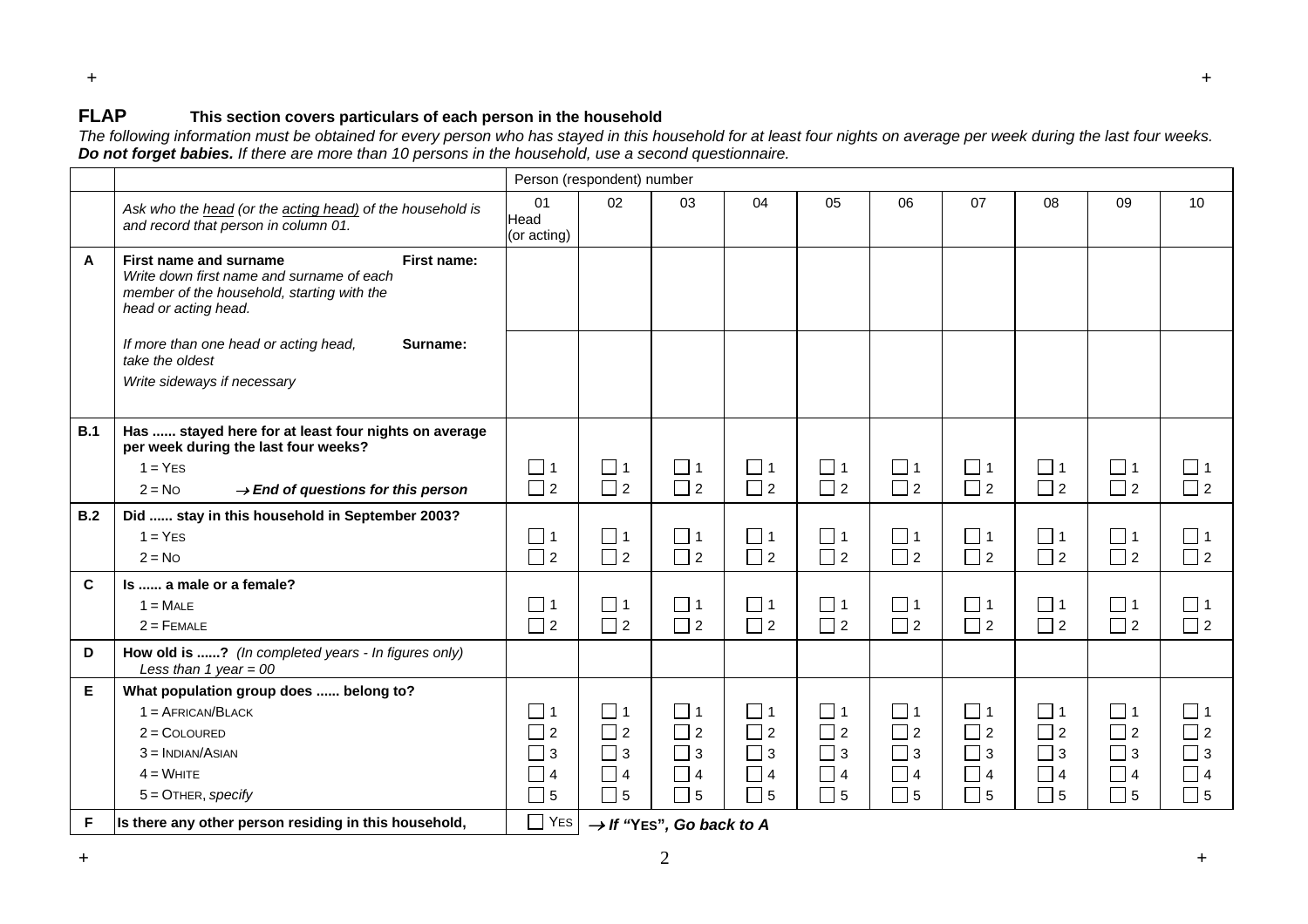| Questionnaire id |  |  |
|------------------|--|--|
|                  |  |  |

| than those already mentioned, who is not presently here? | $\vert$ $\vert$ No |
|----------------------------------------------------------|--------------------|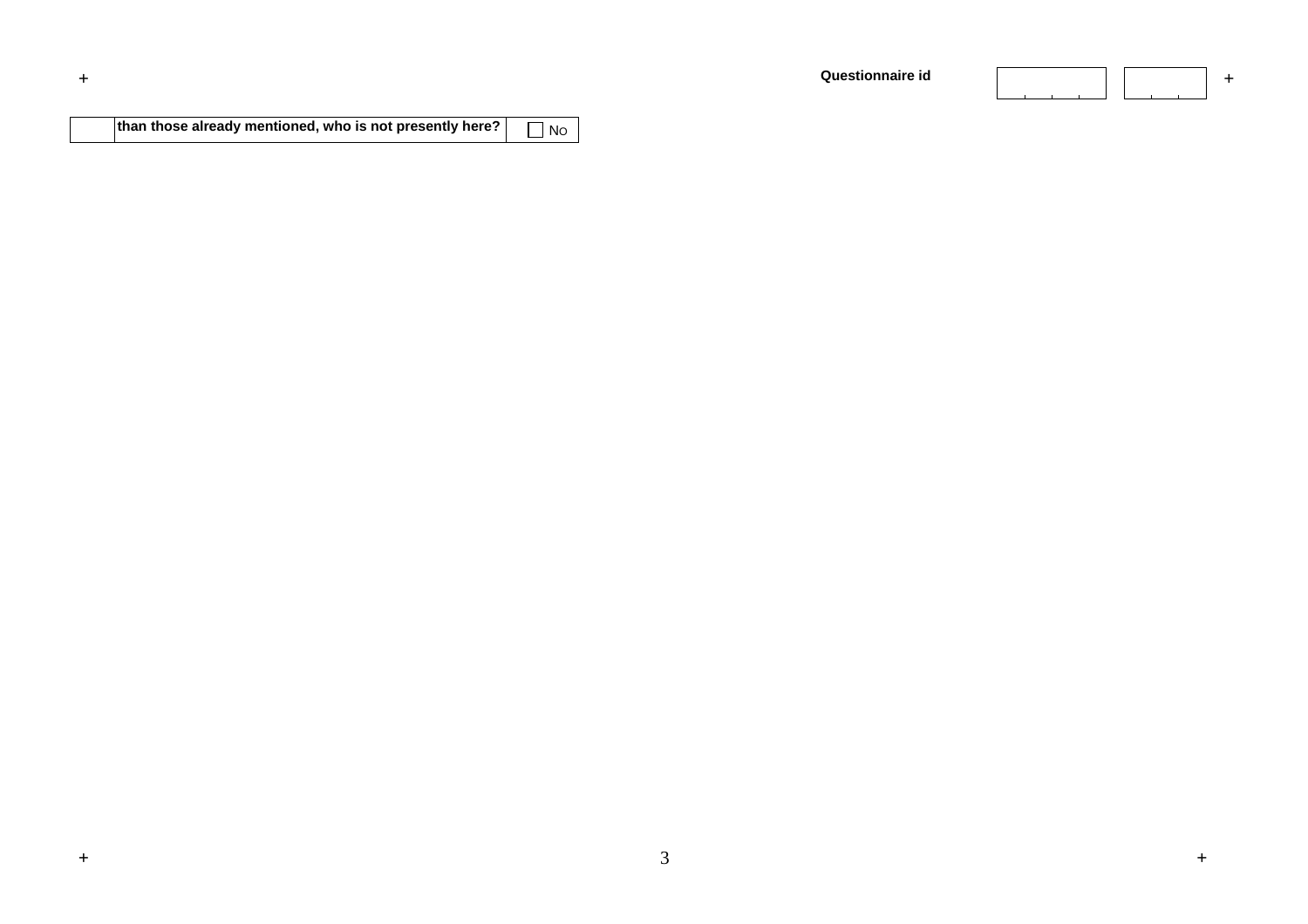### **SECTION 1 This section covers particulars of each person in the household**

|       |                                                                                                                                                                                                                                                                                                                                                                                                        | 01                                                                                                                                                       | 02                                                                                                                                                       | 03                                                                                                                                                       | 04                                                                                                                                                       | 05                                                                                                                                                                                                                                                 | 06                                                                                                                                                       | 07                                                                                                                                                       | 08                                                                                                                                                                                                        | 09                                                                                                                                                       | 10                                                                                                                                              |
|-------|--------------------------------------------------------------------------------------------------------------------------------------------------------------------------------------------------------------------------------------------------------------------------------------------------------------------------------------------------------------------------------------------------------|----------------------------------------------------------------------------------------------------------------------------------------------------------|----------------------------------------------------------------------------------------------------------------------------------------------------------|----------------------------------------------------------------------------------------------------------------------------------------------------------|----------------------------------------------------------------------------------------------------------------------------------------------------------|----------------------------------------------------------------------------------------------------------------------------------------------------------------------------------------------------------------------------------------------------|----------------------------------------------------------------------------------------------------------------------------------------------------------|----------------------------------------------------------------------------------------------------------------------------------------------------------|-----------------------------------------------------------------------------------------------------------------------------------------------------------------------------------------------------------|----------------------------------------------------------------------------------------------------------------------------------------------------------|-------------------------------------------------------------------------------------------------------------------------------------------------|
| 1.1.a | What is 's present marital status?<br>1 = MARRIED OR LIVING TOGETHER AS HUSBAND AND WIFE<br>$2 =$ WIDOW/WIDOWER<br>$3 = DivORCED OR SEPARATED$<br>$\rightarrow$ Go to Q 1.2<br>$4 =$ NEVER MARRIED                                                                                                                                                                                                     | $\vert$ 1<br>$\Box$ 2<br>$\Box$ 3<br>$\Box$ 4                                                                                                            | $\vert$ 1<br>$\Box$ 2<br>$\Box$ 3<br>$\Box$ 4                                                                                                            | $\Box$ 1<br>$\Box$ 2<br>$\Box$ 3<br>$\Box$ 4                                                                                                             | $\Box$ 1<br>$\Box$ 2<br>$\Box$ 3<br>$\Box$ 4                                                                                                             | $\Box$ 1<br>$\Box$ 2<br>$\Box$ 3<br>$\Box$ 4                                                                                                                                                                                                       | $\Box$ 1<br>$\Box$ 2<br>$\Box$ 3<br>$\Box$ 4                                                                                                             | $\vert$   1<br>$\Box$ 2<br>$\Box$ 3<br>$\Box$ 4                                                                                                          | $\vert$   1<br>$\Box$ 2<br>$\Box$ 3<br>$\Box$ 4                                                                                                                                                           | $\Box$ 1<br>$\Box$ 2<br>$\Box$ 3<br>$\Box$ 4                                                                                                             | $\sqsupset$ 2<br>$\sqsupset$ 3<br>$\begin{array}{ccc} \hline \end{array}$                                                                       |
| 1.1.b | Does 's spouse/partner live in this household?<br>$1 = YES$<br>$2 = No$<br>$\rightarrow$ Go to Q 1.2                                                                                                                                                                                                                                                                                                   | $\Box$ 1<br>$\Box$ 2                                                                                                                                     | $\Box$ 1<br>$\Box$ 2                                                                                                                                     | $\Box$ 1<br>$\Box$ 2                                                                                                                                     | □ 1<br>$\Box$ 2                                                                                                                                          | l 11<br>$\Box$ 2                                                                                                                                                                                                                                   | $\Box$ 1<br>$\Box$ 2                                                                                                                                     | $\Box$ 1<br>$\Box$ 2                                                                                                                                     | $\Box$ 1<br>$\Box$ 2                                                                                                                                                                                      | $\Box$ 1<br>$\Box$ 2                                                                                                                                     | $\Box$ 1<br>$\Box$ 2                                                                                                                            |
| 1.1.c | If $1.1.b = 1$<br>Which person is the spouse/partner of ?<br>Give person number                                                                                                                                                                                                                                                                                                                        |                                                                                                                                                          |                                                                                                                                                          |                                                                                                                                                          |                                                                                                                                                          |                                                                                                                                                                                                                                                    |                                                                                                                                                          |                                                                                                                                                          |                                                                                                                                                                                                           |                                                                                                                                                          |                                                                                                                                                 |
| 1.2   | Which language does  speak most often at home?<br>$01 = AFRIKAANS$<br>$02$ = ENGLISH<br>$03 =$ ISINDEBELE/SOUTH NDEBELE/NORTH NDEBELE<br>$04 =$ ISIXHOSA/ $X$ HOSA<br>$05 =$ Isizulu/Zulu<br>06 = SEPEDI/NORTHERN SOTHO<br>07 = SESOTHO/SOUTHERN SOTHO/SOTHO<br>$08 =$ SETSWANA/TSWANA<br>$09 =$ SISWATI/SWAZI<br>$10 = T$ SHIVENDA/VENDA<br>$11 = XITSONGA/TSONGA$<br>$12 =$ OTHER, specify in column | $\Box$ 01<br>$\Box$ 02<br>$\Box$ 03<br>$\Box$ 04<br>$\Box$ 05<br>$\Box$ 06<br>$\Box$ 07<br>$\Box$ 08<br>$\Box$ 09<br>$\Box$ 10<br>$\Box$ 11<br>$\Box$ 12 | $\Box$ 01<br>$\Box$ 02<br>$\Box$ 03<br>$\Box$ 04<br>$\Box$ 05<br>$\Box$ 06<br>$\Box$ 07<br>$\Box$ 08<br>$\Box$ 09<br>$\Box$ 10<br>$\Box$ 11<br>$\Box$ 12 | $\Box$ 01<br>$\Box$ 02<br>$\Box$ 03<br>$\Box$ 04<br>$\Box$ 05<br>$\Box$ 06<br>$\Box$ 07<br>$\Box$ 08<br>$\Box$ 09<br>$\Box$ 10<br>$\Box$ 11<br>$\Box$ 12 | $\Box$ 01<br>$\Box$ 02<br>$\Box$ 03<br>$\Box$ 04<br>$\Box$ 05<br>$\Box$ 06<br>$\Box$ 07<br>$\Box$ 08<br>$\Box$ 09<br>$\Box$ 10<br>$\Box$ 11<br>$\Box$ 12 | $\overline{\phantom{0}}$ 01<br>$\overline{\phantom{0}}$ 02<br>$\Box$ 03<br>$\overline{\phantom{0}}$ 04<br>$\overline{\phantom{0}}$ 05<br>$\overline{\phantom{0}}$ 06<br>$\sqsupset$ 07<br>  08<br>$\Box$ 09<br>$\Box$ 10<br>$\Box$ 11<br>$\Box$ 12 | $\Box$ 01<br>$\Box$ 02<br>$\Box$ 03<br>$\Box$ 04<br>$\Box$ 05<br>$\Box$ 06<br>$\Box$ 07<br>$\Box$ 08<br>$\Box$ 09<br>$\Box$ 10<br>$\Box$ 11<br>$\Box$ 12 | $\Box$ 01<br>$\Box$ 02<br>$\Box$ 03<br>$\Box$ 04<br>$\Box$ 05<br>$\Box$ 06<br>$\Box$ 07<br>$\Box$ 08<br>$\Box$ 09<br>$\Box$ 10<br>$\Box$ 11<br>$\Box$ 12 | $\sqsupset$ 01<br>$\sqsupset$ 02<br>$\sqsupset$ 03<br>$\bigcap$ 04<br>$\sqsupset$ 05<br>$\overline{\phantom{0}}$ 06<br>$\sqsupset$ 07<br>$\bigcap$ 08<br>$\Box$ 09<br>$\Box$ 10<br>$\Box$ 11<br>$\Box$ 12 | $\Box$ 01<br>$\Box$ 02<br>$\Box$ 03<br>$\Box$ 04<br>$\Box$ 05<br>$\Box$ 06<br>$\Box$ 07<br>$\Box$ 08<br>$\Box$ 09<br>$\Box$ 10<br>$\Box$ 11<br>$\Box$ 12 | $\Box$ 01<br>$\Box$ 02<br>$\Box$ 03<br>$\Box$ 04<br>$\sqsupset$ 05<br>$\Box$ 06<br>$\Box$ 07<br>$\Box$ 08<br>$\Box$ 09<br>10<br>11<br>$\Box$ 12 |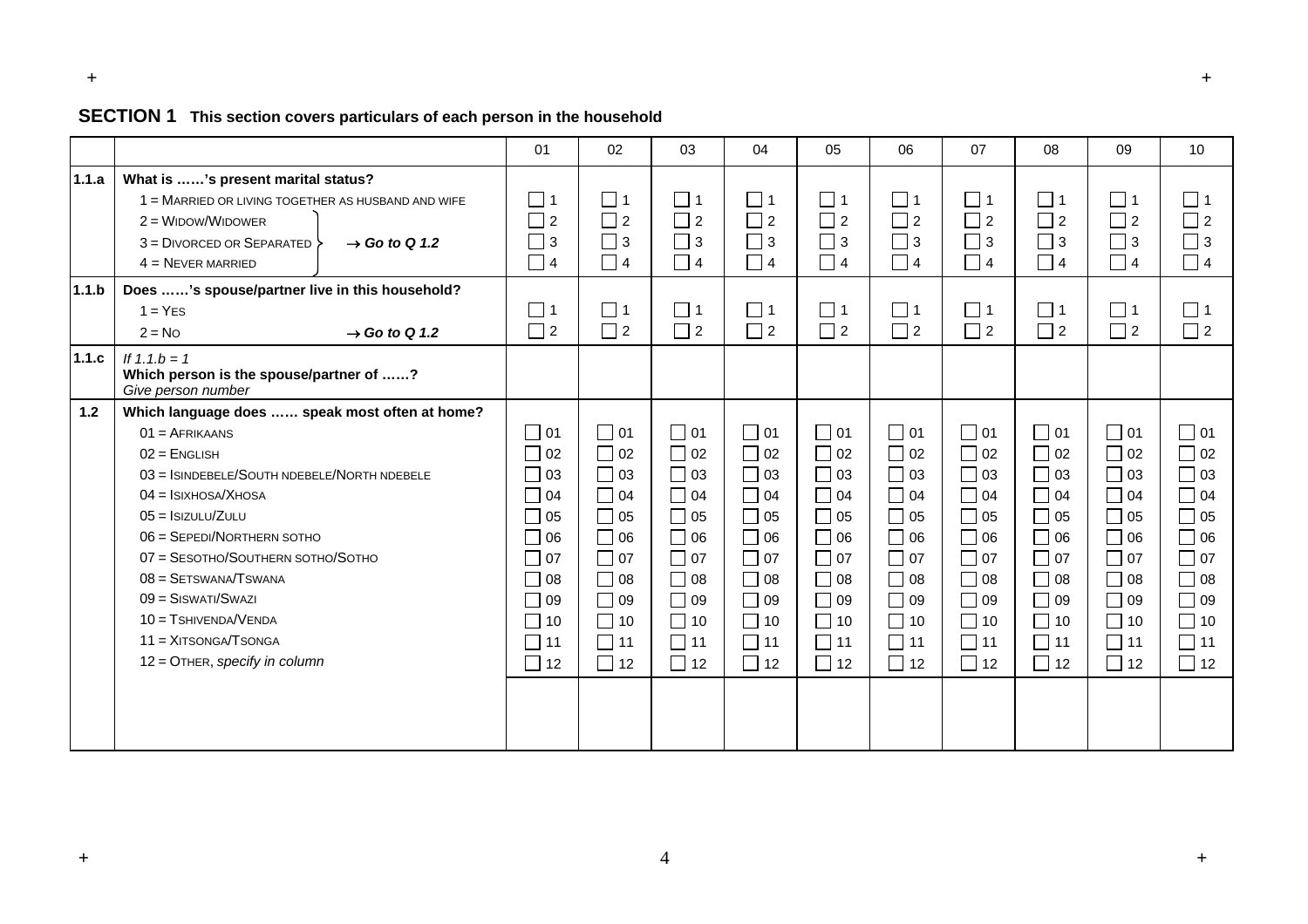|       |                                                                                                        | 01        | 02        | 03        | 04        | 05           | 06        | 07           | 08        | 09        | 10        |
|-------|--------------------------------------------------------------------------------------------------------|-----------|-----------|-----------|-----------|--------------|-----------|--------------|-----------|-----------|-----------|
| 1.3.a | What is the highest level of education that  has<br>completed?                                         |           |           |           |           |              |           |              |           |           |           |
|       | $00 = No$ SCHOOLING                                                                                    | $\Box$ 00 | $\Box$ 00 | $\Box$ 00 | $\Box$ 00 | $\Box$ 00    | $\Box$ 00 | $\Box$ 00    | $\Box$ 00 | $\Box$ 00 | $\Box$ 00 |
|       | $01 =$ GRADE R/0                                                                                       | $\Box$ 01 | $\Box$ 01 | $\Box$ 01 | $\Box$ 01 | $\Box$ 01    | $\Box$ 01 | $\Box$ 01    | $\Box$ 01 | $\Box$ 01 | $\Box$ 01 |
|       | $02 = SUB A/GRADE 1$                                                                                   | $\Box$ 02 | $\Box$ 02 | $\Box$ 02 | $\Box$ 02 | $\Box$ 02    | $\Box$ 02 | $\Box$ 02    | $\Box$ 02 | $\Box$ 02 | $\Box$ 02 |
|       | $03 = SUB B/GRADE 2$                                                                                   | $\Box$ 03 | $\Box$ 03 | $\Box$ 03 | $\Box$ 03 | $\Box$ 03    | $\Box$ 03 | $\Box$ 03    | $\Box$ 03 | $\Box$ 03 | $\Box$ 03 |
|       | 04 = GRADE 3/STANDARD 1                                                                                | $\Box$ 04 | $\Box$ 04 | $\Box$ 04 | $\Box$ 04 | $\Box$ 04    | $\Box$ 04 | $\Box$ 04    | $\Box$ 04 | $\Box$ 04 | $\Box$ 04 |
|       | 05 = GRADE 4/STANDARD 2                                                                                | $\Box$ 05 | $\Box$ 05 | $\Box$ 05 | $\Box$ 05 | $\Box$ 05    | $\Box$ 05 | $\Box$ 05    | $\Box$ 05 | $\Box$ 05 | $\Box$ 05 |
|       | 06 = GRADE 5/STANDARD 3                                                                                | $\Box$ 06 | $\Box$ 06 | $\Box$ 06 | $\Box$ 06 | $\Box$ 06    | $\Box$ 06 | $\Box$ 06    | $\Box$ 06 | $\Box$ 06 | $\Box$ 06 |
|       | 07 = GRADE 6/STANDARD 4                                                                                | $\Box$ 07 | $\Box$ 07 | $\Box$ 07 | $\Box$ 07 | $\Box$ 07    | $\Box$ 07 | $\Box$ 07    | $\Box$ 07 | $\Box$ 07 | $\Box$ 07 |
|       | $08 =$ GRADE $7/$ STANDARD 5                                                                           | $\Box$ 08 | $\Box$ 08 | $\Box$ 08 | $\Box$ 08 | $\Box$ 08    | $\Box$ 08 | $\Box$ 08    | $\Box$ 08 | $\Box$ 08 | $\Box$ 08 |
|       | 09 = GRADE 8/STANDARD 6/FORM 1                                                                         | $\Box$ 09 | $\Box$ 09 | $\Box$ 09 | $\Box$ 09 | $\Box$ 09    | $\Box$ 09 | $\Box$ 09    | $\Box$ 09 | $\Box$ 09 | $\Box$ 09 |
|       | 10 = GRADE 9/STANDARD 7/FORM 2                                                                         | $\Box$ 10 | $\Box$ 10 | $\Box$ 10 | $\Box$ 10 | $\Box$ 10    | $\Box$ 10 | $\Box$ 10    | $\Box$ 10 | $\Box$ 10 | $\Box$ 10 |
|       | $11 =$ GRADE $10/$ STANDARD 8/FORM 3                                                                   | $\Box$ 11 | $\Box$ 11 | $\Box$ 11 | $\Box$ 11 | $\Box$ 11    | $\Box$ 11 | $\square$ 11 | $\Box$ 11 | $\Box$ 11 | $\Box$ 11 |
|       | 12 = GRADE 11/STANDARD 9/FORM 4                                                                        | $\Box$ 12 | $\Box$ 12 | $\Box$ 12 | $\Box$ 12 | $\Box$ 12    | $\Box$ 12 | $\Box$ 12    | $\Box$ 12 | $\Box$ 12 | $\Box$ 12 |
|       | 13 = GRADE 12/STANDARD 10/FORM 5/MATRIC                                                                | $\Box$ 13 | $\Box$ 13 | $\Box$ 13 | $\Box$ 13 | $\Box$ 13    | $\Box$ 13 | $\Box$ 13    | $\Box$ 13 | $\Box$ 13 | $\Box$ 13 |
|       | $14 = NTC$                                                                                             | $\Box$ 14 | $\Box$ 14 | $\Box$ 14 | $\Box$ 14 | $\Box$ 14    | $\Box$ 14 | $\Box$ 14    | $\Box$ 14 | $\Box$ 14 | $\Box$ 14 |
|       | $15 = NTC$ II                                                                                          | $\Box$ 15 | $\Box$ 15 | $\Box$ 15 | $\Box$ 15 | $\Box$<br>15 | $\Box$ 15 | $\Box$ 15    | $\Box$ 15 | $\Box$ 15 | $\Box$ 15 |
|       | $16 = NTC$ III                                                                                         | $\Box$ 16 | $\Box$ 16 | $\Box$ 16 | $\Box$ 16 | $\Box$<br>16 | $\Box$ 16 | $\Box$ 16    | $\Box$ 16 | $\Box$ 16 | $\Box$ 16 |
|       | 17 = DIPLOMA/CERTIFICATE WITH LESS THAN GRADE 12/STD 10                                                | $\Box$ 17 | $\Box$ 17 | $\Box$ 17 | $\Box$ 17 | $\Box$ 17    | $\Box$ 17 | $\Box$ 17    | $\Box$ 17 | $\Box$ 17 | $\Box$ 17 |
|       | 18 = DIPLOMA/CERTIFICATE WITH GRADE 12/STD 10                                                          | $\Box$ 18 | $\Box$ 18 | $\Box$ 18 | $\Box$ 18 | $\Box$ 18    | $\Box$ 18 | $\Box$ 18    | $\Box$ 18 | $\Box$ 18 | $\Box$ 18 |
|       | $19 =$ DEGREE                                                                                          | $\Box$ 19 | $\Box$ 19 | $\Box$ 19 | $\Box$ 19 | $\Box$ 19    | $\Box$ 19 | $\Box$ 19    | $\Box$ 19 | $\Box$ 19 | $\Box$ 19 |
|       | 20 = POSTGRADUATE DEGREE OR DIPLOMA                                                                    | $\Box$ 20 | $\Box$ 20 | $\Box$ 20 | $\Box$ 20 | $\Box$ 20    | $\Box$ 20 | $\Box$ 20    | $\Box$ 20 | $\Box$ 20 | $\Box$ 20 |
|       | 21 = OTHER, specify in column                                                                          | $\Box$ 21 | $\Box$ 21 | $\Box$ 21 | $\Box$ 21 | $\Box$ 21    | $\Box$ 21 | $\Box$ 21    | $\Box$ 21 | $\Box$ 21 | $\Box$ 21 |
|       | $22 =$ DON'T KNOW                                                                                      | $\Box$ 22 | $\Box$ 22 | $\Box$ 22 | $\Box$ 22 | $\Box$ 22    | $\Box$ 22 | $\Box$ 22    | $\Box$ 22 | $\Box$ 22 | $\Box$ 22 |
|       | Diplomas or certificates should be of at least six<br>months study duration full time (or equivalent). |           |           |           |           |              |           |              |           |           |           |
|       | If code 17-20 $\rightarrow$ Go to Q 1.3.b,                                                             |           |           |           |           |              |           |              |           |           |           |
|       | If other code $\rightarrow$ Go to Q 1.4                                                                |           |           |           |           |              |           |              |           |           |           |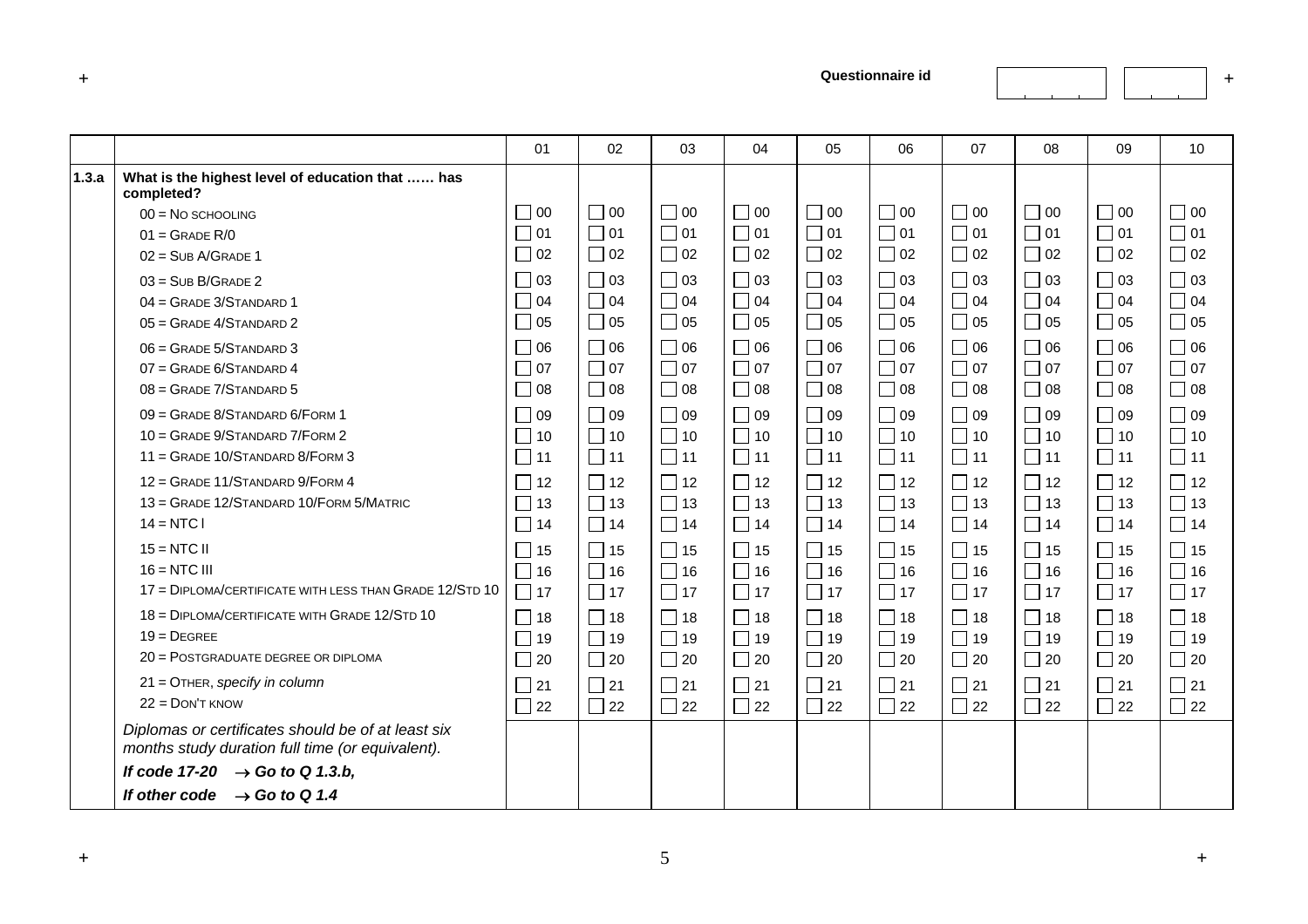**+ +** 

|       |                                                                                                                                  | 01                          | 02        | 03        | 04        | 05        | 06        | 07        | 08           | 09                          | 10         |
|-------|----------------------------------------------------------------------------------------------------------------------------------|-----------------------------|-----------|-----------|-----------|-----------|-----------|-----------|--------------|-----------------------------|------------|
| 1.3.b | If diploma, certificate or degree (code 17 - 20 in Q 1.3.a):                                                                     |                             |           |           |           |           |           |           |              |                             |            |
|       | In what area of study was the highest diploma,<br>certificate or degree?                                                         |                             |           |           |           |           |           |           |              |                             |            |
|       | Show prompt card 1 - read out categories if necessary                                                                            |                             |           |           |           |           |           |           |              |                             |            |
|       | 01 = Communication studies and language                                                                                          | $\Box$ 01                   | $\Box$ 01 | $\Box$ 01 | $\Box$ 01 | $\Box$ 01 | $\Box$ 01 | $\Box$ 01 | $\Box$ 01    | $\Box$ 01                   | $\Box$ 01  |
|       | $02$ = Education, training and development                                                                                       | $\Box$ 02                   | $\Box$ 02 | $\Box$ 02 | $\Box$ 02 | $\Box$ 02 | $\Box$ 02 | $\Box$ 02 | $\vert$ 02   | $\Box$ 02                   | $\Box$ 02  |
|       | 03 = Manufacturing, engineering and technology                                                                                   | $\Box$ 03                   | $\Box$ 03 | $\Box$ 03 | 03 [      | $\Box$ 03 | $\Box$ 03 | $\Box$ 03 |              | $\Box$ 03                   | $\Box$ 03  |
|       | $04$ = Human and social studies                                                                                                  | $\Box$ 04                   | $\Box$ 04 | $\Box$ 04 | $\Box$ 04 | $\Box$ 04 | $\Box$ 04 | $\Box$ 04 | $\Box$ 04    | $\Box$ 04                   | $\Box$ 04  |
|       | $05 =$ Law, military science and security                                                                                        | $\Box$ 05                   | $\Box$ 05 | $\Box$ 05 | $\Box$ 05 | $\Box$ 05 | $\Box$ 05 | $\Box$ 05 | 105          | $\Box$ 05                   | $\Box$ 05  |
|       | $06$ = Health sciences and social services                                                                                       | $\Box$ 06                   | $\Box$ 06 | $\Box$ 06 | $\Box$ 06 | $\Box$ 06 | $\Box$ 06 | $\Box$ 06 | $\Box$ 06    | $\Box$ 06                   | $\Box$ 06  |
|       | 07 = Agriculture and nature conservation                                                                                         | $\Box$ 07                   | $\Box$ 07 | $\Box$ 07 | $\Box$ 07 | $\Box$ 07 | $\Box$ 07 | $\Box$ 07 | $\Box$ 07    | $\Box$ 07                   | $\Box$ 07  |
|       | $08$ = Culture and arts                                                                                                          | $\bigcap$ 08                | $\Box$ 08 | $\Box$ 08 | $\Box$ 08 | $\Box$ 08 | $\Box$ 08 | $\Box$ 08 | 08 ٦         | $\Box$ 08                   | $\Box$ 08  |
|       | 09 = Business, commerce and management studies                                                                                   | $\Box$ 09                   | $\Box$ 09 | $\Box$ 09 | $\Box$ 09 | $\Box$ 09 | $\Box$ 09 | $\Box$ 09 | l 09         | $\Box$ 09                   | $\Box$ 09  |
|       | 10 = Physical, mathematical, computer and life sciences                                                                          | $\Box$ 10                   | $\Box$ 10 | $\Box$ 10 | Π 10      | $\Box$ 10 | $\Box$ 10 | $\Box$ 10 | $\Box$ 10    | $\Box$ 10                   | $\vert$ 10 |
|       | $11 =$ Services                                                                                                                  | $\Box$ 11                   | $\Box$ 11 | $\Box$ 11 | $\Box$ 11 | $\Box$ 11 | $\Box$ 11 | $\Box$ 11 | $\Box$ 11    | $\Box$ 11                   | $\Box$ 11  |
|       | 12 = Physical planning and construction                                                                                          | $\overline{\phantom{0}}$ 12 | $\Box$ 12 | $\Box$ 12 | □ 12      | $\Box$ 12 | $\Box$ 12 | $\Box$ 12 | $\Box$ 12    | $\Box$ 12                   | $\Box$ 12  |
|       | $13 =$ DON'T KNOW                                                                                                                | $\Box$ 13                   | $\Box$ 13 | $\Box$ 13 | $\Box$ 13 | $\Box$ 13 | $\Box$ 13 | $\Box$ 13 | $\vert$   13 | $\Box$ 13                   | 13         |
|       | Ask for all                                                                                                                      |                             |           |           |           |           |           |           |              |                             |            |
| $1.4$ | Has  been trained in skills that can be used for<br>work, e.g. book-keeping, security guard training,<br>welding, child minding? |                             |           |           |           |           |           |           |              |                             |            |
|       | $1 = YES$                                                                                                                        |                             |           |           | ∐ 1       | コ 1       | 囗 1       | ∐↑        |              | $\mathcal{L}_{\mathcal{A}}$ |            |

| 1.4 | welding, child minding?                  | Has  been trained in skills that can be used for<br>work, e.g. book-keeping, security guard training, |                |           |          |                                           |                 |                 |             |                |                            |                            |
|-----|------------------------------------------|-------------------------------------------------------------------------------------------------------|----------------|-----------|----------|-------------------------------------------|-----------------|-----------------|-------------|----------------|----------------------------|----------------------------|
|     | $1 = YES$                                |                                                                                                       | $\Box$ 1       | 1         | $\Box$ 1 | _  1                                      | $\overline{11}$ | コ1              | $\Box$ 1    | $\vert$ 1      | 1                          |                            |
|     | $2 = No$                                 |                                                                                                       | $\frac{12}{2}$ | 2         | $\Box$ 2 | $\Box$ 2                                  | $\vert$ 2       | $\Box$ 2        | $\Box$ 2    | l 2            | $\Box$ 2                   | $\vert$ 2                  |
|     | $3 =$ DON'T KNOW                         | $\rightarrow$ Go to Q 1.7.a                                                                           | _  3           | $\Box$ 3  | $\Box$ 3 | $\Box$ 3                                  | l 3             | $\Box$ 3        | $\square$ 3 | 3              | $\Box$ 3                   | □ 3                        |
| 1.5 | long did it last?                        | The last time  received this type of training, how                                                    |                |           |          |                                           |                 |                 |             |                |                            |                            |
|     | $1 =$ LESS THAN A WEEK                   |                                                                                                       | コ 1            | l 11      | $\Box$ 1 | $\overline{\phantom{0}}$ 1                | $\overline{11}$ | $\Box$ $\prime$ | $\Box$ 1    | $\vert$ 1      | $\sqsupset$ 1              |                            |
|     | $2 = 1$ WEEK                             |                                                                                                       | $\Box$ 2       | $\Box$ 2  | $\Box$ 2 | $\Box$ 2                                  | $\overline{2}$  | $\Box$ 2        | $\square$ 2 | l 2            | $\overline{\phantom{a}}$ 2 | ヿ2                         |
|     | 3 = MORE THAN 1 WEEK - LESS THAN 2 WEEKS |                                                                                                       | -13            | $\vert$ 3 | $\Box$ 3 | $\Box$ 3                                  | l 3             | $\Box$ 3        | $\square$ 3 | 3              | $\Box$ 3                   | $\overline{\phantom{a}}$ 3 |
|     | $4 = 2$ WEEKS - LESS THAN A MONTH        |                                                                                                       | $\Box$ 4       | $\Box$ 4  | $\Box$ 4 | $\overline{\phantom{0}}$ 4                | $\vert$ 4       | $\Box$ 4        | $\Box$ 4    | $\overline{4}$ | $\Box$ 4                   | $\vert$ 4                  |
|     | $5 = 1$ MONTH - LESS THAN 2 MONTHS       |                                                                                                       | <b>15</b>      | $\vert$ 5 | $\Box$ 5 | $\begin{array}{c} \boxed{15} \end{array}$ | l 5             | $\Box$ 5        | $\square$ 5 | l 5            | $\overline{\phantom{a}}$ 5 | $\overline{\phantom{a}}$ 5 |
|     | $6 = 2$ MONTHS - LESS THAN $6$ MONTHS    |                                                                                                       | $\Box$ 6       | 6         | $\Box$ 6 | $\overline{\phantom{0}}$ 6                | l 6             | $\Box$ 6        | $\Box$ 6    | 6              | $\overline{\phantom{0}}$ 6 | 6                          |
|     | $7 = 6$ MONTHS OR MORE                   |                                                                                                       | 7 ר            | $\Box$ 7  | $\Box$ 7 | $\overline{\phantom{a}}$ 7                | l 7             | $\sqsupset$ 7   | $\square$ 7 | l 7            | $\overline{\phantom{a}}$ 7 |                            |
|     | $8 =$ DON'T KNOW                         |                                                                                                       | 8              | 8         | $\Box$ 8 | $\Box$ 8                                  | 8               | $\Box$ 8        | $\square$ 8 | 8              | $\sqsupset$ 8              | 8                          |
|     |                                          |                                                                                                       |                |           | 6        |                                           |                 |                 |             |                |                            |                            |

 $\pm$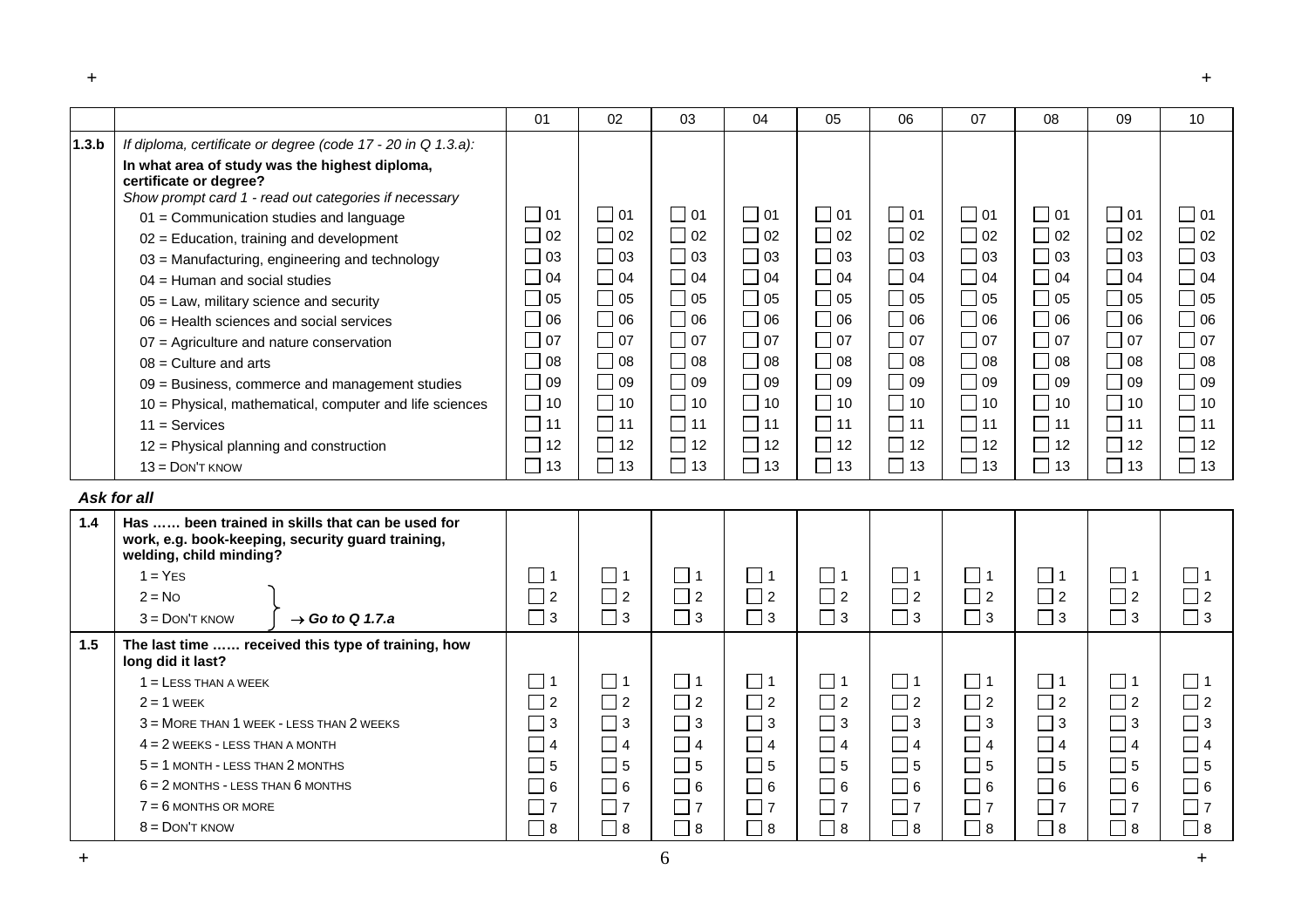|       |                                                                                                                                                                                                                                                                                                                                                                                                                   | 01                                                                                                                         | 02                                                                                                                | 03                                                                                                                                  | 04                                                                                                                           | 05                                                                                                              | 06                                                                                                                | 07                                                                                                                            | 08                                                                                                             | 09                                                                                                                | 10                                                                                                                                                 |
|-------|-------------------------------------------------------------------------------------------------------------------------------------------------------------------------------------------------------------------------------------------------------------------------------------------------------------------------------------------------------------------------------------------------------------------|----------------------------------------------------------------------------------------------------------------------------|-------------------------------------------------------------------------------------------------------------------|-------------------------------------------------------------------------------------------------------------------------------------|------------------------------------------------------------------------------------------------------------------------------|-----------------------------------------------------------------------------------------------------------------|-------------------------------------------------------------------------------------------------------------------|-------------------------------------------------------------------------------------------------------------------------------|----------------------------------------------------------------------------------------------------------------|-------------------------------------------------------------------------------------------------------------------|----------------------------------------------------------------------------------------------------------------------------------------------------|
| 1.6   | In what field was the training the last time  received<br>this type of training?<br>Show prompt card 1 - read out categories if necessary<br>01 = Communication studies and language<br>$02$ = Education, training and development<br>03 = Manufacturing, engineering and technology<br>$04$ = Human and social studies                                                                                           | $\Box$ 01<br>П<br>02<br>$\Box$ 03<br>$\Box$ 04                                                                             | $\Box$ 01<br>$\Box$ 02<br>$\Box$ 03<br>$\Box$ 04                                                                  | $\Box$ 01<br>$\Box$ 02<br>$\Box$ 03<br>$\Box$ 04                                                                                    | $\Box$ 01<br>$\Box$<br> 02<br>$\Box$ 03<br>$\Box$ 04                                                                         | $\Box$ 01<br>$\Box$ 02<br>$\Box$ 03<br>$\Box$ 04                                                                | $\Box$ 01<br>$\Box$ 02<br>$\Box$ 03<br>$\Box$ 04                                                                  | $\Box$ 01<br>$\Box$<br>02<br>$\Box$ 03<br>$\Box$ 04                                                                           | $\Box$ 01<br>$\Box$ 02<br>$\Box$ 03<br>$\Box$ 04                                                               | $\Box$ 01<br>$\Box$ 02<br>$\Box$ 03<br>$\Box$ 04                                                                  | $\Box$ 01<br>П<br>02<br>$\Box$ 03<br>$\Box$ 04                                                                                                     |
|       | $05$ = Law, military science and security<br>06 = Health sciences and social services<br>07 = Agriculture and nature conservation<br>$08$ = Culture and arts<br>09 = Business, commerce and management studies<br>10 = Physical, mathematical, computer and life sciences<br>$11 =$ Services<br>12 = Physical planning and construction<br>$13 =$ DON'T KNOW                                                      | $\Box$ 05<br>$\Box$ 06<br>$\Box$<br>07<br>$\Box$<br>08<br>$\Box$<br>09<br>$\Box$ 10<br>$\Box$ 11<br>$\Box$ 12<br>$\Box$ 13 | $\Box$ 05<br>$\Box$ 06<br>$\Box$ 07<br>$\Box$ 08<br>$\Box$ 09<br>$\Box$ 10<br>$\Box$ 11<br>$\Box$ 12<br>$\Box$ 13 | $\overline{\phantom{a}}$ 05<br>$\Box$ 06<br>$\Box$ 07<br>$\Box$ 08<br>$\Box$ 09<br>$\Box$ 10<br>$\Box$ 11<br>$\Box$ 12<br>$\Box$ 13 | $\Box$ 05<br>$\Box$<br> 06<br>$\Box$<br>07<br>$\Box$<br>08<br>Г<br>09<br>$\Box$ 10<br>$\Box$ 11<br>$\Box$<br>12<br>$\Box$ 13 | $\Box$ 05<br>$\Box$ 06<br>$\Box$ 07<br>$\Box$ 08<br>09<br>$\Box$ 10<br>$\Box$ 11<br>П<br>12<br>$\Box$ 13        | $\Box$ 05<br>$\Box$ 06<br>$\Box$ 07<br>$\Box$ 08<br>$\Box$ 09<br>$\Box$ 10<br>$\Box$ 11<br>$\Box$ 12<br>$\Box$ 13 | $\Box$ 05<br>$\Box$ 06<br>$\Box$<br>07<br>$\Box$<br>08<br>$\Box$<br>09<br>$\Box$ 10<br>$\Box$ 11<br>$\Box$<br>12<br>$\Box$ 13 | $\Box$ 05<br>$\Box$ 06<br>$\Box$ 07<br>$\Box$ 08<br> 09<br>$\Box$ 10<br>$\Box$ 11<br>$\Box$<br>12<br>$\Box$ 13 | $\Box$ 05<br>$\Box$ 06<br>$\Box$ 07<br>$\Box$ 08<br>$\Box$ 09<br>$\Box$ 10<br>$\Box$ 11<br>$\Box$ 12<br>$\Box$ 13 | $\Box$<br>  05<br>$\Box$<br>06<br>$\Box$<br>07<br>$\Box$<br>08<br>Г<br>09<br>$\Box$<br>10<br>$\Box$ 11<br>$\Box$<br>12<br>$\Box$ 13                |
| 1.7.a | Can  read in at least one language?<br>$1 = YES$<br>$2 = No$                                                                                                                                                                                                                                                                                                                                                      | $\Box$ 1<br>$\Box$ 2                                                                                                       | $\Box$ 1<br>$\Box$ 2                                                                                              | $\Box$ 1<br>$\Box$ 2                                                                                                                | $\Box$ 1<br>$\Box$ 2                                                                                                         | $\Box$ 1<br>$\Box$ 2                                                                                            | $\Box$ 1<br>$\Box$ 2                                                                                              | $\Box$ 1<br>$\Box$ 2                                                                                                          | $\Box$ 1<br>$\Box$ 2                                                                                           | $\Box$ 1<br>$\Box$ 2                                                                                              | $\Box$ 1<br>$\Box$ 2                                                                                                                               |
| 1.7.b | Can  write in at least one language?<br>$1 = YES$<br>$2 = No$                                                                                                                                                                                                                                                                                                                                                     | $\Box$ 1<br>$\Box$ 2                                                                                                       | $\Box$ 1<br>$\Box$ 2                                                                                              | $\Box$ 1<br>$\Box$ 2                                                                                                                | $\Box$ 1<br>$\Box$ 2                                                                                                         | $\Box$ 1<br>$\Box$ 2                                                                                            | $\square$ 1<br>$\Box$ 2                                                                                           | $\square$ 1<br>$\Box$ 2                                                                                                       | $\Box$ 1<br>$\Box$ 2                                                                                           | $\Box$ 1<br>$\Box$ 2                                                                                              | $\Box$ 1<br>$\Box$ 2                                                                                                                               |
| 1.8   | Which of the following educational institutions, if any,<br>does  currently attend?<br>Include distance and correspondence education<br>$1 = Pre-school/crèche$<br>$\rightarrow$ Go to Q 1.11<br>$2 =$ School<br>$3 =$ University<br>$4 = Technikon$<br>$=$ College<br>5<br>$6$ = Adult basic education and training/literacy classes<br>$7$ = Other adult education classes<br>$8 =$ Other than any of the above | $\Box$ 1<br>$\Box$ 2<br>$\Box$<br>3<br>4<br>$\Box$<br>5<br>$\Box$ 6<br>$\Box$ 7<br>$\Box$ 8                                | $\Box$ 1<br>$\Box$ 2<br>$\Box$ 3<br>$\Box$ 4<br>$\Box$ 5<br>$\Box$ 6<br>$\Box$ 7<br>$\Box$ 8                      | $\Box$ 1<br>$\Box$ 2<br>$\Box$ 3<br>$\Box$ 4<br>$\Box$ 5<br>$\Box$ 6<br>$\Box$ 7<br>$\Box$ 8                                        | $\Box$ 1<br>$\Box$ 2<br>$\Box$ 3<br>$\Box$ 4<br>$\Box$ 5<br>$\Box$ 6<br>$\Box$ 7<br>$\Box$ 8                                 | $\Box$ 1<br>$\Box$ 2<br>$\Box$<br>3<br>$\Box$<br>$\overline{4}$<br>$\Box$ 5<br>$\Box$ 6<br>$\Box$ 7<br>$\Box$ 8 | $\Box$ 1<br>$\Box$ 2<br>$\Box$ 3<br>$\Box$ 4<br>$\Box$ 5<br>$\Box$ 6<br>$\Box$ 7<br>$\Box$ 8                      | $\square$ 1<br>$\Box$ 2<br>$\Box$<br>3<br>$\Box$<br>$\overline{4}$<br>$\square$ 5<br>$\Box$ 6<br>$\Box$ 7<br>$\Box$ 8         | $\Box$ 1<br>$\Box$ 2<br>$\Box$ 3<br>$\Box$ 4<br>$\Box$ 5<br>$\Box$ 6<br>$\Box$ 7<br>$\Box$ 8                   | $\Box$ 1<br>$\Box$ 2<br>$\Box$ 3<br>$\Box$ 4<br>$\Box$ 5<br>$\Box$ 6<br>$\Box$ 7<br>$\Box$ 8                      | $\Box$ 1<br>$\Box$<br>$\overline{2}$<br>3<br>$\overline{4}$<br>$\overline{\phantom{a}}$<br>5<br>$\Box$ 6<br>$\Box$ 7<br>$\overline{\phantom{a}}$ 8 |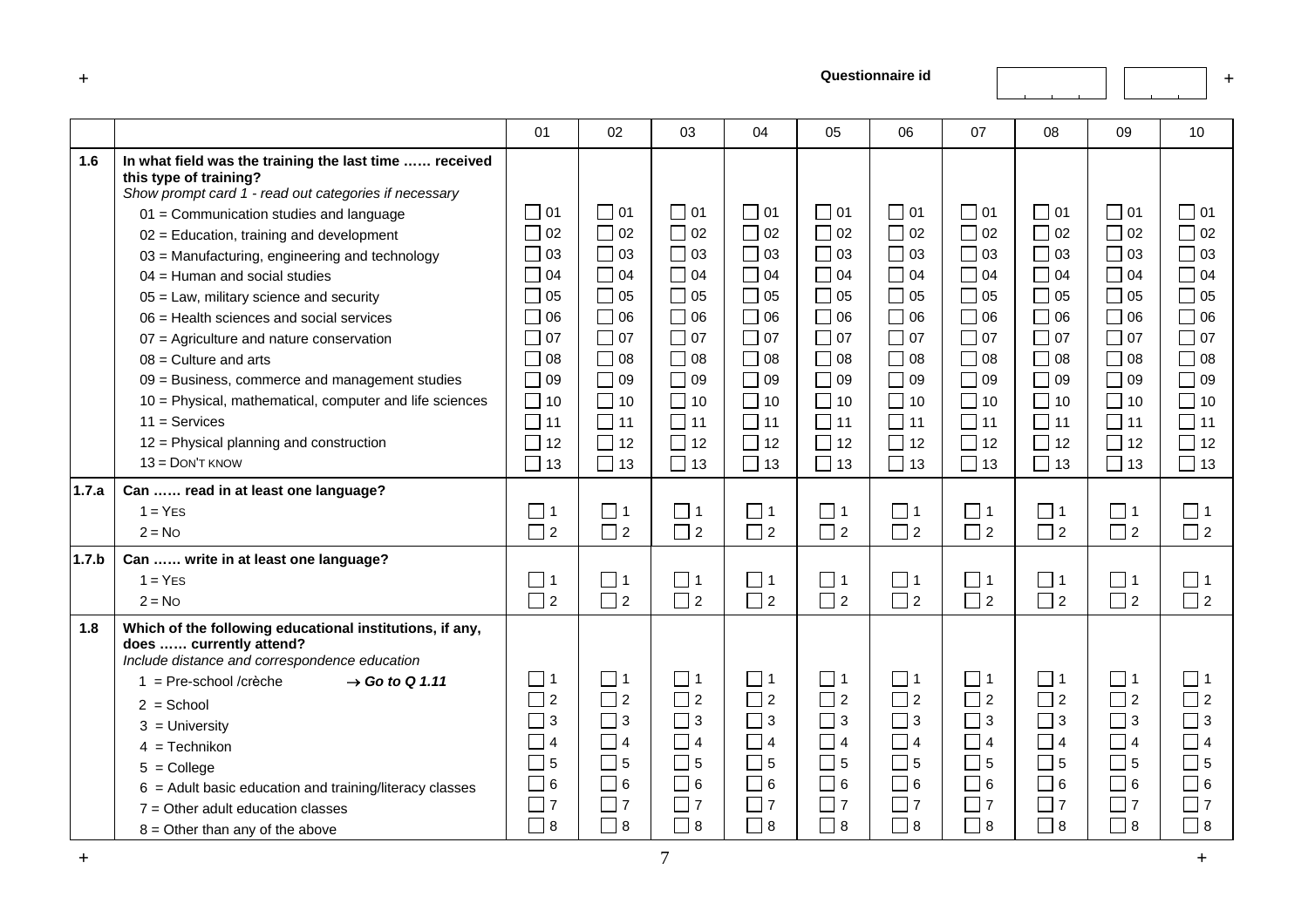**+ +** 

| <b>Nono</b><br>. |  |
|------------------|--|

 $\pm$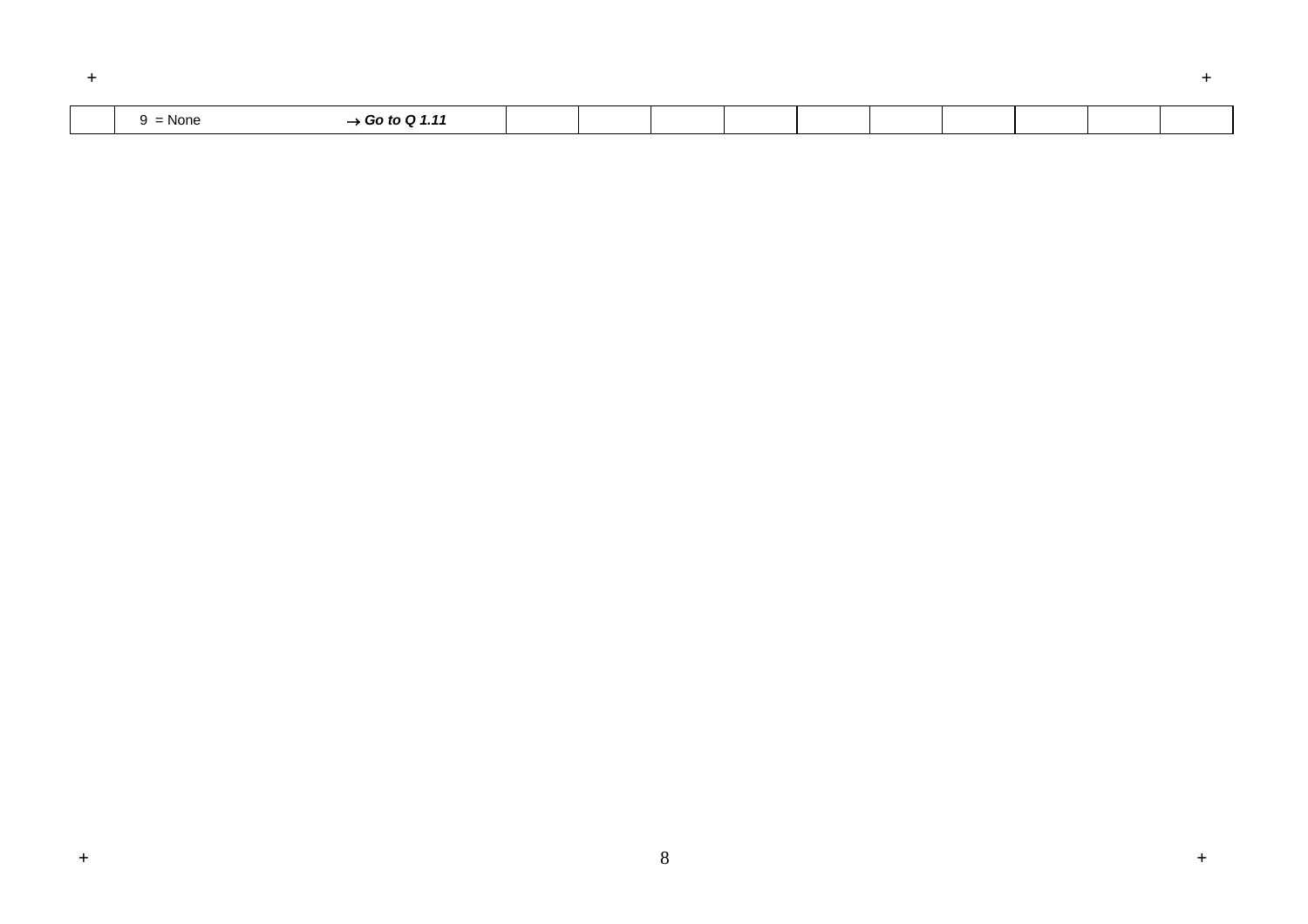|      |                                                                                                                                                                | 01                      | 02                   | 03                   | 04                   | 05                          | 06                      | 07                      | 08                   | 09                   | 10                        |
|------|----------------------------------------------------------------------------------------------------------------------------------------------------------------|-------------------------|----------------------|----------------------|----------------------|-----------------------------|-------------------------|-------------------------|----------------------|----------------------|---------------------------|
| 1.9  | Is this full time or part-time?<br>$1 =$ FULL TIME<br>$2 = PART-TIME$                                                                                          | $\Box$ 1<br>$\Box$ 2    | $\Box$ 1<br>$\Box$ 2 | $\Box$ 1<br>$\Box$ 2 | $\Box$ 1<br>$\Box$ 2 | $\overline{11}$<br>$\Box$ 2 | $\Box$ 1<br>$\Box$ 2    | $\Box$ 1<br>$\Box$ 2    | $\Box$ 1<br>$\Box$ 2 | $\Box$ 1<br>$\Box$ 2 | ▔▎<br>$\Box$ 2            |
| 1.10 | Is  mainly studying through attending classes or<br>through distance learning?<br>$1 =$ ATTENDING CLASSES<br>$2 =$ DISTANCE LEARNING                           | $\Box$ 1<br>$\Box$ 2    | $\Box$ 1<br>$\Box$ 2 | $\Box$ 1<br>$\Box$ 2 | $\Box$ 1<br>$\Box$ 2 | $\Box$ 1<br>$\Box$ 2        | $\Box$ 1<br>$\Box$ 2    | $\Box$ 1<br>$\Box$ 2    | $\Box$ 1<br>$\Box$ 2 | $\Box$ 1<br>$\Box$ 2 | ▔▎<br>$\Box$ 2            |
| 1.11 | In the last seven days, did  spend at least one hour<br>fetching water for home use (not for sale)?<br>$1 = YES$<br>$2 = No$<br>$\rightarrow$ Go to Q 1.13     | $\Box$ 1<br>$\Box$ 2    | $\Box$ 1<br>$\Box$ 2 | $\Box$ 1<br>$\Box$ 2 | $\Box$ 1<br>$\Box$ 2 | $\vert$   1<br>$\Box$ 2     | $\square$ 1<br>$\Box$ 2 | $\Box$ 1<br>$\Box$ 2    | $\Box$ 1<br>$\Box$ 2 | $\Box$ 1<br>$\Box$ 2 | $\Box$ 1<br>$\sqsupset$ 2 |
| 1.12 | How many hours did  spend on fetching water in<br>the last seven days?                                                                                         |                         |                      |                      |                      |                             |                         |                         |                      |                      |                           |
| 1.13 | In the last seven days, did  spend at least one hour<br>fetching wood/dung for home use (not for sale)?<br>$1 = YES$<br>$2 = No$<br>$\rightarrow$ Go to Q 1.15 | $\square$ 1<br>$\Box$ 2 | $\Box$ 1<br>$\Box$ 2 | $\Box$ 1<br>$\Box$ 2 | $\Box$ 1<br>$\Box$ 2 | l 11<br>$\Box$ 2            | $\Box$ 1<br>$\Box$ 2    | $\square$ 1<br>$\Box$ 2 | $\Box$ 1<br>$\Box$ 2 | $\Box$ 1<br>$\Box$ 2 | □ 1<br>$\sqsupset$ 2      |
| 1.14 | How many hours did  spend on fetching wood/dung<br>in the last seven days?                                                                                     |                         |                      |                      |                      |                             |                         |                         |                      |                      |                           |

| 1.15 | Who is the person who usually brings in the most<br>money into the household?<br>Give person number and mark a box below     |  |
|------|------------------------------------------------------------------------------------------------------------------------------|--|
|      | $1 =$ If there is one person who brings in the highest amount,<br>give person number of this person and mark box 1           |  |
|      | $2 =$ If two persons or more bring in the same highest<br>amount, give person number of the oldest of them and<br>mark hox 2 |  |
|      | $3 =$ If the respondent does not know, give person number<br>of the oldest person who brings in money and mark<br>box 3      |  |
|      | $4 =$ If no-one brings in money, give person number of the<br>oldest person in the household and mark box 4                  |  |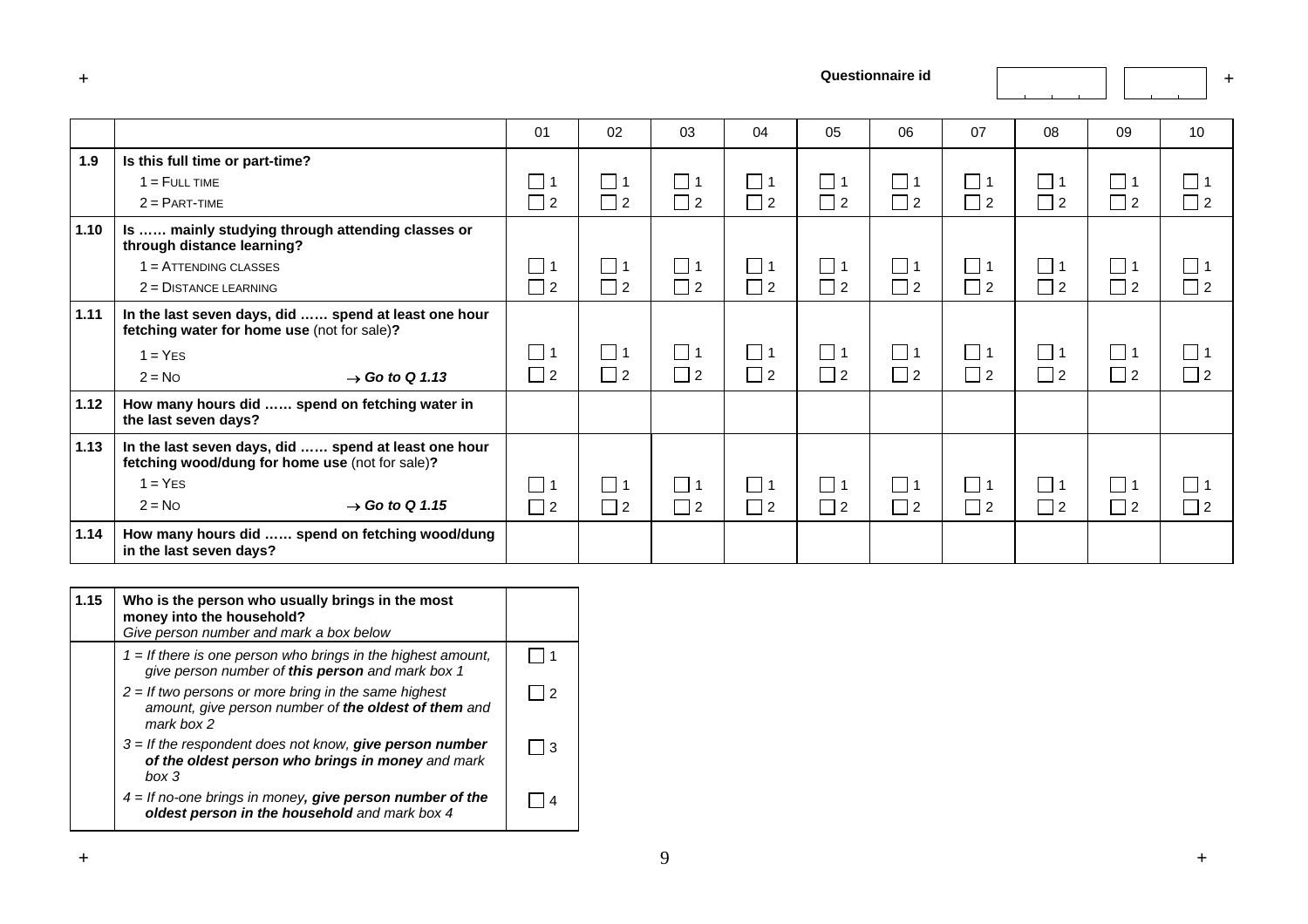### **SECTION 2This section covers activities in the last seven days for all household members aged 15 and above**

*Try to ask these questions of each person themselves if at all possible.* 

*Read out*: **Now I am going to ask some questions about activities in the last seven days for each household member aged 15 and above**

|     |                                                                                                                                                                                                                                                                                                                             | 01                   | 02 <sub>o</sub>      | 0 <sub>3</sub>       | 04                   | 0 <sub>5</sub>       | 06                   | 07                   | 08                                                                                                                                                          | 0.9 <sub>o</sub>     | 10                   |
|-----|-----------------------------------------------------------------------------------------------------------------------------------------------------------------------------------------------------------------------------------------------------------------------------------------------------------------------------|----------------------|----------------------|----------------------|----------------------|----------------------|----------------------|----------------------|-------------------------------------------------------------------------------------------------------------------------------------------------------------|----------------------|----------------------|
| 2.0 | Interviewer to answer<br>Is the person him/herself responding to questions?<br>$1 = YES$<br>$2 = No$                                                                                                                                                                                                                        | $\Box$ 1<br>$\Box$ 2 | $\Box$ 1<br>$\Box$ 2 | $\Box$ 1<br>$\Box$ 2 | $\Box$ 1<br>$\Box$ 2 | $\Box$ 1<br>$\Box$ 2 | $\Box$ 1<br>$\Box$ 2 | $\Box$ 1<br>$\Box$ 2 | $\Box$ 1<br>$\Box$ 2                                                                                                                                        | $\Box$ 1<br>$\Box$ 2 | $\Box$ 1<br>$\Box$ 2 |
| 2.1 | In the last seven days, did  do any of the following<br>activities, even for only one hour? Show prompt card 2.                                                                                                                                                                                                             | YES NO               | YES NO               | YES NO               | YES NO YES NO YES NO |                      |                      |                      | YES NO YES NO YES NO                                                                                                                                        |                      | YES NO               |
|     | a) Run or do any kind of business, big or small, for<br>himself/herself or with one or more partners?<br>Examples: Selling things, making things for sale, repairing things,<br>guarding cars, brewing beer, hairdressing, crèche businesses, taxi<br>or other transport business, having a legal or medical practice, etc. |                      |                      |                      |                      |                      |                      |                      | $\Box$ 1 \Box 2 \Box 1 \Box 2 \Box 1 \Box 2 \Box 1 \Box 2 \Box 1 \Box 2 \Box 1 \Box 2 \Box 1 \Box 2 \Box 1 \Box 2 \Box 1 \Box 2 \Box 1 \Box 2 \Box 1 \Box 2 |                      |                      |
|     | b) Do any work for a wage, salary, commission or<br>any payment in kind (excl. domestic work)?<br>Examples: a regular job, contract, casual or piece work for pay,<br>work in exchange for food or housing.                                                                                                                 |                      |                      |                      |                      |                      |                      |                      |                                                                                                                                                             |                      |                      |
|     | c) Do any work as a domestic worker for a wage, salary,<br>or any payment in kind?                                                                                                                                                                                                                                          |                      |                      |                      |                      |                      |                      |                      | $\Box$ 1 \Box 2 \Box 1 \Box 2 \Box 1 \Box 2 \Box 1 \Box 2 \Box 1 \Box 2 \Box 1 \Box 2 \Box 1 \Box 2 \Box 1 \Box 2 \Box 1 \Box 2 \Box 1 \Box 2 \Box 1 \Box 2 |                      |                      |
|     | d) Help unpaid in a household business of any kind?<br>Examples: Help to sell things, make things for sale or exchange,<br>doing the accounts, cleaning up for the business, etc. Don't count<br>normal housework.                                                                                                          |                      |                      |                      |                      |                      |                      |                      |                                                                                                                                                             |                      |                      |
|     | e) Do any work on his/her own or the household's plot,<br>farm, food garden, cattle post or kraal, or help in<br>growing farm produce or in looking after animals for<br>the household?                                                                                                                                     |                      |                      |                      |                      |                      |                      |                      | $\Box$ 1 \Box 2 \Box 1 \Box 2 \Box 1 \Box 2 \Box 1 \Box 2 \Box 1 \Box 2 \Box 1 \Box 2 \Box 1 \Box 2 \Box 1 \Box 2 \Box 1 \Box 2 \Box 1 \Box 2 \Box 1 \Box 2 |                      |                      |
|     | Examples: ploughing, harvesting, looking after livestock.                                                                                                                                                                                                                                                                   |                      |                      |                      |                      |                      |                      |                      |                                                                                                                                                             |                      |                      |
|     | f) Do any construction or major repair work on his/her<br>own home, plot, cattle post or business or those of<br>the household?                                                                                                                                                                                             |                      |                      |                      |                      |                      |                      |                      | $\Box$ 1 \Box 2 \Box 1 \Box 2 \Box 1 \Box 2 \Box 1 \Box 2 \Box 1 \Box 2 \Box 1 \Box 2 \Box 1 \Box 2 \Box 1 \Box 2 \Box 1 \Box 2 \Box 1 \Box 2 \Box 1 \Box 2 |                      |                      |
|     | g) Catch any fish, prawns, shells, wild animals or other<br>food for sale or household food?                                                                                                                                                                                                                                |                      |                      |                      |                      |                      |                      |                      | $\Box$ 1 \Box 2 \Box 1 \Box 2 \Box 1 \Box 2 \Box 1 \Box 2 \Box 1 \Box 2 \Box 1 \Box 2 \Box 1 \Box 2 \Box 1 \Box 2 \Box 1 \Box 2 \Box 1 \Box 2 \Box 1 \Box 2 |                      |                      |
|     | h) Beg for money or food in public?                                                                                                                                                                                                                                                                                         |                      |                      |                      |                      |                      |                      |                      | $\Box$ 1 \Box 2 \Box 1 \Box 2 \Box 1 \Box 2 \Box 1 \Box 2 \Box 1 \Box 2 \Box 1 \Box 2 \Box 1 \Box 2 \Box 1 \Box 2 \Box 1 \Box 2 \Box 1 \Box 2 \Box 1 \Box 2 |                      |                      |

*If* "YES" for a person to any part of Question 2.1 → **Go to Section 4 for that person.**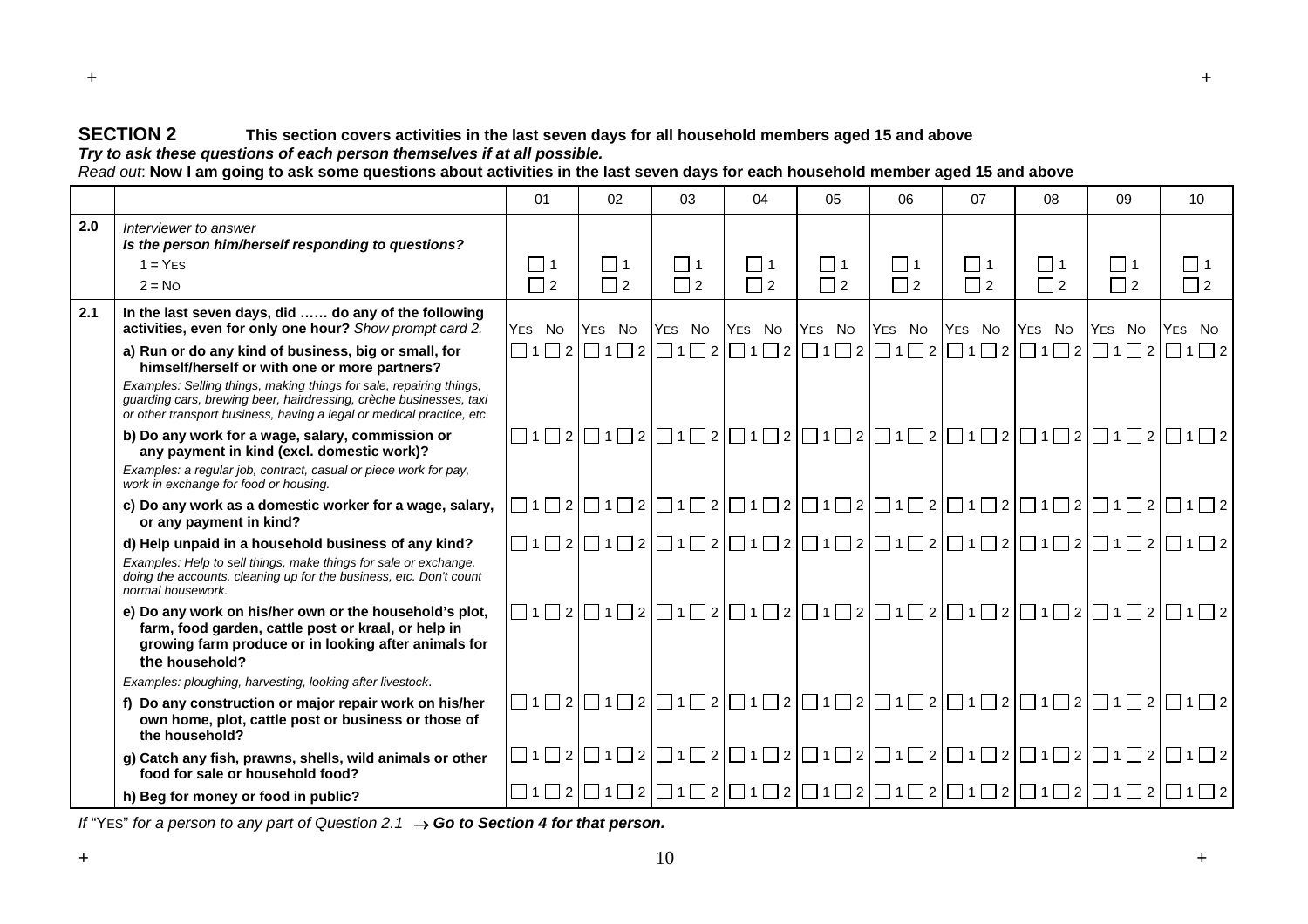|     |                                                                                                                                                                                                                                                                                                                                                                                                                                                                                                                                                                                  | 01                                                                                                                                      | 02                                                                                                                                          | 03                                                                                                                                               | 04                                                                                                                                          | 05                                                                                                                                          | 06                                                                                                                                          | 07                                                                                                                                   | 08                                                                                                                                          | 09                                                                                                                                          | 10                                                                                                                                          |
|-----|----------------------------------------------------------------------------------------------------------------------------------------------------------------------------------------------------------------------------------------------------------------------------------------------------------------------------------------------------------------------------------------------------------------------------------------------------------------------------------------------------------------------------------------------------------------------------------|-----------------------------------------------------------------------------------------------------------------------------------------|---------------------------------------------------------------------------------------------------------------------------------------------|--------------------------------------------------------------------------------------------------------------------------------------------------|---------------------------------------------------------------------------------------------------------------------------------------------|---------------------------------------------------------------------------------------------------------------------------------------------|---------------------------------------------------------------------------------------------------------------------------------------------|--------------------------------------------------------------------------------------------------------------------------------------|---------------------------------------------------------------------------------------------------------------------------------------------|---------------------------------------------------------------------------------------------------------------------------------------------|---------------------------------------------------------------------------------------------------------------------------------------------|
| 2.2 | If "No" to all parts of Question 2.1<br>Even though  did not do any of these activities in<br>the last seven days, does he/she have a job, business,<br>or other economic or farming activity that he/she will<br>definitely return to?<br>For agricultural activities, the off season in agriculture is not<br>a temporary absence.<br>$1 = YES$<br>$2 = No$<br>$\rightarrow$ Go to Section 3                                                                                                                                                                                   | $\Box$ 1<br>$\Box$ 2                                                                                                                    | $\Box$ 1<br>$\Box$ 2                                                                                                                        | $\Box$ 1<br>$\Box$ 2                                                                                                                             | $\Box$ 1<br>$\Box$ 2                                                                                                                        | $\Box$ 1<br>$\prod$ <sub>2</sub>                                                                                                            | $\Box$ 1<br>$\Box$ 2                                                                                                                        | $\Box$ 1<br>$\Box$ 2                                                                                                                 | $\Box$ 1<br>$\Box$ 2                                                                                                                        | $\Box$ 1<br>$\Box$ 2                                                                                                                        | $\Box$ 1<br>$\Box$ 2                                                                                                                        |
| 2.3 | What was the main reason  was absent from this<br>activity in the last seven days? Mark only one reason.<br>$01 =$ OWN ILLNESS OR INJURY<br>02 = CARING FOR FAMILY OR OTHERS (EXCEPT MATERNITY/<br>PATERNITY LEAVE)<br>03 = MATERNITY OR PATERNITY LEAVE<br>04 = OTHER FAMILY/COMMUNITY OBLIGATIONS (FUNERALS,<br>MEETINGS)<br>05 = STRIKE/STAY-AWAY/LOCKOUT<br>$06 =$ PROBLEMS WITH TRANSPORT<br>$07 =$ BAD WEATHER<br>$08 =$ VACATION, LEAVE<br>$09 =$ STUDY OR TRAINING LEAVE<br>10 = UNREST (VIOLENCE)<br>11 = TEMPORARILY LAID OFF/REDUCTION IN ECONOMIC<br><b>ACTIVITY</b> | $\Box$ 01<br>$\Box$ 02<br>$\Box$ 03<br>$\Box$ 04<br>$\Box$ 05<br>$\bigcap$ 06<br>$\Box$ 07<br>$\Box$ 08<br>09<br>$\Box$ 10<br>$\Box$ 11 | $\Box$ 01<br>$\Box$ 02<br>$\Box$ 03<br>$\Box$ 04<br>$\Box$ 05<br>$\Box$ 06<br>$\Box$ 07<br>$\Box$ 08<br>$\Box$ 09<br>$\Box$ 10<br>$\Box$ 11 | $\Box$ 01<br>$\Box$ 02<br>$\Box$ 03<br>$\Box$ 04<br>$\sqsupset$ 05<br>$\Box$ 06<br>$\Box$ 07<br>$\Box$ 08<br>$\Box$ 09<br>$\Box$ 10<br>$\Box$ 11 | $\Box$ 01<br>$\Box$ 02<br>$\Box$ 03<br>$\Box$ 04<br>$\Box$ 05<br>$\Box$ 06<br>$\Box$ 07<br>$\Box$ 08<br>$\Box$ 09<br>$\Box$ 10<br>$\Box$ 11 | $\Box$ 01<br>$\Box$ 02<br>$\Box$ 03<br>$\Box$ 04<br>$\Box$ 05<br>$\Box$ 06<br>$\Box$ 07<br>$\Box$ 08<br>$\Box$ 09<br>$\Box$ 10<br>$\Box$ 11 | $\Box$ 01<br>$\Box$ 02<br>$\Box$ 03<br>$\Box$ 04<br>$\Box$ 05<br>$\Box$ 06<br>$\Box$ 07<br>$\Box$ 08<br>$\Box$ 09<br>$\Box$ 10<br>$\Box$ 11 | $\Box$ 01<br>$\Box$ 02<br>$\Box$ 03<br>$\Box$ 04<br>$\Box$ 05<br>$\Box$ 06<br>$\Box$ 07<br>$\Box$ 08<br>$\Box$ 09<br>10<br>$\Box$ 11 | $\Box$ 01<br>$\Box$ 02<br>$\Box$ 03<br>$\Box$ 04<br>$\Box$ 05<br>$\Box$ 06<br>$\Box$ 07<br>$\Box$ 08<br>$\Box$ 09<br>$\Box$ 10<br>$\Box$ 11 | $\Box$ 01<br>$\Box$ 02<br>$\Box$ 03<br>$\Box$ 04<br>$\Box$ 05<br>$\Box$ 06<br>$\Box$ 07<br>$\Box$ 08<br>$\Box$ 09<br>$\Box$ 10<br>$\Box$ 11 | $\Box$ 01<br>$\Box$ 02<br>$\Box$ 03<br>$\Box$ 04<br>$\Box$ 05<br>$\Box$ 06<br>$\Box$ 07<br>$\Box$ 08<br>$\Box$ 09<br>$\Box$ 10<br>$\Box$ 11 |
| 2.4 | 12 = OTHER REASON, specify<br>When does  intend to start working?<br>$1 =$ WITHIN A WEEK                                                                                                                                                                                                                                                                                                                                                                                                                                                                                         | $\Box$ 12<br>$\Box$ 1                                                                                                                   | $\Box$ 12<br>$\Box$ 1                                                                                                                       | $\Box$ 12<br>$\Box$ 1                                                                                                                            | $\Box$ 12<br>$\Box$ 1                                                                                                                       | $\Box$ 12<br>$\Box$ 1                                                                                                                       | $\Box$ 12<br>$\Box$ 1                                                                                                                       | $\Box$ 12<br>$\Box$ 1                                                                                                                | $\Box$ 12<br>$\Box$ 1                                                                                                                       | $\Box$ 12<br>$\Box$ 1                                                                                                                       | $\Box$ 12<br>$\Box$ 1                                                                                                                       |
|     | $2 = W$ ITHIN TWO WEEKS<br>$3 =$ WITHIN FOUR WEEKS<br>$4 =$ LATER THAN FOUR WEEKS FROM NOW<br>$5 =$ DON'T KNOW                                                                                                                                                                                                                                                                                                                                                                                                                                                                   | $\Box$ 2<br>$\Box$ 3<br>$\Box$ 4<br>$\Box$ 5                                                                                            | $\Box$ 2<br>$\Box$ 3<br>$\Box$ 4<br>$\Box$ 5                                                                                                | $\Box$ 2<br>$\Box$ 3<br>$\Box$ 4<br>$\Box$ 5                                                                                                     | $\Box$ 2<br>$\Box$ 3<br>$\Box$ 4<br>$\Box$ 5                                                                                                | $\Box$ 2<br>$\Box$ 3<br>$\Box$ 4<br>$\Box$ 5                                                                                                | $\Box$ 2<br>$\Box$ 3<br>$\Box$ 4<br>$\Box$ 5                                                                                                | $\Box$ 2<br>$\Box$ 3<br>$\Box$ 4<br>$\Box$ 5                                                                                         | $\Box$ 2<br>$\Box$ 3<br>$\Box$ 4<br>$\Box$ 5                                                                                                | $\Box$ 2<br>$\Box$ 3<br>$\Box$ 4<br>$\Box$ 5                                                                                                | $\Box$ 2<br>$\Box$ 3<br>$\Box$ 4<br>$\Box$ 5                                                                                                |

→ *Go to Section 4*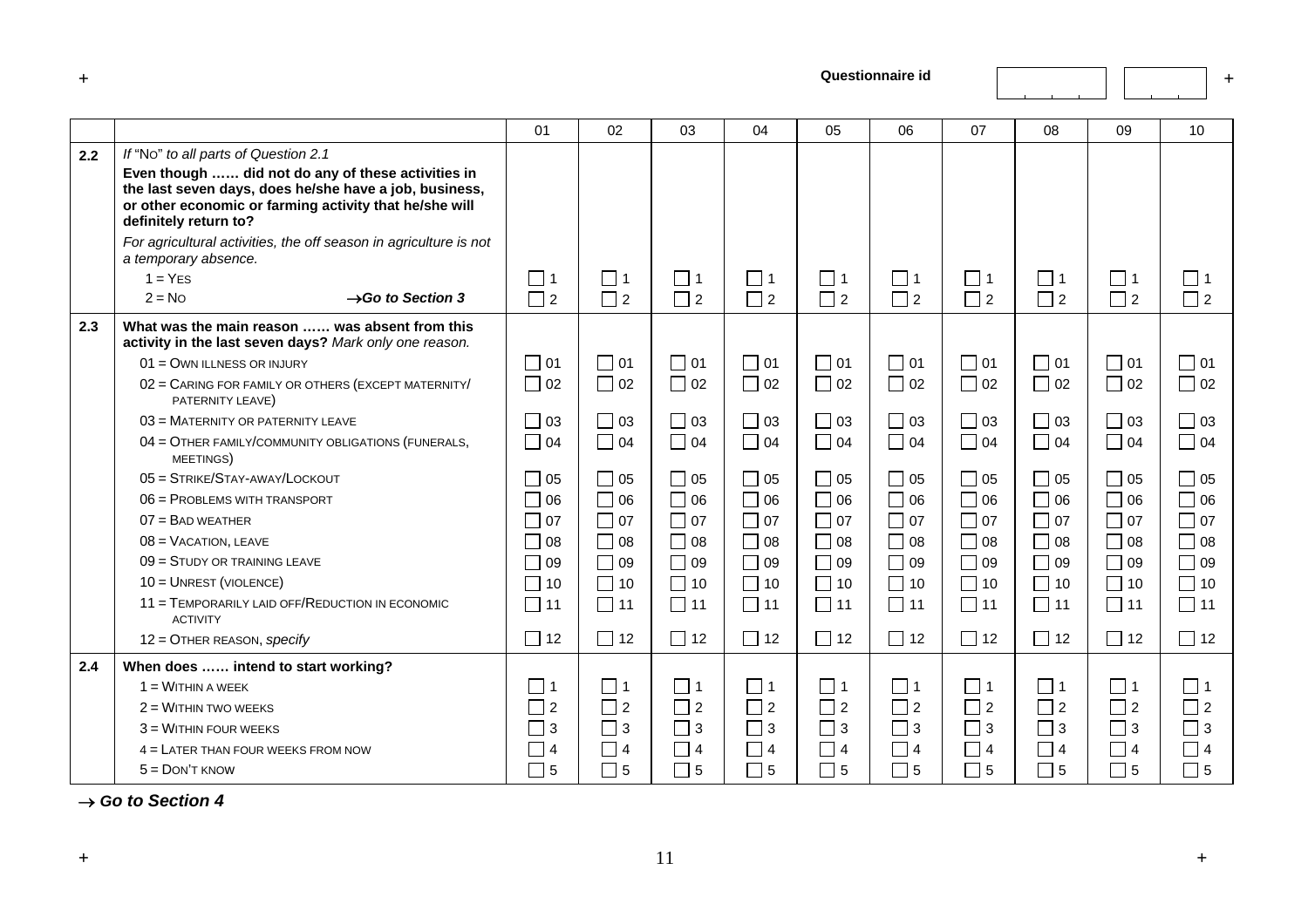## **SECTION 3 This section covers unemployment and non-economic activities**

*Ask for all household members aged 15 and above who did not work and were not absent from work (i.e. for those whose answer on Q 2.2 = 2) Read out*: **Now I am going to ask some questions about whether you (……) wanted and were (was) available for any of the types of work mentioned earlier**

|     |                                                                                                        | 01        | 02        | 03        | 04        | 05        | 06        | 07        | 08          | 09        | 10        |
|-----|--------------------------------------------------------------------------------------------------------|-----------|-----------|-----------|-----------|-----------|-----------|-----------|-------------|-----------|-----------|
| 3.1 | Why did  not work during the past seven days?                                                          |           |           |           |           |           |           |           |             |           |           |
|     | 01 = HAS FOUND A JOB, BUT IS ONLY STARTING AT A DEFINITE                                               | $\Box$ 01 | $\Box$ 01 | $\Box$ 01 | $\Box$ 01 | $\Box$ 01 | $\Box$ 01 | $\Box$ 01 | $\Box$ 01   | $\Box$ 01 | $\Box$ 01 |
|     | $\rightarrow$ Go to Q 3.11<br>DATE IN THE FUTURE                                                       |           |           |           |           |           |           |           |             |           |           |
|     | 02 = SCHOLAR OR STUDENT AND PREFERS NOT TO WORK                                                        | $\Box$ 02 | $\Box$ 02 | $\Box$ 02 | $\Box$ 02 | $\Box$ 02 | $\Box$ 02 | $\Box$ 02 | $\Box$ 02   | $\Box$ 02 | $\Box$ 02 |
|     | 03 = HOUSEWIFE/HOMEMAKER AND PREFERS NOT TO WORK                                                       | $\Box$ 03 | $\Box$ 03 | $\Box$ 03 | $\Box$ 03 | $\Box$ 03 | $\Box$ 03 | $\Box$ 03 | $\Box$ 03   | $\Box$ 03 | $\Box$ 03 |
|     | 04 = RETIRED AND PREFERS NOT TO SEEK FORMAL WORK                                                       | $\Box$ 04 | $\Box$ 04 | $\Box$ 04 | $\Box$ 04 | $\Box$ 04 | $\Box$ 04 | $\Box$ 04 | $\Box$ 04   | $\Box$ 04 | $\Box$ 04 |
|     | 05 = ILLNESS, INVALID, DISABLED OR UNABLE TO WORK<br>(HANDICAPPED)                                     | $\Box$ 05 | $\Box$ 05 | $\Box$ 05 | $\Box$ 05 | $\Box$ 05 | $\Box$ 05 | $\Box$ 05 | $\Box$ 05   | $\Box$ 05 | $\Box$ 05 |
|     | $06 =$ Too Young OR TOO OLD TO WORK                                                                    | $\Box$ 06 | $\Box$ 06 | $\Box$ 06 | $\Box$ 06 | $\Box$ 06 | $\Box$ 06 | $\Box$ 06 | $\Box$ 06   | $\Box$ 06 | $\Box$ 06 |
|     | 07 = SEASONAL WORKER, E.G. FRUIT PICKER, WOOL-SHEARER                                                  | $\Box$ 07 | $\Box$ 07 | $\Box$ 07 | $\Box$ 07 | $\Box$ 07 | $\Box$ 07 | $\Box$ 07 | $\Box$ 07   | $\Box$ 07 | $\Box$ 07 |
|     | 08 = LACK OF SKILLS OR QUALIFICATIONS FOR AVAILABLE JOBS                                               | $\Box$ 08 | $\Box$ 08 | $\Box$ 08 | $\Box$ 08 | $\Box$ 08 | $\Box$ 08 | $\Box$ 08 | $\Box$ 08   | $\Box$ 08 | $\Box$ 08 |
|     | $09 =$ CANNOT FIND ANY WORK                                                                            | $\Box$ 09 | $\Box$ 09 | $\Box$ 09 | $\Box$ 09 | $\Box$ 09 | $\Box$ 09 | $\Box$ 09 | $\Box$ 09   | $\Box$ 09 | $\Box$ 09 |
|     | 10 = CANNOT FIND SUITABLE WORK (SALARY, LOCATION OF<br>WORK OR CONDITIONS NOT SATISFACTORY)            | $\Box$ 10 | $\Box$ 10 | $\Box$ 10 | $\Box$ 10 | $\Box$ 10 | $\Box$ 10 | $\Box$ 10 | $\Box$ 10   | $\Box$ 10 | $\Box$ 10 |
|     | 11 = CONTRACT WORKER, E.G. MINE WORKER RESTING<br>ACCORDING TO CONTRACT                                | $\Box$ 11 | $\Box$ 11 | $\Box$ 11 | $\Box$ 11 | $\Box$ 11 | $\Box$ 11 | $\Box$ 11 | $\Box$ 11   | $\Box$ 11 | $\Box$ 11 |
|     | $12 =$ RETRENCHED                                                                                      | $\Box$ 12 | $\Box$ 12 | $\Box$ 12 | $\Box$ 12 | $\Box$ 12 | $\Box$ 12 | $\Box$ 12 | $\Box$ 12   | $\Box$ 12 | $\Box$ 12 |
|     | $13 =$ OTHER REASON                                                                                    | $\Box$ 13 | $\Box$ 13 | $\Box$ 13 | $\Box$ 13 | $\Box$ 13 | $\Box$ 13 | $\Box$ 13 | $\Box$ 13   | $\Box$ 13 | $\Box$ 13 |
| 3.2 | Has been offered any job in the past 6 months and<br>he/she turned it down?                            |           |           |           |           |           |           |           |             |           |           |
|     | $1 = YES$                                                                                              | $\Box$ 1  | $\Box$ 1  | $\Box$ 1  | $\Box$ 1  | $\Box$ 1  | $\Box$ 1  | $\Box$ 1  | $\square$ 1 | $\Box$ 1  | $\Box$ 1  |
|     | $2 = No$                                                                                               | $\Box$ 2  | $\Box$ 2  | $\Box$ 2  | $\Box$ 2  | $\Box$ 2  | $\Box$ 2  | $\Box$ 2  | $\Box$ 2    | $\Box$ 2  | $\Box$ 2  |
| 3.3 | Does  know of any available work for which has<br>the relevant qualification but is not willing to do? |           |           |           |           |           |           |           |             |           |           |
|     | $1 = YES$                                                                                              | $\Box$ 1  | $\Box$ 1  | $\Box$ 1  | □ 1       | $\Box$ 1  | $\Box$ 1  | $\Box$ 1  | $\Box$ 1    | $\Box$ 1  | $\Box$ 1  |
|     | $2 = No$<br>$\rightarrow$ Go to Q 3.5                                                                  | $\Box$ 2  | $\Box$ 2  | $\Box$ 2  | $\Box$ 2  | $\Box$ 2  | $\Box$ 2  | $\Box$ 2  | $\Box$ 2    | $\Box$ 2  | $\Box$ 2  |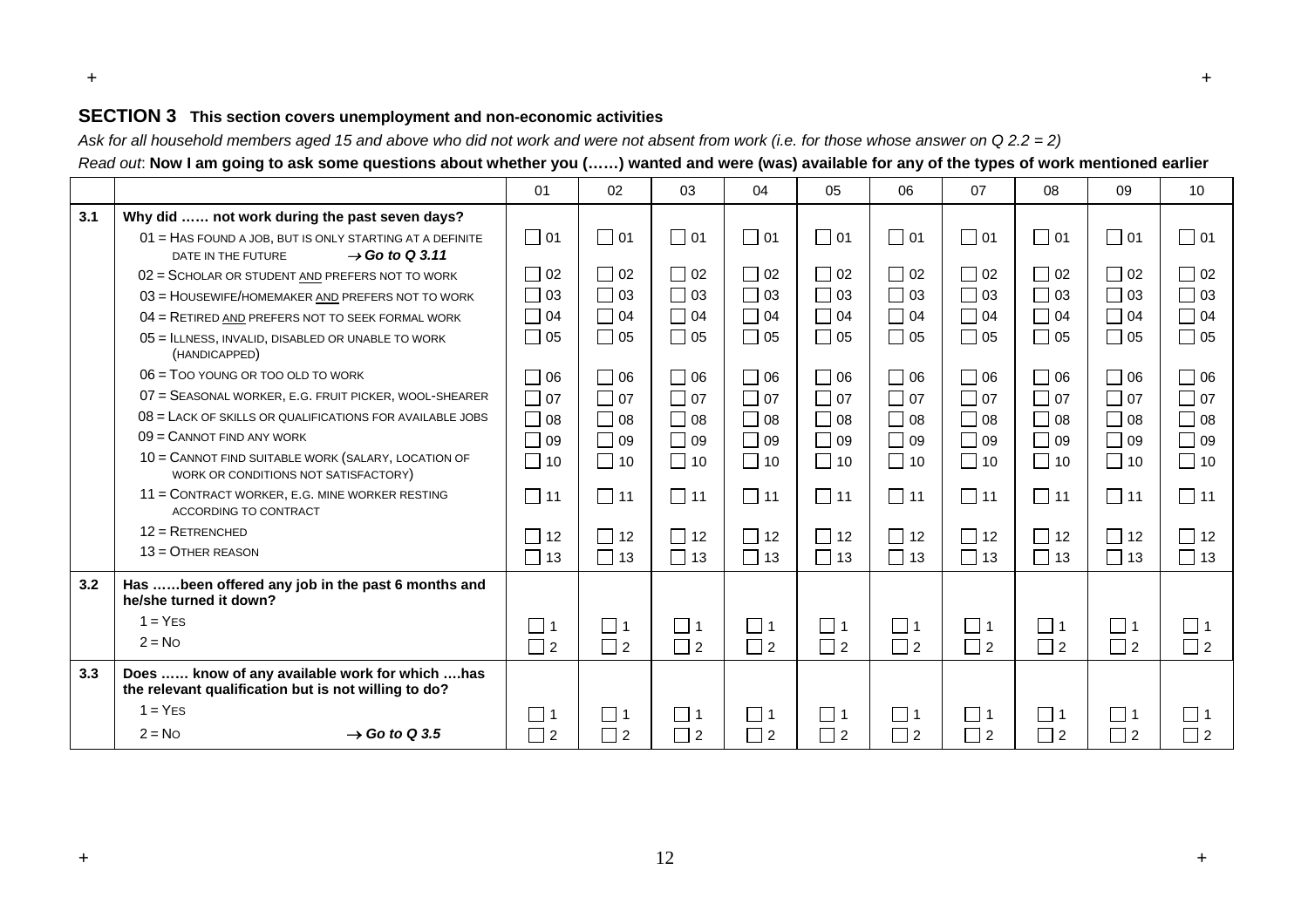|     |                                                                                                                                                                                                                                 | 01                                                             | 02                                                                   | 03                                                                                     | 04                                                                   | 05                                                                   | 06                                                                                                                                                                                                                                                                                                                                   | 07                                                                   | 08                                                                   | 09                                                                                                                         | 10                                                                   |
|-----|---------------------------------------------------------------------------------------------------------------------------------------------------------------------------------------------------------------------------------|----------------------------------------------------------------|----------------------------------------------------------------------|----------------------------------------------------------------------------------------|----------------------------------------------------------------------|----------------------------------------------------------------------|--------------------------------------------------------------------------------------------------------------------------------------------------------------------------------------------------------------------------------------------------------------------------------------------------------------------------------------|----------------------------------------------------------------------|----------------------------------------------------------------------|----------------------------------------------------------------------------------------------------------------------------|----------------------------------------------------------------------|
| 3.4 | Why would not be willing to do this work?<br>$1 = W \triangle AGES$ TOO LOW<br>$2 =$ JOB IS NOT PERMANENT<br>$3 =$ LOCATION (WORK TOO FAR)<br>$4 = \text{WORKING CONDITIONS UNSUITABLE}$<br>$5 =$ WORK NOT LEGAL<br>$6 =$ OTHER | $\Box$ 1<br>$\Box$ 2<br>$\perp$ 3<br>│ │ 4<br>   5<br>$\Box$ 6 | $\Box$ 1<br>$\Box$ 2<br>$\Box$ 3<br>$\Box$ 4<br>$\Box$ 5<br>$\Box$ 6 | $\Box$ 1<br>$\Box$ 2<br>$\Box$ 3<br>$\overline{\phantom{0}}$ 4<br>$\Box$ 5<br>$\Box$ 6 | $\Box$ 1<br>$\Box$ 2<br>$\Box$ 3<br>$\Box$ 4<br>$\Box$ 5<br>$\Box$ 6 | $\Box$ 1<br>$\Box$ 2<br>$\Box$ 3<br>$\Box$ 4<br>$\Box$ 5<br>$\Box$ 6 | $\Box$ 1<br>$\sqsupset$ 2<br>ヿз<br>$\Box$ 4<br>$\Box$ 5<br>$\Box$ 6                                                                                                                                                                                                                                                                  | $\Box$ 1<br>$\Box$ 2<br>$\Box$ 3<br>$\Box$ 4<br>$\Box$ 5<br>$\Box$ 6 | $\Box$ 1<br>$\Box$ 2<br>$\Box$ 3<br>$\Box$ 4<br>$\Box$ 5<br>$\Box$ 6 | $\Box$ 1<br>$\overline{\phantom{a}}$ 2<br>$\Box$ 3<br>$\overline{\phantom{a}}$ 4<br>$\Box$ 5<br>$\overline{\phantom{0}}$ 6 | $\Box$ 1<br>$\Box$ 2<br>$\Box$ 3<br>$\Box$ 4<br>$\Box$ 5<br>$\Box$ 6 |
| 3.5 | If a suitable job is offered, will  accept it?<br>$1 = YES$<br>$2 = No$<br>$3 =$ DON'T KNOW<br>$\rightarrow$ Go to Q 3.11                                                                                                       | -1<br>72<br>$\Box$ 3                                           | $\Box$ 1<br>$\Box$ 2<br>$\Box$ 3                                     | $\Box$ 1<br>$\Box$ 2<br>$\Box$ 3                                                       | $\Box$ 1<br>$\Box$ 2<br>$\Box$ 3                                     | $\Box$ 1<br>$\Box$ 2<br>$\Box$ 3                                     | $\vert$ 1<br>$\Box$ 2<br>$\sqsupset$ 3                                                                                                                                                                                                                                                                                               | $\Box$ 1<br>$\Box$ 2<br>$\Box$ 3                                     | $\Box$ 1<br>$\Box$ 2<br>$\Box$ 3                                     | $\blacksquare$ 1<br>$\Box$ 2<br>$\Box$ 3                                                                                   | $\Box$ 1<br>$\Box$ 2<br>$\Box$ 3                                     |
| 3.6 | How soon can  start work?<br>$1 = W$ ITHIN A WEEK<br>$2 =$ WITHIN TWO WEEKS<br>$3 =$ WITHIN FOUR WEEKS<br>$4 =$ LATER THAN FOUR WEEKS FROM NOW<br>$5 =$ DON'T KNOW                                                              | $\Box$ 2<br>l 3<br>$\Box$ 4<br>$\Box$ 5                        | $\Box$ 1<br>$\Box$ 2<br>$\Box$ 3<br>$\Box$ 4<br>$\Box$ 5             | $\Box$ 1<br>$\Box$ 2<br>$\Box$ 3<br>$\Box$ 4<br>$\overline{\phantom{0}}$ 5             | $\Box$ 1<br>$\Box$ 2<br>$\Box$ 3<br>$\Box$ 4<br>$\Box$ 5             | $\Box$ 1<br>$\Box$ 2<br>$\Box$ 3<br>$\Box$ 4<br>$\Box$ 5             | $\Box$ 1<br>$\sqsupset$ 2<br>$\sqsupset$ 3<br>$\Box$ 4<br>$\sqsupset$ 5                                                                                                                                                                                                                                                              | $\Box$ 1<br>$\Box$ 2<br>$\Box$ 3<br>$\Box$ 4<br>$\Box$ 5             | $\Box$ 1<br>$\Box$ 2<br>$\Box$ 3<br>$\Box$ 4<br>$\Box$ 5             | $\Box$ 1<br>$\overline{\phantom{1}}$ 2<br>$\sqsupset$ 3<br>$\overline{4}$<br>$\Box$ 5                                      | $\Box$ 1<br>$\Box$ 2<br>$\Box$ 3<br>$\Box$ 4<br>$\Box$ 5             |
| 3.7 | During the past four weeks, has  taken any action<br>a) to look for any kind of work<br>b) to start any kind of business<br>$\rightarrow$ Go to Q 3.10<br>If "No" to both a) and b)                                             | YES NO                                                         | <b>No</b><br><b>YES</b>                                              | YES NO                                                                                 | <b>No</b><br>YES                                                     | YES NO                                                               | YES NO<br>$\Box$ 1 \Box 2 \vert \Box1 \Box 2 \vert \Box1 $\Box$ 2 $\Box$ 1 $\Box$ 2 $\Box$ 1 $\Box$ 2 $\Box$ 1 $\Box$ 2 $\Box$ 1 $\Box$ 2 $\Box$ 1 $\Box$ 2 $\Box$ 1 $\Box$ 2 $\Box$ 1 $\Box$ 2<br>$1\Box 2\Box 1\Box 2\Box 1\Box 2\Box 1\Box 2\Box 1\Box 2\Box 1\Box 2\Box 1\Box 2\Box 1\Box 2\Box 1\Box 2\Box 1\Box 2\Box 1\Box 2$ | YES NO                                                               | YES NO                                                               | YES NO                                                                                                                     | YES NO                                                               |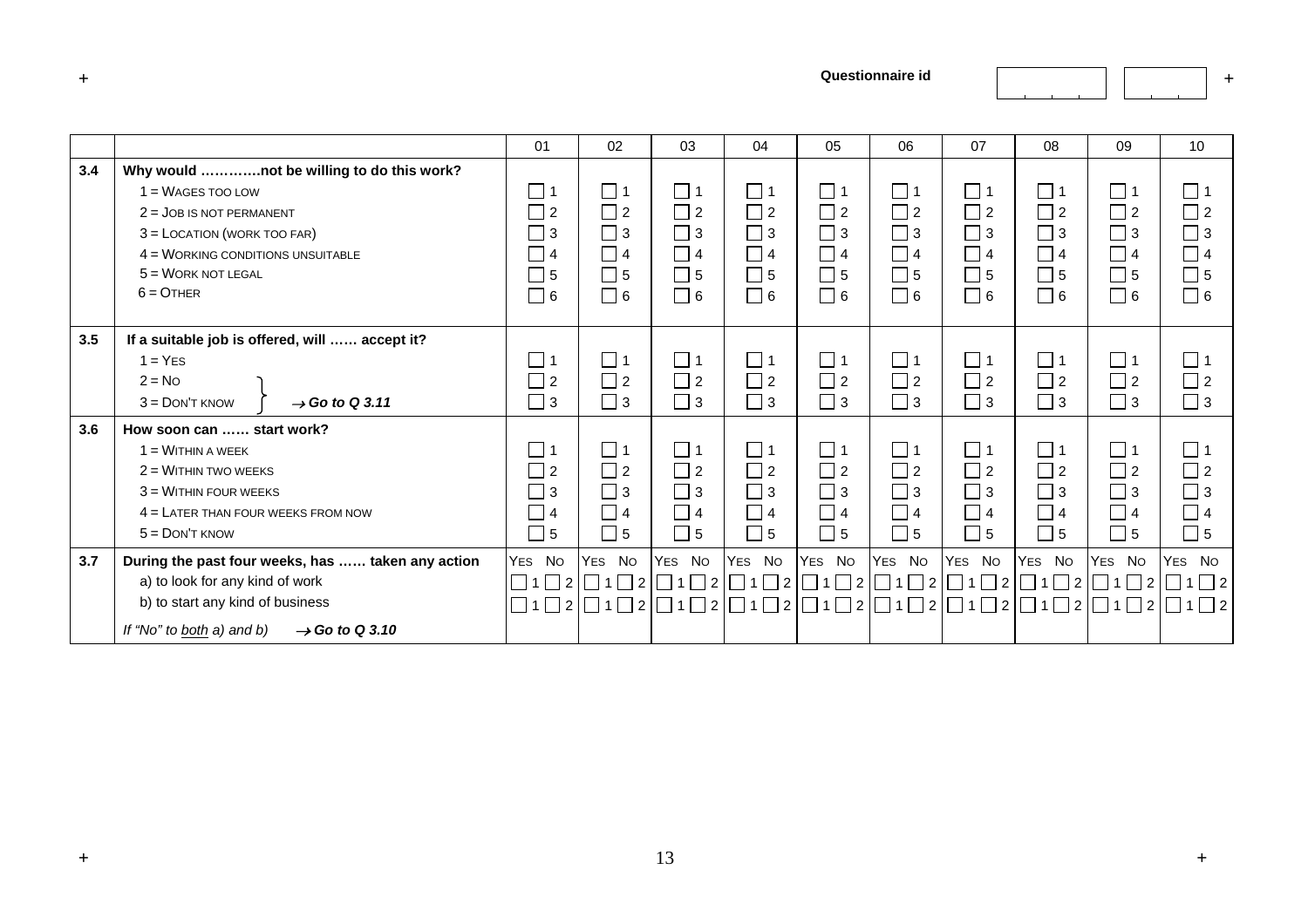|     |                                                                                                    | 01        | 02        | 03        | 04        | 05        | 06                          | 07           | 08        | 09        | 10                         |
|-----|----------------------------------------------------------------------------------------------------|-----------|-----------|-----------|-----------|-----------|-----------------------------|--------------|-----------|-----------|----------------------------|
| 3.8 | In the past four weeks, what has  done to look for<br>work or to start a business?                 |           |           |           |           |           |                             |              |           |           |                            |
|     | Give only one answer, the main one                                                                 |           |           |           |           |           |                             |              |           |           |                            |
|     | 1 = WAITED/REGISTERED AT EMPLOYMENT AGENCY/TRADE<br><b>UNION</b>                                   | $\Box$ 1  | $\Box$ 1  | $\Box$ 1  | $\Box$ 1  | $\Box$ 1  | $\Box$ 1                    | $\Box$ 1     | $\Box$ 1  | $\Box$ 1  | $\Box$ 1                   |
|     | 2 = ENQUIRED AT WORKPLACES, FARMS, FACTORIES OR<br>CALLED ON OTHER POSSIBLE EMPLOYERS              | $\Box$ 2  | $\Box$ 2  | $\Box$ 2  | $\Box$ 2  | $\Box$ 2  | $\Box$ 2                    | $\Box$ 2     | $\Box$ 2  | $\Box$ 2  | $\overline{1}$ 2           |
|     | $3 =$ PLACED/ANSWERED ADVERTISEMENT(S)                                                             | $\Box$ 3  | $\Box$ 3  | $\Box$ 3  | $\Box$ 3  | $\Box$ 3  | $\Box$ 3                    | $\Box$ 3     | $\Box$ 3  | $\Box$ 3  | ヿ 3                        |
|     | 4 = SOUGHT ASSISTANCE FROM RELATIVES OR FRIENDS                                                    | $\Box$ 4  | $\Box$ 4  | $\Box$ 4  | $\Box$ 4  | $\Box$ 4  | $\Box$ 4                    | $\Box$ 4     | $\Box$ 4  | $\Box$ 4  | $\Box$ 4                   |
|     | 5 = LOOKED FOR LAND, BUILDING, EQUIPMENT OR APPLIED FOR<br>PERMIT TO START OWN BUSINESS OR FARMING | $\Box$ 5  | $\Box$ 5  | $\Box$ 5  | $\Box$ 5  | $\Box$ 5  | $\Box$ 5                    | $\square$ 5  | $\Box$ 5  | $\Box$ 5  | $\overline{\phantom{a}}$ 5 |
|     | $6$ = WAITED AT THE STREET SIDE WHERE CASUAL WORKERS<br>ARE FOUND                                  | $\Box$ 6  | $\Box$ 6  | $\Box$ 6  | $\Box$ 6  | $\Box$ 6  | $\Box$ 6                    | $\Box$ 6     | $\Box$ 6  | $\Box$ 6  | $\overline{\phantom{0}}$ 6 |
|     | $7 =$ OTHER                                                                                        | $\Box$ 7  | $\Box$ 7  | $\Box$ 7  | $\Box$ 7  | $\Box$ 7  | $\Box$ 7                    | $\Box$ 7     | $\Box$ 7  | $\Box$ 7  | $\vert$ 7                  |
|     | $8 =$ DON'T KNOW                                                                                   | $\Box$ 8  | $\Box$ 8  | $\Box$ 8  | $\Box$ 8  | $\Box$ 8  | $\Box$ 8                    | $\Box$ 8     | $\Box$ 8  | $\Box$ 8  | $\Box$ 8                   |
| 3.9 | How long has  been trying to find work or start a<br>business?                                     |           |           |           |           |           |                             |              |           |           |                            |
|     | $01 =$ LESS THAN A MONTH                                                                           | $\Box$ 01 | $\Box$ 01 | $\Box$ 01 | $\Box$ 01 | $\Box$ 01 | $\Box$ 01                   | $\Box$ 01    | $\Box$ 01 | $\Box$ 01 | $\Box$ 01                  |
|     | $02 = 1$ MONTH TO LESS THAN 2 MONTHS                                                               | $\Box$ 02 | $\Box$ 02 | $\Box$ 02 | $\Box$ 02 | $\Box$ 02 | $\Box$ 02                   | $\Box$ 02    | $\Box$ 02 | $\Box$ 02 | П<br>  02                  |
|     | $03 = 2$ MONTHS TO LESS THAN 3 MONTHS                                                              | $\Box$ 03 | $\Box$ 03 | $\Box$ 03 | $\Box$ 03 | $\Box$ 03 | $\Box$ 03                   | $\Box$ 03    | $\Box$ 03 | $\Box$ 03 | $\Box$<br>  03             |
|     | $04 = 3$ MONTHS TO LESS THAN 4 MONTHS                                                              | $\Box$ 04 | $\Box$ 04 | $\Box$ 04 | $\Box$ 04 | $\Box$ 04 | $\overline{\phantom{0}}$ 04 | $\Box$ 04    | $\Box$ 04 | $\Box$ 04 | $\Box$<br>l 04             |
|     | $05 = 4$ MONTHS TO LESS THAN 6 MONTHS                                                              | $\Box$ 05 | $\Box$ 05 | $\Box$ 05 | $\Box$ 05 | $\Box$ 05 | $\overline{\phantom{0}}$ 05 | $\Box$<br>05 | $\Box$ 05 | $\Box$ 05 | Г<br>05                    |
|     | $06 = 6$ MONTHS TO LESS THAN 1 YEAR                                                                | $\Box$ 06 | $\Box$ 06 | $\Box$ 06 | $\Box$ 06 | $\Box$ 06 | $\overline{\phantom{0}}$ 06 | $\Box$ 06    | $\Box$ 06 | $\Box$ 06 | l 06                       |
|     | $07 = 1$ YEAR TO LESS THAN 3 YEARS                                                                 | $\Box$ 07 | $\Box$ 07 | $\Box$ 07 | $\Box$ 07 | $\Box$ 07 | $\Box$ 07                   | $\Box$ 07    | $\Box$ 07 | $\Box$ 07 | 07                         |
|     | $08 = 3$ YEARS OR MORE                                                                             | $\Box$ 08 | $\Box$ 08 | $\Box$ 08 | $\Box$ 08 | $\Box$ 08 | $\Box$ 08                   | $\Box$ 08    | $\Box$ 08 | $\Box$ 08 | 08                         |
|     | $09 =$ DON'T KNOW                                                                                  | $\Box$ 09 | $\Box$ 09 | $\Box$ 09 | $\Box$ 09 | $\Box$ 09 | $\Box$ 09                   | $\Box$ 09    | $\Box$ 09 | $\Box$ 09 | $\Box$<br>09               |
|     | $10 = NOT APPLICABLE$                                                                              | $\Box$ 10 | $\Box$ 10 | $\Box$ 10 | $\Box$ 10 | $\Box$ 10 | $\Box$ 10                   | $\Box$ 10    | $\Box$ 10 | $\Box$ 10 | $\Box$ 10                  |
|     | $\rightarrow$ Go to Q 3.11                                                                         |           |           |           |           |           |                             |              |           |           |                            |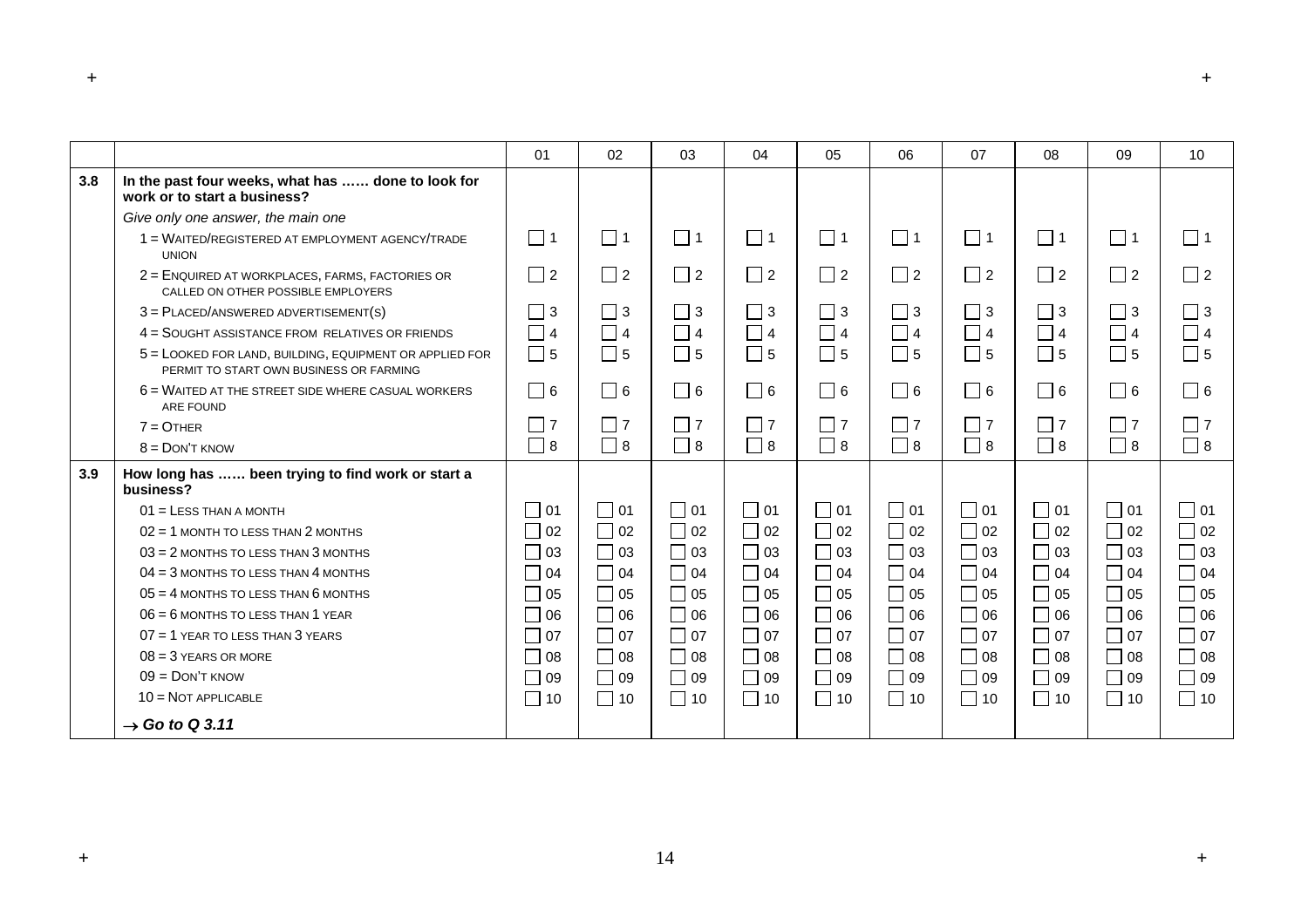|      |                                                                                                                                                                                                                                                                                       | 01               | 02             | 03             | 04        | 05             | 06        | 07        | 08             | 09        | 10 <sup>°</sup> |
|------|---------------------------------------------------------------------------------------------------------------------------------------------------------------------------------------------------------------------------------------------------------------------------------------|------------------|----------------|----------------|-----------|----------------|-----------|-----------|----------------|-----------|-----------------|
|      |                                                                                                                                                                                                                                                                                       |                  |                |                |           |                |           |           |                |           |                 |
| 3.10 | If "No" to both Q 3.7.a and b (has not been looking for<br>work or trying to start a business in the past four weeks)                                                                                                                                                                 |                  |                |                |           |                |           |           |                |           |                 |
|      | What was the main reason why  did not try to find<br>work or start a business in the past four weeks?                                                                                                                                                                                 |                  |                |                |           |                |           |           |                |           |                 |
|      | $01 =$ HAS BEEN TEMPORARILY LAID OFF WORK                                                                                                                                                                                                                                             | $\Box$ 01        | $\Box$ 01      | $\Box$ 01      | $\Box$ 01 | $\Box$ 01      | $\Box$ 01 | $\Box$ 01 | $\Box$ 01      | $\Box$ 01 | $\Box$ 01       |
|      | 02 = ILL HEALTH/INJURY/PHYSICAL DISABILITY                                                                                                                                                                                                                                            | $\Box$ 02        | $\Box$ 02      | $\Box$ 02      | $\Box$ 02 | $\Box$ 02      | $\Box$ 02 | $\Box$ 02 | $\Box$ 02      | $\Box$ 02 | $\Box$ 02       |
|      | $03 = PREGNAMEY$                                                                                                                                                                                                                                                                      | $\Box$ 03        | $\Box$ 03      | $\Box$ 03      | $\Box$ 03 | $\Box$ 03      | $\Box$ 03 | $\Box$ 03 | $\Box$ 03      | $\Box$ 03 | $\Box$ 03       |
|      | $04 =$ FAMILY CONSIDERATIONS/CHILD CARE                                                                                                                                                                                                                                               | $\Box$ 04        | $\Box$ 04      | $\Box$ 04      | $\Box$ 04 | $\Box$ 04      | $\Box$ 04 | $\Box$ 04 | $\Box$ 04      | $\Box$ 04 | $\Box$ 04       |
|      | 05 = UNDERGOING TRAINING TO HELP FIND WORK                                                                                                                                                                                                                                            | $\Box$ 05        | $\Box$ 05      | $\Box$ 05      | $\Box$ 05 | $\Box$ 05      | $\Box$ 05 | $\Box$ 05 | $\Box$ 05      | $\Box$ 05 | $\Box$ 05       |
|      | $06 = No$ JOBS AVAILABLE IN THE AREA                                                                                                                                                                                                                                                  | $\Box$ 06        | $\Box$ 06      | $\Box$ 06      | $\Box$ 06 | $\Box$ 06      | $\Box$ 06 | $\Box$ 06 | $\Box$ 06      | $\Box$ 06 | $\Box$ 06       |
|      | 07 = LACK OF MONEY TO PAY FOR TRANSPORT TO LOOK FOR<br><b>WORK</b>                                                                                                                                                                                                                    | $\Box$ 07        | $\Box$ 07      | $\Box$ 07      | $\Box$ 07 | $\Box$ 07      | $\Box$ 07 | $\Box$ 07 | $\Box$ 07      | $\Box$ 07 | $\Box$ 07       |
|      | $08 =$ UNABLE TO FIND WORK REQUIRING HIS/HER SKILLS                                                                                                                                                                                                                                   | $\Box$ 08        | $\Box$ 08      | $\Box$ 08      | $\Box$ 08 | $\Box$ 08      | $\Box$ 08 | $\Box$ 08 | $\Box$ 08      | $\Box$ 08 | $\Box$ 08       |
|      | $09 =$ LOST HOPE OF FINDING ANY KIND OF WORK                                                                                                                                                                                                                                          | $\Box$ 09        | $\Box$ 09      | $\Box$ 09      | $\Box$ 09 | $\Box$ 09      | $\Box$ 09 | $\Box$ 09 | $\Box$ 09      | $\Box$ 09 | $\Box$ 09       |
|      | 10 = NO TRANSPORT AVAILABLE                                                                                                                                                                                                                                                           | $\Box$ 10        | $\Box$ 10      | $\Box$ 10      | $\Box$ 10 | $\Box$ 10      | $\Box$ 10 | $\Box$ 10 | $\Box$ 10      | $\Box$ 10 | $\Box$ 10       |
|      | $11 =$ OTHER REASON                                                                                                                                                                                                                                                                   | $\Box$ 11        | $\Box$ 11      | $\Box$ 11      | $\Box$ 11 | $\Box$ 11      | $\Box$ 11 | $\Box$ 11 | $\Box$ 11      | $\Box$ 11 | $\Box$ 11       |
|      | Ask for everyone who has come to Section 3                                                                                                                                                                                                                                            |                  |                |                |           |                |           |           |                |           |                 |
| 3.11 | Has  ever worked for pay, profit or family gain?                                                                                                                                                                                                                                      |                  |                |                |           |                |           |           |                |           |                 |
|      | Work could be:                                                                                                                                                                                                                                                                        |                  |                |                |           |                |           |           |                |           |                 |
|      | Formal work for salary, wage, profit or unpaid in family<br>business; informal work such as making things for sale,<br>selling things or providing a service; work on a farm or land,<br>whether for a wage or as part of the household's farming<br>activities; casual/seasonal work |                  |                |                |           |                |           |           |                |           |                 |
|      | $1 = YES$                                                                                                                                                                                                                                                                             | $\Box$ 1         | $\blacksquare$ | $\Box$ 1       | $\Box$ 1  | $\Box$         | $\Box$ 1  | $\Box$ 1  | l 11           | $\Box$ 1  | l 11            |
|      | $\rightarrow$ Go to Q 3.15<br>$2 = N \cap$                                                                                                                                                                                                                                            | $\mathbb{r}_{2}$ | $\overline{2}$ | $\overline{2}$ | $\Box$ 2  | $\overline{2}$ | $\Box$ 2  | $\Box$ 2  | $\overline{2}$ | $\Box$ 2  | $\sqsupset$ 2   |

<sup>=</sup> NO

→ *Go to Q 3.15*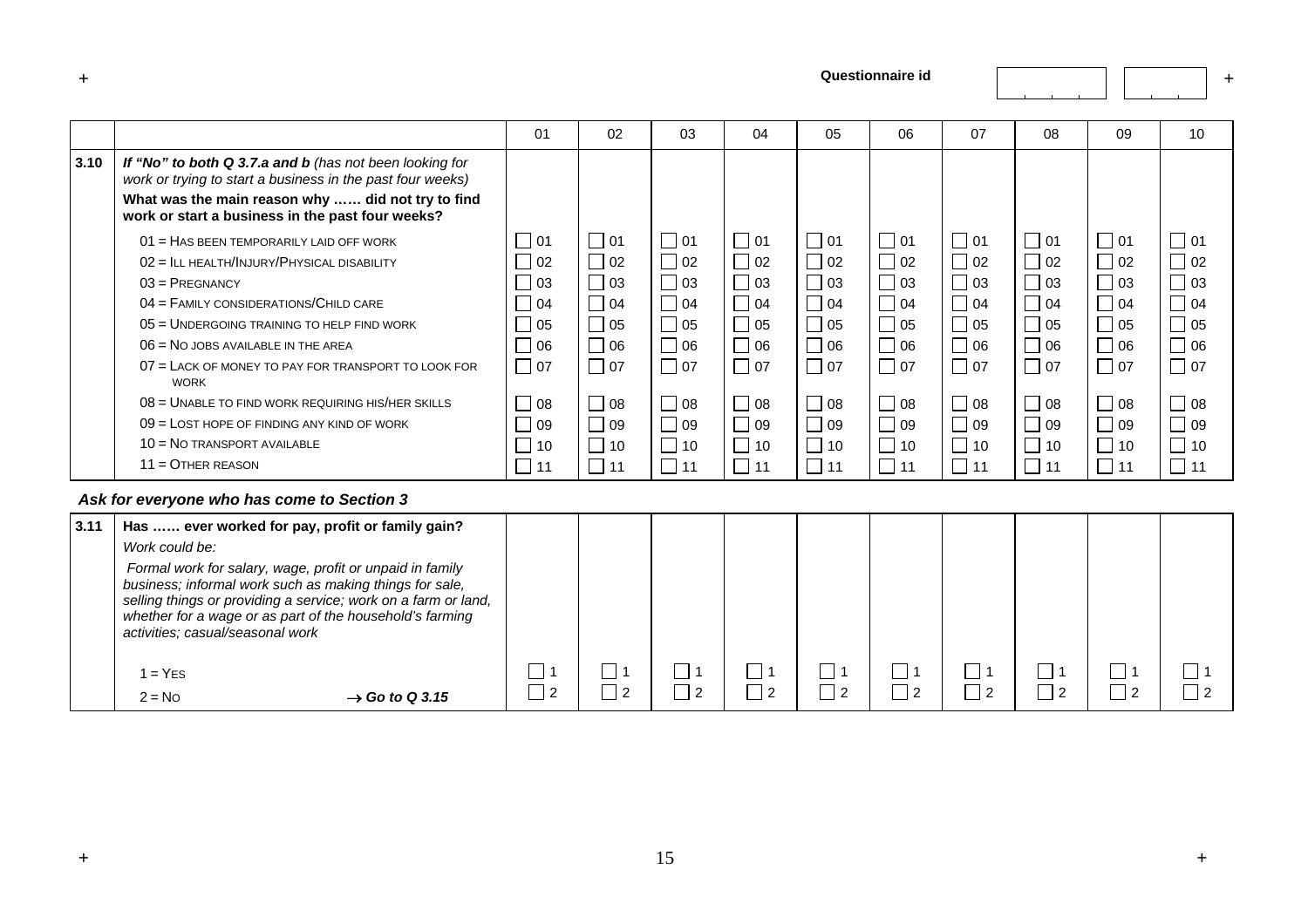| 3.12   | How long ago was it since  last worked?                                                                          |           |              |           |           |           |           |           |           |           |              |
|--------|------------------------------------------------------------------------------------------------------------------|-----------|--------------|-----------|-----------|-----------|-----------|-----------|-----------|-----------|--------------|
|        | $01 = 1$ WEEK - LESS THAN 1 MONTH                                                                                | $\Box$ 01 | 01           | $\Box$ 01 | $\Box$ 01 | $\Box$ 01 | $\Box$ 01 | $\Box$ 01 | $\Box$ 01 | $\Box$ 01 | $\Box$ 01    |
|        | $02 = 1$ MONTH - LESS THAN 2 MONTHS                                                                              | $\Box$ 02 | $\Box$ 02    | $\Box$ 02 | $\Box$ 02 | $\Box$ 02 | $\Box$ 02 | $\Box$ 02 | $\Box$ 02 | $\Box$ 02 | $\Box$ 02    |
|        | $03 = 2$ MONTHS - LESS THAN 3 MONTHS                                                                             | $\Box$ 03 | $\Box$ 03    | $\Box$ 03 | $\Box$ 03 | $\Box$ 03 | $\Box$ 03 | $\Box$ 03 | $\Box$ 03 | $\Box$ 03 | $\square$ 03 |
|        | $04 = 3$ MONTHS - LESS THAN 4 MONTHS                                                                             | $\Box$ 04 | $\Box$ 04    | $\Box$ 04 | $\Box$ 04 | $\Box$ 04 | $\Box$ 04 | $\Box$ 04 | $\Box$ 04 | $\Box$ 04 | $\Box$ 04    |
|        | $05 = 4$ MONTHS - LESS THAN 5 MONTHS                                                                             | $\Box$ 05 | $\Box$ 05    | $\Box$ 05 | $\Box$ 05 | $\Box$ 05 | $\Box$ 05 | $\Box$ 05 | $\Box$ 05 | $\Box$ 05 | $\Box$ 05    |
|        | $06 = 5$ MONTHS - LESS THAN 6 MONTHS                                                                             | $\Box$ 06 | $\Box$ 06    | $\Box$ 06 | $\Box$ 06 | $\Box$ 06 | $\Box$ 06 | $\Box$ 06 | $\Box$ 06 | $\Box$ 06 | $\Box$ 06    |
|        | $07 = 6$ MONTHS - LESS THAN 1 YEAR                                                                               | $\Box$ 07 | $\Box$ 07    | $\Box$ 07 | $\Box$ 07 | $\Box$ 07 | $\Box$ 07 | $\Box$ 07 | $\Box$ 07 | $\Box$ 07 | $\Box$ 07    |
|        | $08 = 1$ YEAR - LESS THAN $2$ YEARS                                                                              | $\Box$ 08 | $\Box$ 08    | $\Box$ 08 | $\Box$ 08 | $\Box$ 08 | $\Box$ 08 | $\Box$ 08 | $\Box$ 08 | $\Box$ 08 | $\Box$ 08    |
|        | 09 = 2 YEARS - LESS THAN 3 YEARS                                                                                 | $\Box$ 09 | $\Box$ 09    | $\Box$ 09 | $\Box$ 09 | $\Box$ 09 | $\Box$ 09 | $\Box$ 09 | $\Box$ 09 | $\Box$ 09 | $\Box$ 09    |
|        | $10 = 3$ YEARS OR MORE                                                                                           | $\Box$ 10 | 10           | $\Box$ 10 | $\Box$ 10 | $\Box$ 10 | $\Box$ 10 | $\Box$ 10 | $\Box$ 10 | $\Box$ 10 | $\Box$ 10    |
|        | $11 =$ DON'T KNOW                                                                                                | $\Box$ 11 | $\square$ 11 | $\Box$ 11 | $\Box$ 11 | $\Box$ 11 | $\Box$ 11 | $\Box$ 11 | $\Box$ 11 | $\Box$ 11 | $\Box$ 11    |
| 3.13.a | What kind of work did  do in his/her last job? Give<br>occupation or job title.                                  |           |              |           |           |           |           |           |           |           |              |
|        | Work includes all the activities mentioned earlier                                                               |           |              |           |           |           |           |           |           |           |              |
|        | Record at least two words: Car sales person, Office cleaner,<br>Vegetable farmer, Primary School teacher, etc.   |           |              |           |           |           |           |           |           |           |              |
|        | For agricultural work on own/family farm/plot, state whether<br>for <u>own</u> use or for sale mostly.           |           |              |           |           |           |           |           |           |           |              |
| 3.13.b | What were 's main tasks or duties in this job?                                                                   |           |              |           |           |           |           |           |           |           |              |
|        | Examples: Selling fruit, repairing watches, keeping accounts,<br>feeding and watering cattle, teaching children. |           |              |           |           |           |           |           |           |           |              |
|        |                                                                                                                  |           |              |           |           |           |           |           |           |           |              |
|        | <b>CODE BOX FOR OFFICE USE</b>                                                                                   |           |              |           |           |           |           |           |           |           |              |

01 | 02 | 03 | 04 | 05 | 06 | 07 | 08 | 09 | 10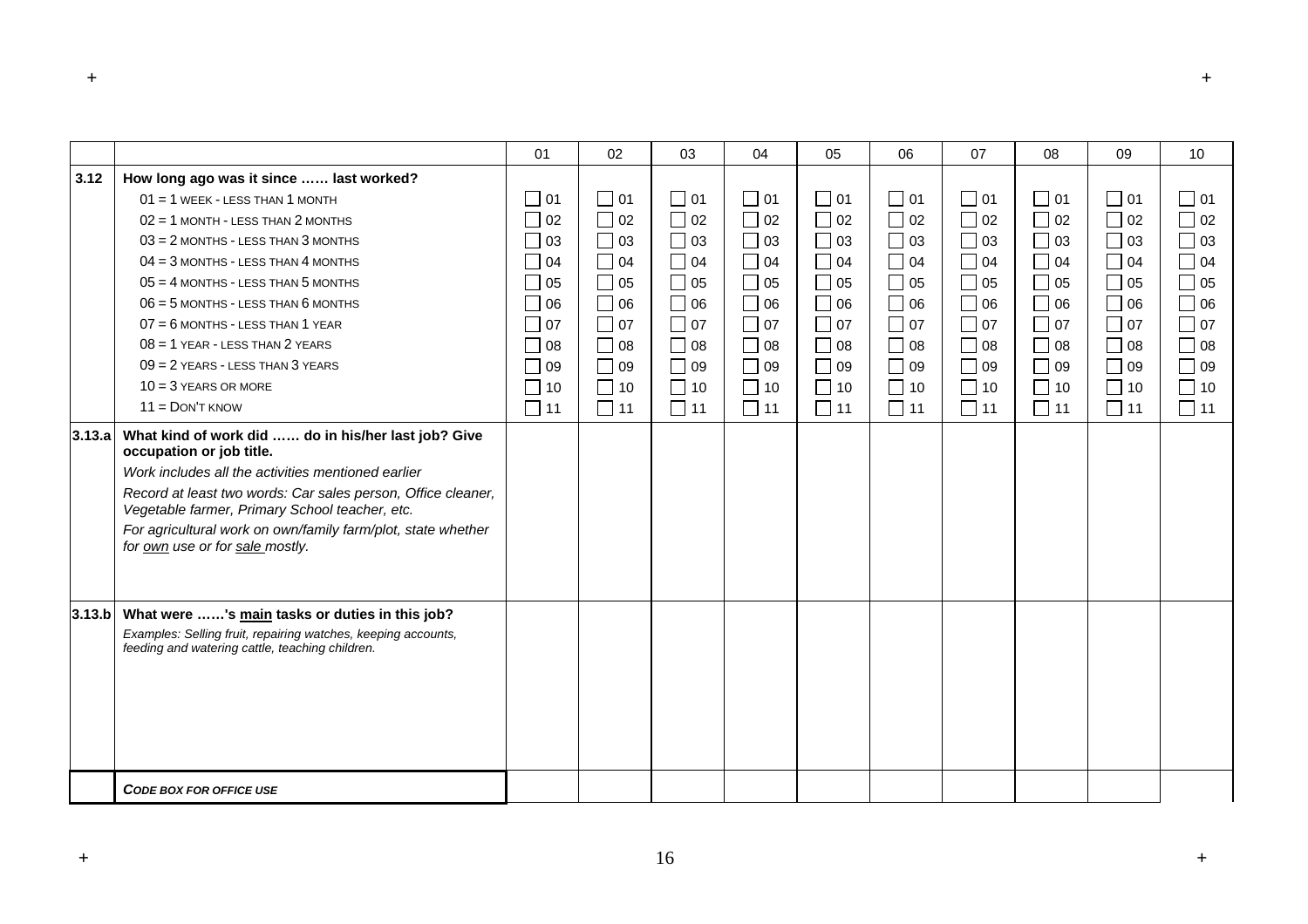|        |                                                                                                                                                                                                                                                                                                                                                                            | 01                       | 02                | 03     | 04 | 05 | 06                                                                                                                                                              | 07 | 08     | 09                       | 10                |
|--------|----------------------------------------------------------------------------------------------------------------------------------------------------------------------------------------------------------------------------------------------------------------------------------------------------------------------------------------------------------------------------|--------------------------|-------------------|--------|----|----|-----------------------------------------------------------------------------------------------------------------------------------------------------------------|----|--------|--------------------------|-------------------|
| 3.14.a | What was the name of 's place of work?<br>For government or large organisations, give the name of the                                                                                                                                                                                                                                                                      |                          |                   |        |    |    |                                                                                                                                                                 |    |        |                          |                   |
|        | establishment and branch or division: e.g. Education Dept -<br>Rapele Primary School; ABC Gold Mining, Maintenance Div.                                                                                                                                                                                                                                                    |                          |                   |        |    |    |                                                                                                                                                                 |    |        |                          |                   |
|        | Write 'Own house' or 'No fixed location', if relevant.                                                                                                                                                                                                                                                                                                                     |                          |                   |        |    |    |                                                                                                                                                                 |    |        |                          |                   |
| 3.14.b | What were the main goods and services produced at<br>'s place of work? What were its main functions?<br>Examples: Repairing cars, Selling commercial real<br>estate. Sell food wholesale to restaurants, Retail clothing<br>shop, Manufacture electrical appliances, Bar/ restaurant, Primary<br>Education, Delivering newspapers to homes,<br>Transporting goods by rail. |                          |                   |        |    |    |                                                                                                                                                                 |    |        |                          |                   |
|        | <b>CODE BOX FOR OFFICE USE</b>                                                                                                                                                                                                                                                                                                                                             |                          |                   |        |    |    |                                                                                                                                                                 |    |        |                          |                   |
| 3.15   | How does  support him/herself?                                                                                                                                                                                                                                                                                                                                             | YES NO                   | YES NO            | YES NO |    |    | YES NO YES NO YES NO YES NO                                                                                                                                     |    | YES NO | YES NO                   | YES NO            |
|        | $1 = Did odd jobs during the past seven days$                                                                                                                                                                                                                                                                                                                              | $\Box$ 1 $\Box$ 2        |                   |        |    |    |                                                                                                                                                                 |    |        | $\Box$ 1 $\Box$ 2        | $\Box$ 1 $\Box$ 2 |
|        | 2 = Supported by persons in the household                                                                                                                                                                                                                                                                                                                                  | $\Box$ 1 $\Box$ 2 $\Box$ |                   |        |    |    |                                                                                                                                                                 |    |        |                          |                   |
|        | $3 =$ Supported by persons not in the household                                                                                                                                                                                                                                                                                                                            | $\Box$ 1 $\Box$ 2        |                   |        |    |    |                                                                                                                                                                 |    |        | $\Box$ 1 $\Box$ 2        |                   |
|        | $4 =$ Supported by charity, church, welfare, etc.                                                                                                                                                                                                                                                                                                                          | $\Box$ 1 $\Box$ 2        | $\Box$ 1 $\Box$ 2 |        |    |    | $\Box$ 1\Box2\Box1 $\Box$ 1 $\Box$ 2 $\Box$ 1 $\Box$ 2 $\Box$ 1 $\Box$ 2 $\Box$ 1 $\Box$ 2 $\Box$ 1 $\Box$ 2 $\Box$                                             |    |        | $\sqsupset$ 2            |                   |
|        | 5 = Unemployment Insurance Fund (UIF)                                                                                                                                                                                                                                                                                                                                      |                          |                   |        |    |    | $\Box$ 1 \Box 2 \Box 1 \Box 2 \Box 1 \Box 2 \Box 1 \Box 2 \Box 1 \Box 2 \Box 1 \Box 2 \Box 1 \Box 2 \Box 1 \Box 2 \Box 1 \Box 2 \Box 1 \Box 2 \Box 1            |    |        |                          | $\Box$ 1 $\Box$ 2 |
|        | 6 = Savings or money previously earned                                                                                                                                                                                                                                                                                                                                     |                          |                   |        |    |    | $\Box$ 1 \Box2 \Box1 \Box2 \Box1 \Box2 \Box1 $\Box$ 2   $\Box$ 1   $\Box$ 2   $\Box$ 1   $\Box$ 2   $\Box$ 1   $\Box$ 2   $\Box$ 1 $\Box$ 2   $\Box$ 1 $\Box$ 2 |    |        |                          |                   |
|        | $7 =$ Old age or disability pension                                                                                                                                                                                                                                                                                                                                        | $\Box$ 1 $\Box$ 2 $\Box$ | $\Box$ 1 $\Box$ 2 |        |    |    | $\Box$ 1 $\Box$ 2 $\Box$ 1 $\Box$ 2 $\Box$ 1 $\Box$ 2 $\Box$ 1 $\Box$ 2 $\Box$ 1 $\Box$ 2 $\Box$ 1 $\Box$ 2 $\Box$                                              |    |        | $\Box$ 1 $\Box$ 2 $\Box$ |                   |
|        | $8 =$ Other sources, e.g. bursary, study loan                                                                                                                                                                                                                                                                                                                              |                          |                   |        |    |    |                                                                                                                                                                 |    |        |                          |                   |
|        | If "YES" to response category 1<br>$\rightarrow$ Go back to Q 2.1 for that person                                                                                                                                                                                                                                                                                          |                          |                   |        |    |    |                                                                                                                                                                 |    |        |                          |                   |

### → *Go to Section 5*

**SECTION 4 This section covers main work activity in the last seven days**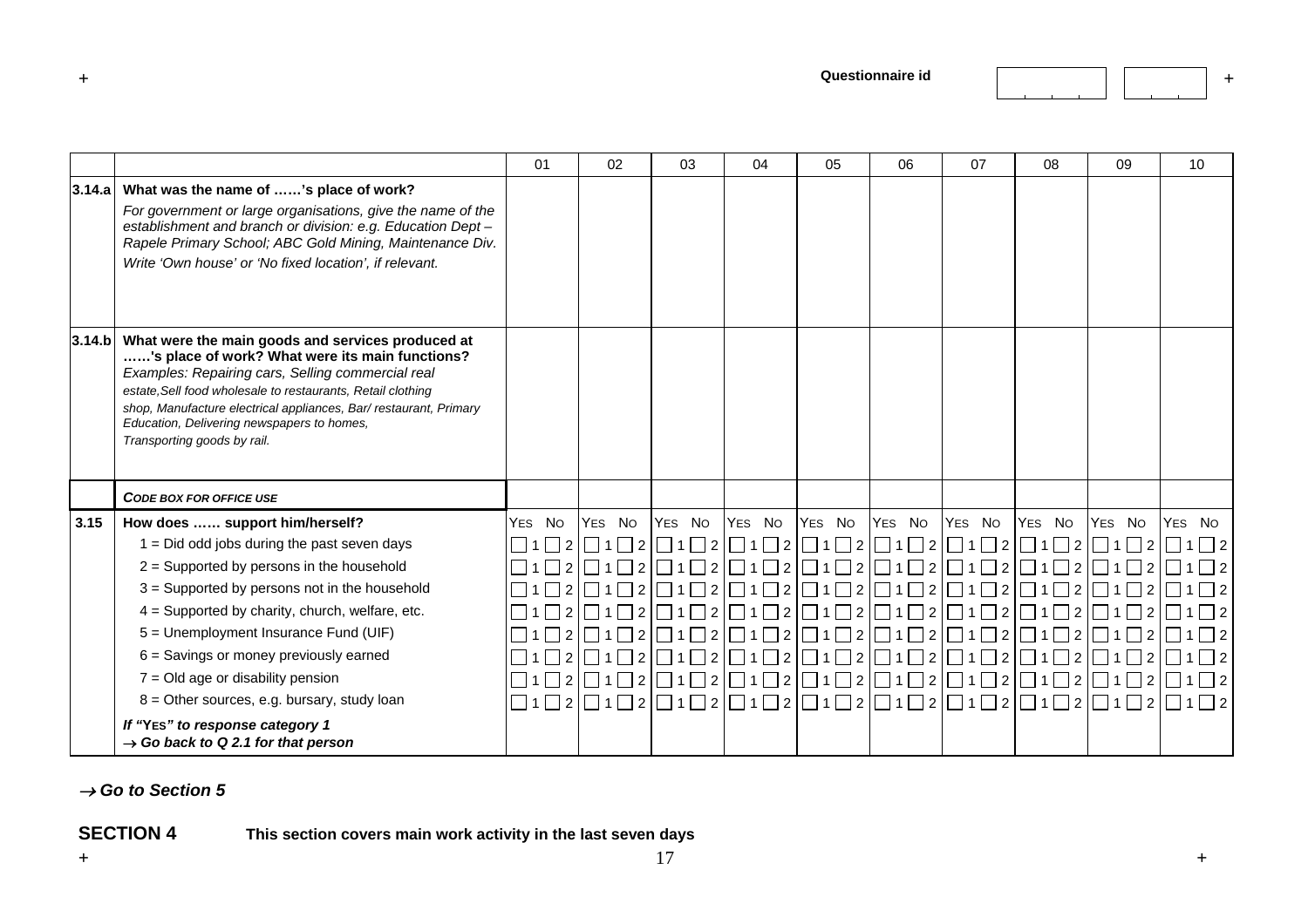### *Ask for all persons 15 years and over who were working or absent from work in the last seven days.*

### *Read out:* **The next several questions refer to your (……'s) main job or activity. That is the one where you (he/she) usually work (s) the most hours per week,even if you (he/she) were (was) absent the last seven days.**

|       |                                                                                                                                                                                                                                                                                                                                                                                                                                                                                                                                                                                                   | 01 | 02 | 03 | 04 | 05 | 06 | 07 | 08 | 09 | 10 |
|-------|---------------------------------------------------------------------------------------------------------------------------------------------------------------------------------------------------------------------------------------------------------------------------------------------------------------------------------------------------------------------------------------------------------------------------------------------------------------------------------------------------------------------------------------------------------------------------------------------------|----|----|----|----|----|----|----|----|----|----|
| 4.1.a | Read out.<br>You said  was doing these activities during the<br>last seven days (or was temporarily absent).<br>Refer to Q 2.1<br>What kind of work did  do in his/her main job<br>during the last seven days (or usually does, even if<br>he/she was absent in the last seven days)?<br>Give occupation or job title.<br>Work includes all the activities mentioned earlier<br>Record at least two words: Car sales person, Office<br>cleaner, Vegetable farmer, Primary school teacher, etc.<br>For agricultural work on own/family farm/plot, state whether<br>for own use or for sale mostly. |    |    |    |    |    |    |    |    |    |    |
| 4.1.b | What were 's main tasks or duties in this job?<br>EXAMPLES: SELLING FRUIT, REPAIRING WATCHES, KEEPING<br>ACCOUNTS, FEEDING AND WATERING CATTLE.                                                                                                                                                                                                                                                                                                                                                                                                                                                   |    |    |    |    |    |    |    |    |    |    |
|       | <b>CODE BOX FOR OFFICE USE</b>                                                                                                                                                                                                                                                                                                                                                                                                                                                                                                                                                                    |    |    |    |    |    |    |    |    |    |    |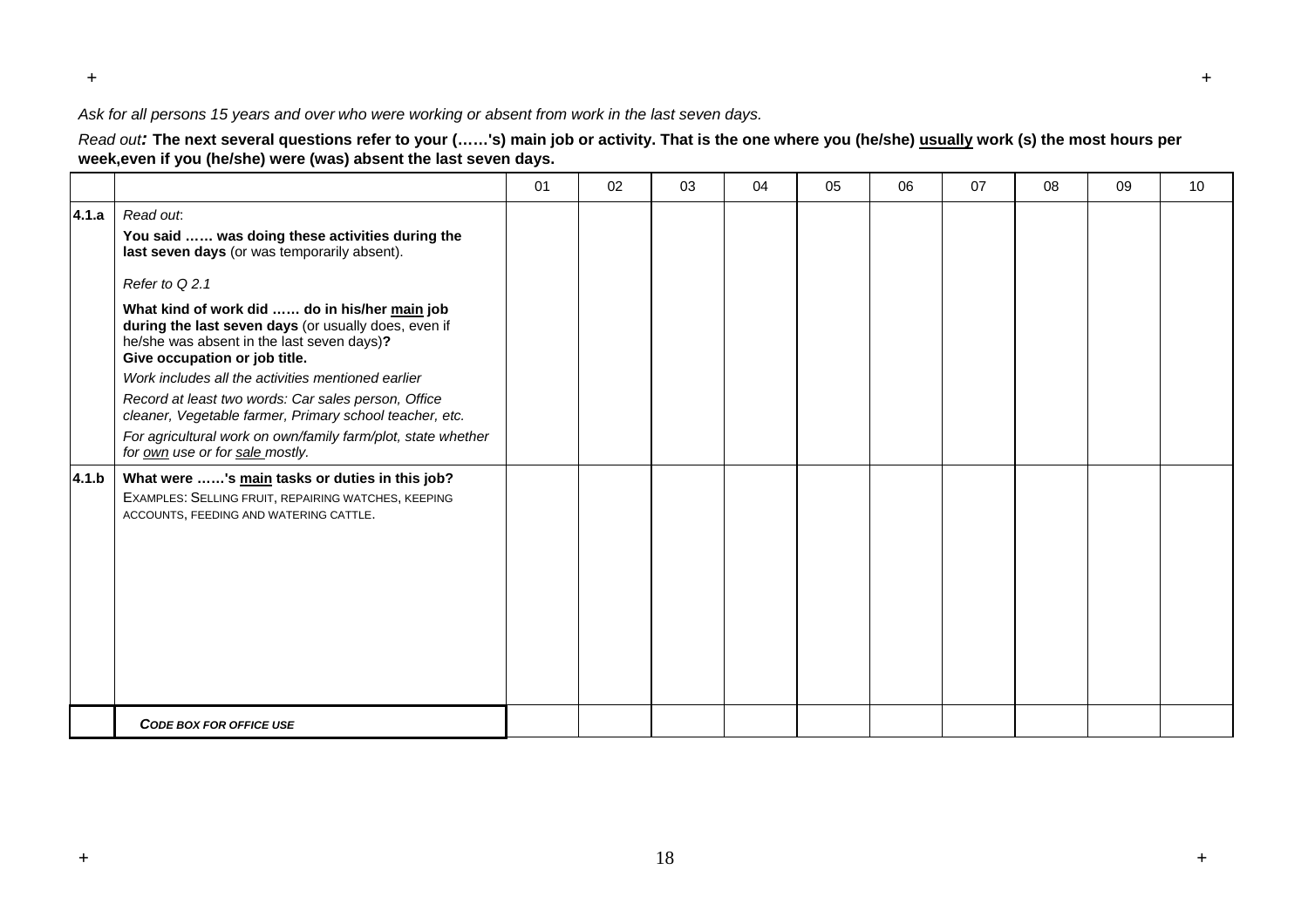|       |                                                                                                                                                                                                                                                                                                                                          | 01 | 02 | 03 | 04 | 05 | 06 | 07 | 08 | 09 | 10 |
|-------|------------------------------------------------------------------------------------------------------------------------------------------------------------------------------------------------------------------------------------------------------------------------------------------------------------------------------------------|----|----|----|----|----|----|----|----|----|----|
| 4.2.a | What is the name of 's place of work?<br>For government or large organisations, give the name of<br>the establishment and branch or division: e.g. Education<br>Dept - Rapele Primary School; ABC Gold Mining,<br>Maintenance Div.<br>Write 'Own house' or 'No fixed location', if relevant.                                             |    |    |    |    |    |    |    |    |    |    |
| 4.2.b | What are the main goods and services produced at<br>'s place of work? What are its main functions?<br>Examples: Repairing cars, Selling commercial real estate,<br>Sell food wholesale to restaurants, Retail clothing<br>shop, Manufacture electrical appliances, Bar/restaurant,<br>Primary Education, Delivering newspapers to homes. |    |    |    |    |    |    |    |    |    |    |
|       | <b>CODE BOX FOR OFFICE USE</b>                                                                                                                                                                                                                                                                                                           |    |    |    |    |    |    |    |    |    |    |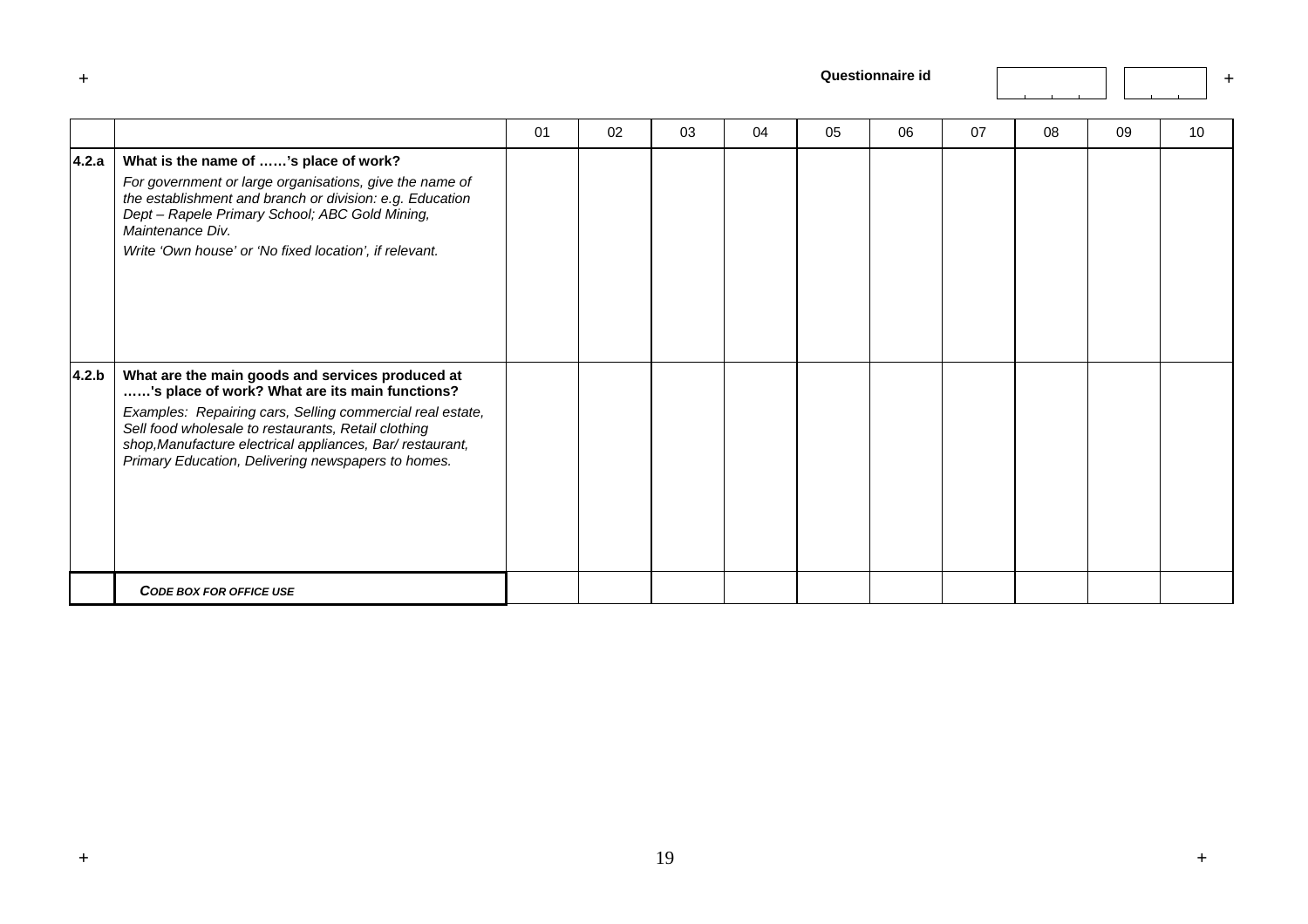2

3

4

5

1 2

|     |                                                                                                                                                                                                                                                                   | 01                   | 02                   | 03                   | 04                   | 05                   | 06                   | 07                   | 08                   | 09                   | 10                   |
|-----|-------------------------------------------------------------------------------------------------------------------------------------------------------------------------------------------------------------------------------------------------------------------|----------------------|----------------------|----------------------|----------------------|----------------------|----------------------|----------------------|----------------------|----------------------|----------------------|
| 4.3 | In 's main work was he/she<br>1 = Working for someone else for pay?<br>Payment in cash, kind or accommodation.<br>Category 1 includes all employees: Full time, part-time,<br>casual work, piecework, except private household work.<br>$\rightarrow$ Go to Q 4.4 | $\Box$ 1             | $\Box$ 1             | $\Box$ 1             | $\Box$ 1             | $\Box$ 1             | $\Box$ 1             | $\Box$ 1             | $\Box$ 1             | $\Box$ 1             | $\Box$ 1             |
|     | 2 = Working for one or more private households as a<br>domestic employee, gardener or security guard?<br>Payment in cash, kind or accommodation.<br>$\rightarrow$ Go to Q 4.4                                                                                     | $\Box$ 2             | $\Box$ 2             | $\Box$ 2             | $\Box$ 2             | $\Box$ 2             | $\Box$ 2             | $\Box$ 2             | $\sqsupset$ 2        | $\Box$ 2             | $\Box$ 2             |
|     | 3 = Working on his/her own or on a small household<br>farm/plot or collecting natural products from the<br>forest or sea?<br>$\rightarrow$ Go to Q 4.14                                                                                                           | $\Box$ 3             | $\Box$ 3             | $\Box$ 3             | $\Box$ 3             | $\Box$ 3             | $\square$ 3          | $\Box$ 3             | $\Box$ 3             | $\Box$ 3             | $\square$ 3          |
|     | 4 = Working on his/her own or with a partner, in any<br>type of business (including commercial farms)?<br>$\rightarrow$ Go to Q 4.14                                                                                                                              | $\Box$ 4             | $\Box$ 4             | $\Box$ 4             | $\Box$ 4             | $\Box$ 4             | $\Box$ 4             | $\Box$ 4             | $\Box$ 4             | $\Box$ 4             | $\Box$ 4             |
|     | 5 = Helping without pay in a household business?<br>$\rightarrow$ Go to Q 4.14                                                                                                                                                                                    | $\square$ 5          | $\Box$ 5             | $\Box$ 5             | $\Box$ 5             | $\Box$ 5             | $\square$ 5          | $\square$ 5          | $\Box$ 5             | $\Box$ 5             | $\Box$               |
| 4.4 | Does  work for<br>$1 = One$ employer<br>$2$ = More than one employer                                                                                                                                                                                              | $\Box$ 1<br>$\Box$ 2 | $\Box$ 1<br>$\Box$ 2 | $\Box$ 1<br>$\Box$ 2 | $\Box$ 1<br>$\Box$ 2 | $\Box$ 1<br>$\Box$ 2 | $\Box$ 1<br>$\Box$ 2 | $\Box$ 1<br>$\Box$ 2 | $\Box$ 1<br>$\Box$ 2 | $\Box$ 1<br>$\Box$ 2 | $\Box$ 1<br>$\Box$ 2 |
| 4.5 | When did  start working with the (main) employer<br>mentioned above (firm, institution or private<br>individual)? Give year and month.                                                                                                                            |                      |                      |                      |                      |                      |                      |                      |                      |                      |                      |
|     | Year<br>State year in four figures, e.g. 2000                                                                                                                                                                                                                     |                      |                      |                      |                      |                      |                      |                      |                      |                      |                      |
|     | State month in two figures, e.g. 08 for August<br>Month                                                                                                                                                                                                           |                      |                      |                      |                      |                      |                      |                      |                      |                      |                      |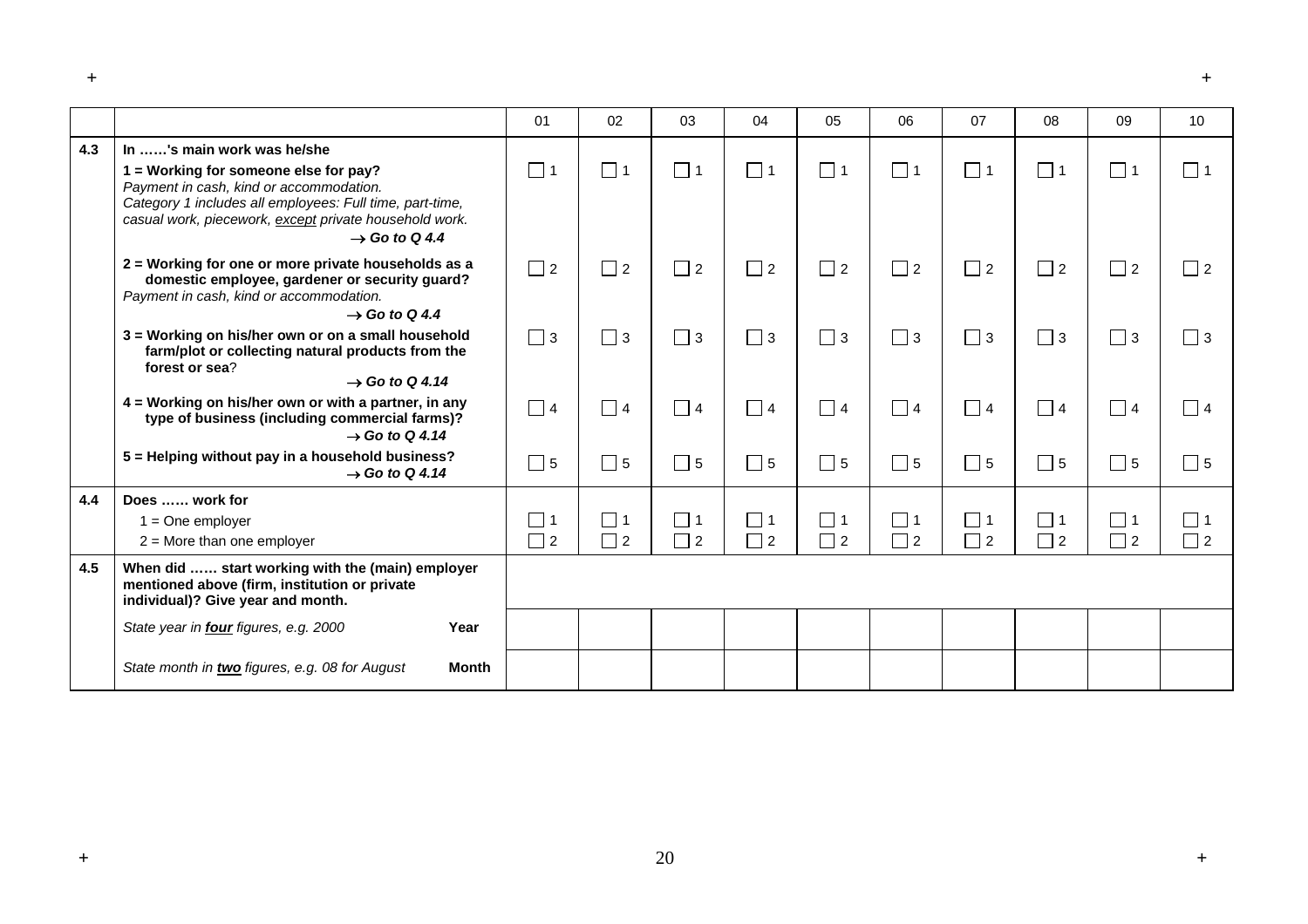|      |                                                                                              | 01          | 02                   | 03          | 04          | 05       | 06       | 07          | 08       | 09       | 10          |
|------|----------------------------------------------------------------------------------------------|-------------|----------------------|-------------|-------------|----------|----------|-------------|----------|----------|-------------|
| 4.6  | Is 's work                                                                                   |             |                      |             |             |          |          |             |          |          |             |
|      | $1 =$ Permanent                                                                              | $\Box$ 1    | $\Box$ 1             | $\Box$ 1    | $\Box$ 1    | $\Box$ 1 | $\Box$ 1 | $\Box$ 1    | $\Box$ 1 | $\Box$ 1 | $\Box$ 1    |
|      | $2 = A$ fixed period contract                                                                | $\Box$ 2    | $\Box$ 2             | $\Box$ 2    | $\Box$ 2    | $\Box$ 2 | $\Box$ 2 | $\Box$ 2    | $\Box$ 2 | $\Box$ 2 | $\Box$ 2    |
|      | $3 = Temporary$                                                                              | $\Box$ 3    | $\Box$ 3             | $\Box$ 3    | $\Box$ 3    | $\Box$ 3 | $\Box$ 3 | $\Box$ 3    | $\Box$ 3 | $\Box$ 3 | $\Box$ 3    |
|      | $4 =$ Casual                                                                                 | $\Box$ 4    | $\Box$ 4             | $\Box$ 4    | $\Box$ 4    | $\Box$ 4 | $\Box$ 4 | $\Box$ 4    | $\Box$ 4 | $\Box$ 4 | $\Box$ 4    |
|      | $5 =$ Seasonal                                                                               | $\Box$ 5    | $\Box$<br>$\sqrt{5}$ | $\Box$ 5    | $\square$ 5 | $\Box$ 5 | $\Box$ 5 | $\Box$ 5    | $\Box$ 5 | $\Box$ 5 | $\Box$ 5    |
|      | $6 =$ DON'T KNOW                                                                             | $\Box$ 6    | $\Box$ 6             | $\Box$ 6    | $\Box$ 6    | $\Box$ 6 | $\Box$ 6 | $\Box$ 6    | $\Box$ 6 | $\Box$ 6 | $\Box$ 6    |
| 4.7  | Who owns the tools and/or equipment that  uses at<br>work?                                   |             |                      |             |             |          |          |             |          |          |             |
|      | $1 =$ The employer                                                                           | $\Box$ 1    | $\Box$ 1             | $\Box$ 1    | $\Box$ 1    | $\Box$ 1 | $\Box$ 1 | $\Box$ 1    | $\Box$ 1 | $\Box$ 1 | $\Box$ 1    |
|      | $2 =$ The person him/herself                                                                 | $\Box$ 2    | $\Box$ 2             | $\Box$ 2    | $\Box$ 2    | $\Box$ 2 | $\Box$ 2 | $\Box$ 2    | $\Box$ 2 | $\Box$ 2 | $\Box$ 2    |
|      | $3 =$ Both the employer and the person him/herself                                           | $\Box$ 3    | $\Box$<br>3          | $\Box$ 3    | $\Box$ 3    | $\Box$ 3 | $\Box$ 3 | $\Box$ 3    | $\Box$ 3 | $\Box$ 3 | $\Box$ 3    |
|      | 4 = Tools and/or equipment are rented/hired or owned by<br>an outside person or organisation | $\Box$ 4    | $\Box$ 4             | $\Box$ 4    | $\Box$ 4    | $\Box$ 4 | $\Box$ 4 | $\Box$ 4    | $\Box$ 4 | $\Box$ 4 | $\Box$ 4    |
|      | 5 = Not applicable - equipment not used                                                      | $\square$ 5 | $\Box$ 5             | $\square$ 5 | $\Box$ 5    | $\Box$ 5 | $\Box$ 5 | $\square$ 5 | $\Box$ 5 | $\Box$ 5 | $\square$ 5 |
|      | $6 =$ DON'T KNOW                                                                             | $\Box$ 6    | $\Box$ 6             | $\Box$ 6    | $\Box$ 6    | $\Box$ 6 | $\Box$ 6 | $\Box$ 6    | $\Box$ 6 | $\Box$ 6 | $\Box$ 6    |
| 4.8  | Does  have a written contract with the employer?                                             |             |                      |             |             |          |          |             |          |          |             |
|      | $1 = YES$                                                                                    | $\Box$ 1    | $\Box$ 1             | $\Box$ 1    | $\Box$ 1    | $\Box$ 1 | $\Box$ 1 | $\Box$ 1    | $\Box$ 1 | $\Box$ 1 | $\square$ 1 |
|      | $2 = No$                                                                                     | $\Box$ 2    | $\Box$ 2             | $\Box$ 2    | $\Box$ 2    | $\Box$ 2 | $\Box$ 2 | $\Box$ 2    | $\Box$ 2 | $\Box$ 2 | $\Box$ 2    |
|      | $3 =$ DON'T KNOW                                                                             | $\Box$ 3    | $\Box$ 3             | $\Box$ 3    | $\Box$ 3    | $\Box$ 3 | $\Box$ 3 | $\Box$ 3    | $\Box$ 3 | $\Box$ 3 | $\Box$ 3    |
| 4.9  | Does anyone directly supervise the work  does or<br>does he/she work independently?          |             |                      |             |             |          |          |             |          |          |             |
|      | $1 = \text{WORK SUPERVISED}$                                                                 | $\Box$ 1    | $\Box$ 1             | $\Box$ 1    | $\Box$ 1    | $\Box$ 1 | $\Box$ 1 | $\Box$ 1    | $\Box$ 1 | $\Box$ 1 | $\Box$ 1    |
|      | $2 = \text{WORK INDEPENDENTLY}$                                                              | $\Box$ 2    | $\Box$ 2             | $\Box$ 2    | $\Box$ 2    | $\Box$ 2 | $\Box$ 2 | $\Box$ 2    | $\Box$ 2 | $\Box$ 2 | $\Box$ 2    |
|      | $3 =$ DON'T KNOW                                                                             | $\Box$ 3    | $\Box$ 3             | $\Box$ 3    | $\Box$ 3    | $\Box$ 3 | $\Box$ 3 | $\Box$ 3    | $\Box$ 3 | $\Box$ 3 | $\Box$ 3    |
| 4.10 | Who pays ?                                                                                   |             |                      |             |             |          |          |             |          |          |             |
|      | 1 = The establishment/enterprise/individual for which<br>he/she works                        | $\Box$ 1    | $\Box$ 1             | $\Box$ 1    | $\Box$ 1    | $\Box$ 1 | $\Box$ 1 | $\Box$ 1    | $\Box$ 1 | $\Box$ 1 | $\Box$ 1    |
|      | $2 = A$ labour broker                                                                        | $\Box$ 2    | $\Box$ 2             | $\Box$ 2    | $\Box$ 2    | $\Box$ 2 | $\Box$ 2 | $\Box$ 2    | $\Box$ 2 | $\Box$ 2 | $\Box$ 2    |
|      | $3 = A$ contractor or agency                                                                 | $\Box$ 3    | $\Box$ 3             | $\Box$ 3    | $\Box$ 3    | $\Box$ 3 | $\Box$ 3 | $\Box$ 3    | $\Box$ 3 | $\Box$ 3 | $\Box$ 3    |
|      | $4 = Other$                                                                                  | $\Box$ 4    | $\Box$ 4             | $\Box$ 4    | $\Box$ 4    | $\Box$ 4 | $\Box$ 4 | $\Box$ 4    | $\Box$ 4 | $\Box$ 4 | $\Box$ 4    |
|      | $5 =$ DON'T KNOW                                                                             | $\Box$ 5    | $\Box$ 5             | $\Box$ 5    | $\Box$ 5    | $\Box$ 5 | $\Box$ 5 | $\Box$ 5    | $\Box$ 5 | $\Box$ 5 | $\Box$ 5    |

**+** 21 **+**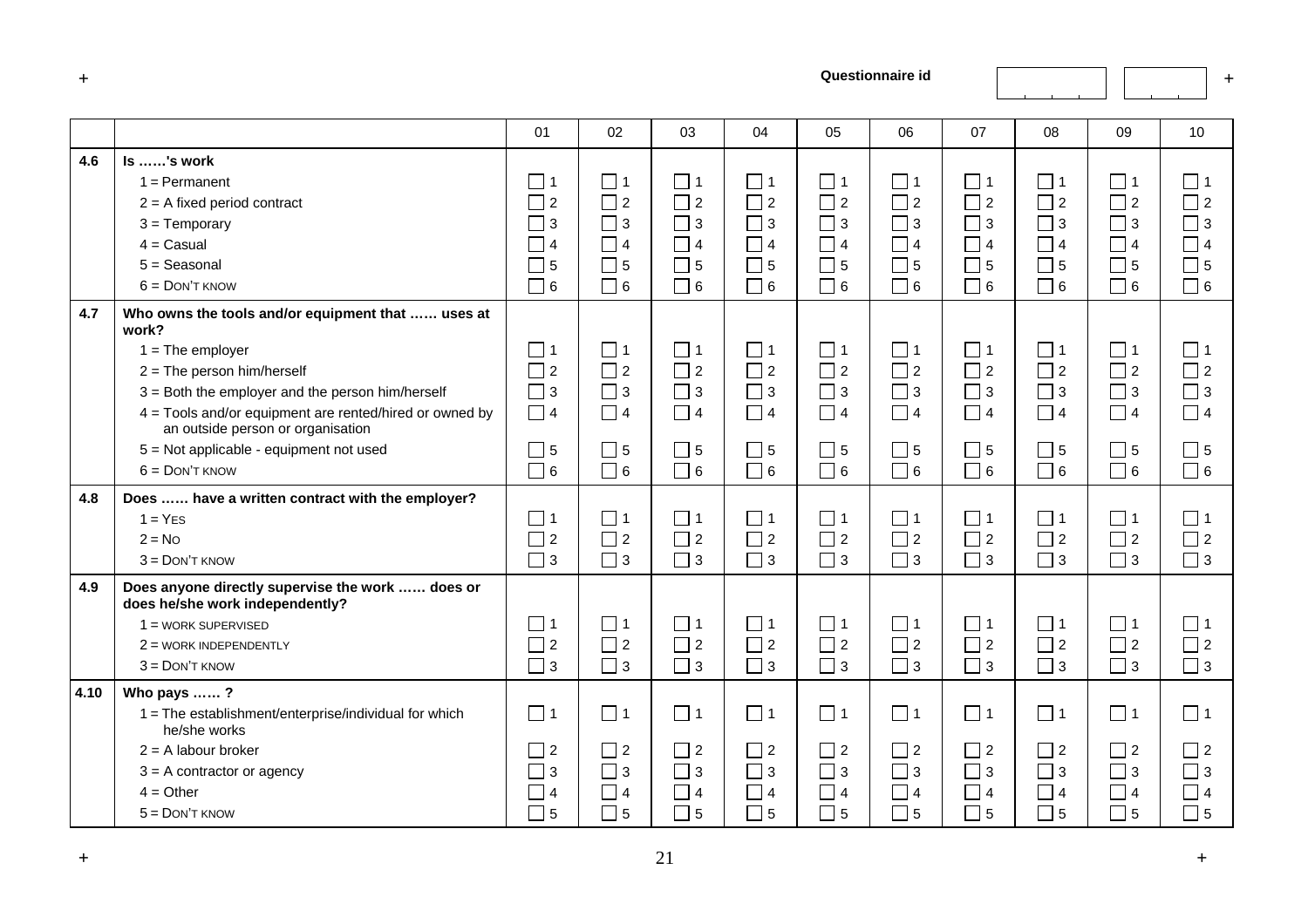|      |                                                                                                            | 01          | 02       | 03          | 04          | 05          | 06          | 07          | 08       | 09       | 10                         |
|------|------------------------------------------------------------------------------------------------------------|-------------|----------|-------------|-------------|-------------|-------------|-------------|----------|----------|----------------------------|
| 4.11 | Does 's employer contribute to any pension/<br>retirement fund?                                            |             |          |             |             |             |             |             |          |          |                            |
|      | $1 = YES$                                                                                                  | $\Box$ 1    | $\Box$ 1 | $\Box$ 1    | $\square$ 1 | $ $   1     | $\square$ 1 | $\Box$ 1    | $\Box$ 1 | $\Box$ 1 | $\Box$ 1                   |
|      | $2 = No$                                                                                                   | $\Box$ 2    | $\Box$ 2 | $\Box$ 2    | $\Box$ 2    | $\Box$ 2    | $\Box$ 2    | $\Box$ 2    | $\Box$ 2 | $\Box$ 2 | $\Box$ 2                   |
|      | $3 =$ DON'T KNOW                                                                                           | $\Box$ 3    | $\Box$ 3 | $\Box$ 3    | $\Box$ 3    | $\Box$ 3    | $\Box$ 3    | $\Box$ 3    | $\Box$ 3 | $\Box$ 3 | $\Box$ 3                   |
| 4.12 | Does  get any paid leave?                                                                                  |             |          |             |             |             |             |             |          |          |                            |
|      | $1 = YES$                                                                                                  | $\Box$ 1    | $\Box$ 1 | $\Box$ 1    | $\Box$ 1    | $\Box$ 1    | $\Box$ 1    | $\Box$ 1    | $\Box$ 1 | $\Box$ 1 | $\Box$ 1                   |
|      | $2 = No$                                                                                                   | $\Box$ 2    | $\Box$ 2 | $\Box$ 2    | $\Box$ 2    | $\Box$ 2    | $\Box$ 2    | $\Box$ 2    | $\Box$ 2 | $\Box$ 2 | $\Box$ 2                   |
|      | $3 =$ DON'T KNOW                                                                                           | $\Box$ 3    | $\Box$ 3 | $\Box$ 3    | $\Box$ 3    | $\vert$ 3   | $\Box$ 3    | $\Box$ 3    | $\Box$ 3 | $\Box$ 3 | $\Box$ 3                   |
| 4.13 | Is  a member of a trade union?                                                                             |             |          |             |             |             |             |             |          |          |                            |
|      | $1 = YES$                                                                                                  | $\Box$ 1    | $\Box$ 1 | $\Box$ 1    | $\Box$ 1    | $\Box$ 1    | $\Box$ 1    | $\Box$ 1    | $\Box$ 1 | $\Box$ 1 | $\Box$ 1                   |
|      | $2 = No$                                                                                                   | $\Box$ 2    | $\Box$ 2 | $\Box$ 2    | $\Box$ 2    | $\vert$   2 | $\Box$ 2    | $\square$ 2 | $\Box$ 2 | $\Box$ 2 | $\Box$ 2                   |
|      | $3 =$ DON'T KNOW                                                                                           | $\Box$ 3    | $\Box$ 3 | $\Box$ 3    | $\Box$ 3    | $\Box$ 3    | $\Box$ 3    | $\Box$ 3    | $\Box$ 3 | $\Box$ 3 | $\Box$ 3                   |
| 4.14 | Is the business or enterprise/branch where  works                                                          |             |          |             |             |             |             |             |          |          |                            |
|      | $1 =$ Central government                                                                                   | $\Box$ 1    | $\Box$ 1 | $\Box$ 1    | $\Box$ 1    | $\Box$ 1    | $\Box$ 1    | $\Box$ 1    | $\Box$ 1 | $\Box$ 1 | $\Box$ 1                   |
|      | $2$ = Provincial government                                                                                | $\Box$ 2    | $\Box$ 2 | $\Box$ 2    | $\Box$ 2    | $\Box$ 2    | $\Box$ 2    | $\Box$ 2    | $\Box$ 2 | $\Box$ 2 | $\Box$ 2                   |
|      | $3 =$ Local government                                                                                     | $\square$ 3 | $\Box$ 3 | $\Box$ 3    | $\Box$ 3    | $\Box$ 3    | $\Box$ 3    | $\Box$ 3    | $\Box$ 3 | $\Box$ 3 | $\Box$ 3                   |
|      | 4 = A government enterprise (Transnet, Telkom, etc.)                                                       | $\Box$ 4    | $\Box$ 4 | $\Box$ 4    | $\Box$ 4    | $\Box$ 4    | $\Box$ 4    | $\Box$ 4    | $\Box$ 4 | $\Box$ 4 | $\Box$ 4                   |
|      | $5 = A$ club, community organisation, welfare<br>organisation, NGO, or a church                            | $\square$ 5 | $\Box$ 5 | $\Box$ 5    | $\Box$ 5    | $\Box$ 5    | $\Box$ 5    | $\square$ 5 | $\Box$ 5 | $\Box$ 5 | $\Box$ 5                   |
|      | $6 = A$ co-operative, self-help association, labour union,<br>professional association, or business league | $\Box$ 6    | $\Box$ 6 | $\Box$ 6    | $\Box$ 6    | $\Box$ 6    | $\Box$ 6    | $\Box$ 6    | $\Box$ 6 | $\Box$ 6 | $\Box$ 6                   |
|      | $7 = A$ private business or a private household                                                            | $\Box$ 7    | $\Box$ 7 | $\Box$ 7    | $\Box$ 7    | $\Box$ 7    | $\Box$ 7    | $\Box$ 7    | $\Box$ 7 | $\Box$ 7 | $\sqsupset$ 7              |
|      | $8 = Self$ -employed                                                                                       | $\Box$ 8    | $\Box$ 8 | $\Box$ 8    | $\Box$ 8    | $\Box$ 8    | $\Box$ 8    | $\Box$ 8    | $\Box$ 8 | $\Box$ 8 | $\overline{\phantom{a}}$ 8 |
|      | $9 =$ DON'T KNOW                                                                                           | $\Box$ 9    | ∏ 9      | $\square$ 9 | $\Box$ 9    | $\Box$ 9    | $\Box$ 9    | $\Box$ 9    | $\Box$ 9 | $\Box$ 9 | $\sqsupset$ 9              |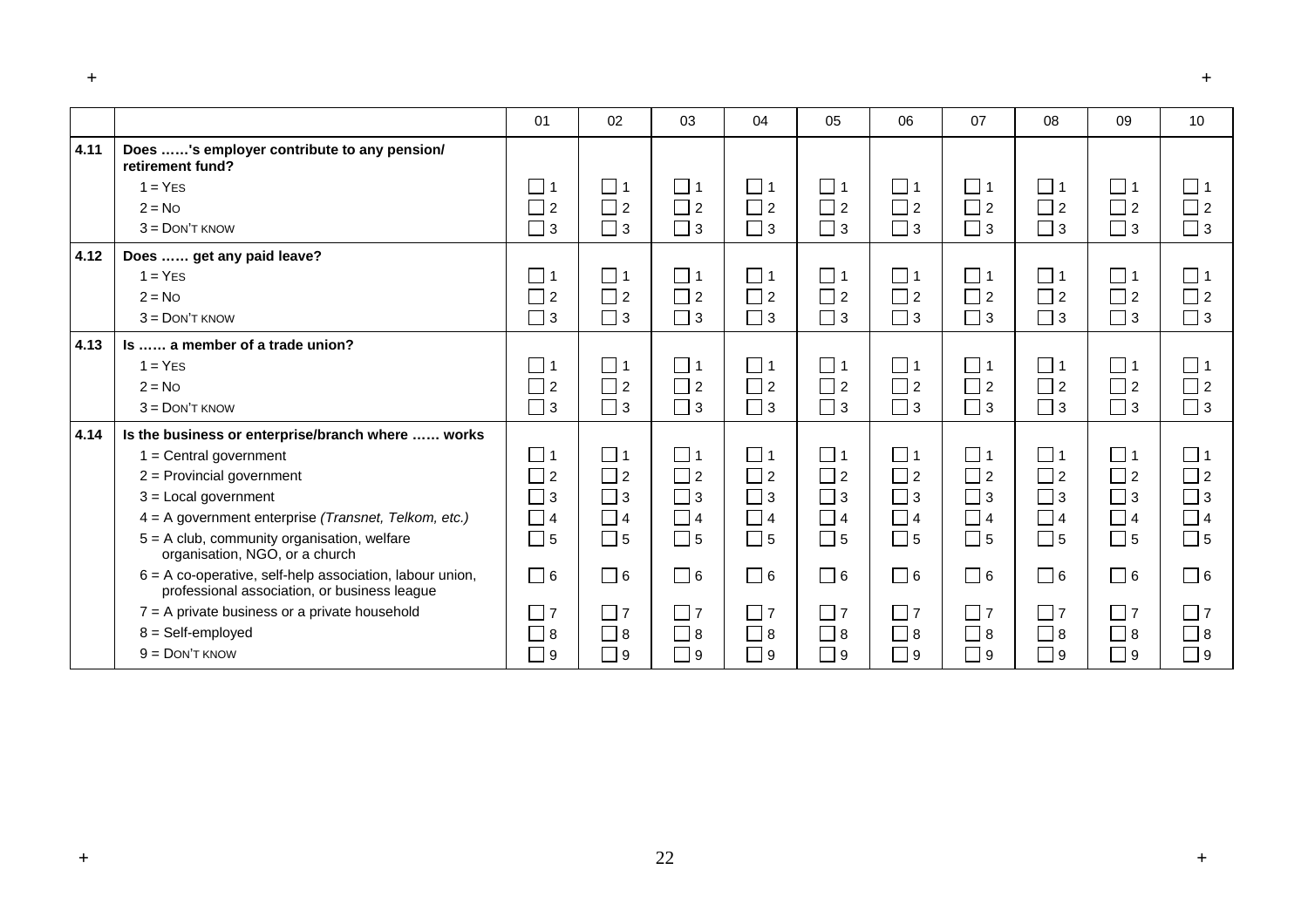|        |          |                                           |                                                                                                                                                                                                                  |                                           | 01                      | 02                     | 03                                       | 04                                                                       | 05                     | 06                     | 07                     | 08                     | 09                                          | 10                     |
|--------|----------|-------------------------------------------|------------------------------------------------------------------------------------------------------------------------------------------------------------------------------------------------------------------|-------------------------------------------|-------------------------|------------------------|------------------------------------------|--------------------------------------------------------------------------|------------------------|------------------------|------------------------|------------------------|---------------------------------------------|------------------------|
| 4.15.a |          | any tax or deductions.                    | What is 's total salary/pay at his/her main job?<br>Including overtime, allowances and bonus, before                                                                                                             | Rand                                      |                         |                        |                                          |                                                                          |                        |                        |                        |                        |                                             |                        |
|        |          |                                           | Give amount in whole figures, without any text or decimals<br>If "REFUSE" or "DON'T KNOW"> Go to Q 4.15.c                                                                                                        |                                           |                         |                        |                                          |                                                                          |                        |                        |                        |                        |                                             |                        |
| 4.15.b |          | Only if amount given in 4.15.a<br>Is this |                                                                                                                                                                                                                  |                                           |                         |                        |                                          |                                                                          |                        |                        |                        |                        |                                             |                        |
|        |          | $1 = Per week$                            |                                                                                                                                                                                                                  |                                           | $\Box$ 1                | $\Box$ 1               | $\Box$ 1                                 | ■ 1                                                                      | $\Box$ 1               | $\Box$ 1               | $\Box$ 1               | $\Box$ 1               | $\Box$ 1                                    | $\Box$ 1               |
|        |          | $2 = Per month$                           |                                                                                                                                                                                                                  |                                           | $\sqsupset$ 2           | $\Box$ 2               | $\Box$ 2                                 | $\Box$ 2                                                                 | $\Box$ 2               | $\Box$ 2               | $\Box$ 2               | $\Box$ 2               | $\Box$ 2                                    | $\Box$ 2               |
|        |          | $3 =$ Annually                            |                                                                                                                                                                                                                  |                                           | $\Box$ 3                | $\Box$ 3               | $\Box$ 3                                 | $\Box$ 3                                                                 | $\Box$ 3               | $\Box$ 3               | $\Box$ 3               | $\Box$ 3               | $\Box$ 3                                    | $\Box$ 3               |
| 4.15.c |          |                                           | Only if "REFUSE" or "DON'T KNOW" in 4.15.a<br>Show the categories. Make sure the respondent points at<br>the correct income column (weekly, monthly, annually) on<br>prompt card 3 and mark the applicable code. |                                           |                         |                        |                                          |                                                                          |                        |                        |                        |                        |                                             |                        |
|        |          | Weekly                                    | <b>Monthly</b>                                                                                                                                                                                                   | <b>Annually</b>                           |                         |                        |                                          |                                                                          |                        |                        |                        |                        |                                             |                        |
|        | 01       | <b>NONE</b>                               | <b>NONE</b>                                                                                                                                                                                                      | <b>NONE</b>                               | l 01                    | $\Box$ 01              | $\Box$ 01                                | $\vert$ 01                                                               | $\Box$ 01              | $\Box$ 01              | $\Box$ 01              | $\Box$ 01              | $\overline{\phantom{0}}$ 01                 | $\Box$ 01              |
|        | 02       | R <sub>1</sub> - R <sub>46</sub>          | R1 - R200                                                                                                                                                                                                        | R1 - R2 400                               | 02                      | $\Box$ 02              | $\Box$ 02                                | 02                                                                       | $\Box$ 02              | $\Box$ 02              | $\Box$ 02              | $\Box$ 02              | $\Box$ 02                                   | $\Box$ 02              |
|        | 03       | R47 - R115                                | R201 - R500                                                                                                                                                                                                      | R2401 - R6000                             | 03                      | $\Box$ 03              | $\Box$ 03                                | $\Box$ 03                                                                | $\Box$ 03              | $\Box$ 03              | $\Box$ 03              | $\Box$ 03              | $\Box$ 03                                   | $\Box$ 03              |
|        | 04       | R116 - R231                               | R501-R1000                                                                                                                                                                                                       | R6 001 - R12 000                          | $\Box$ 04               | $\Box$ 04              | $\Box$ 04                                | $\Box$ 04                                                                | $\Box$ 04              | $\Box$ 04              | $\Box$ 04              | $\Box$ 04              | $\overline{\phantom{0}}$ 04                 | $\Box$ 04              |
|        | 05       | R232 - R346                               | R1 001 - R1 500                                                                                                                                                                                                  | R12 001 - R18 000                         | $\Box$ 05               | $\Box$ 05              | $\Box$ 05                                | $\Box$ 05                                                                | $\Box$ 05              | $\Box$ 05              | $\Box$ 05              | $\Box$ 05              | $\Box$ 05                                   | $\Box$ 05              |
|        | 06       | R347 - R577                               | R1 501 - R2 500                                                                                                                                                                                                  | R18 001 - R30 000                         | $\Box$ 06               | $\Box$ 06              | $\Box$ 06                                | $\Box$ 06                                                                | $\Box$ 06              | $\Box$ 06              | $\Box$ 06              | $\Box$ 06              | $\overline{\phantom{0}}$ 06                 | $\Box$ 06              |
|        | 07       | R578 - R808                               | R2 501 - R3 500                                                                                                                                                                                                  | R30 001 - R42 000                         | $\Box$ 07               | $\Box$ 07              | $\Box$ 07                                | $\Box$ 07                                                                | $\Box$ 07              | $\Box$ 07              | $\Box$ 07              | $\Box$ 07              | $\Box$ 07                                   | $\Box$ 07              |
|        | 08       | R809 - R1 039                             | R3501 - R4500                                                                                                                                                                                                    | R42 001 - R54 000                         | П<br>08<br>$\Box$ 09    | $\Box$ 08<br>$\Box$ 09 | $\overline{\phantom{0}}$ 08<br>$\Box$ 09 | $\Box$ 08<br>$\begin{array}{c} \begin{array}{c} \end{array} \end{array}$ | $\Box$ 08<br>$\Box$ 09 | $\Box$ 08<br>$\Box$ 09 | 08<br>$\Box$ 09        | $\Box$ 08<br>$\Box$ 09 | $\bigcap$ 08<br>$\overline{\phantom{0}}$ 09 | $\Box$ 08<br>$\Box$ 09 |
|        | 09       | R1040 - R1386                             | R4501 - R6000                                                                                                                                                                                                    | R54 001 - R72 000                         |                         |                        |                                          |                                                                          |                        |                        |                        |                        |                                             |                        |
|        | 10<br>11 | R1 387 - R1 848<br>R1849 - R2540          | R6 001 - R8 000                                                                                                                                                                                                  | R72 001 - R96 000                         | 10                      | $\Box$ 10              | $\overline{1}$ 10                        | 10                                                                       | $\Box$ 10              | $\Box$ 10              | 10                     | $\Box$ 10              | $\overline{1}$ 10                           | $\Box$ 10              |
|        | 12       | R <sub>2</sub> 541 - R <sub>3</sub> 695   | R8 001 - R11 000<br>R11 001 - R16 000                                                                                                                                                                            | R96 001 - R132 000<br>R132 001 - R192 000 | П<br>11<br>$\Box$<br>12 | $\Box$ 11<br>$\Box$ 12 | $\Box$ 11<br>$\overline{\phantom{1}}$ 12 | $\Box$ 11<br>$\Box$ 12                                                   | $\Box$ 11<br>$\Box$ 12 | $\Box$ 11<br>$\Box$ 12 | $\Box$ 11<br>$\Box$ 12 | $\Box$ 11<br>$\Box$ 12 | $\Box$ 11<br>$\Box$ 12                      | $\Box$ 11<br>$\Box$ 12 |
|        |          |                                           |                                                                                                                                                                                                                  |                                           | $\Box$<br>13            | $\Box$ 13              | $\Box$ 13                                | $\Box$ 13                                                                | $\Box$ 13              | $\Box$ 13              | $\Box$ 13              | $\Box$ 13              | $\Box$ 13                                   | $\Box$<br>13           |
|        | 13<br>14 | R3 696 - R6 928<br>R6929 OR MORE          | R16 001 - R30 000<br><b>R30 001 OR MORE</b>                                                                                                                                                                      | R192 001 - R360 000<br>R360 001 OR MORE   | 14                      | $\Box$ 14              | $\Box$ 14                                | 14                                                                       | $\Box$ 14              | $\Box$ 14              | $\Box$ 14              | $\Box$ 14              | $\overline{\phantom{0}}$ 14                 | $\Box$ 14              |
|        | 15       | DON'T KNOW                                | DON'T KNOW                                                                                                                                                                                                       | <b>DON'T KNOW</b>                         | 15                      | $\Box$ 15              | $\sqrt{15}$                              | 15                                                                       | $\Box$ 15              | $\Box$ 15              | $\Box$ 15              | $\Box$ 15              | $\Box$ 15                                   | $\Box$<br>15           |
|        | 16       | <b>REFUSE</b>                             | <b>REFUSE</b>                                                                                                                                                                                                    | <b>REFUSE</b>                             | 16                      | $\Box$ 16              | $\sqrt{16}$                              | 16                                                                       | $\Box$ 16              | $\Box$ 16              | $\Box$<br>16           | $\Box$ 16              | $\Box$ 16                                   | $\Box$<br>16           |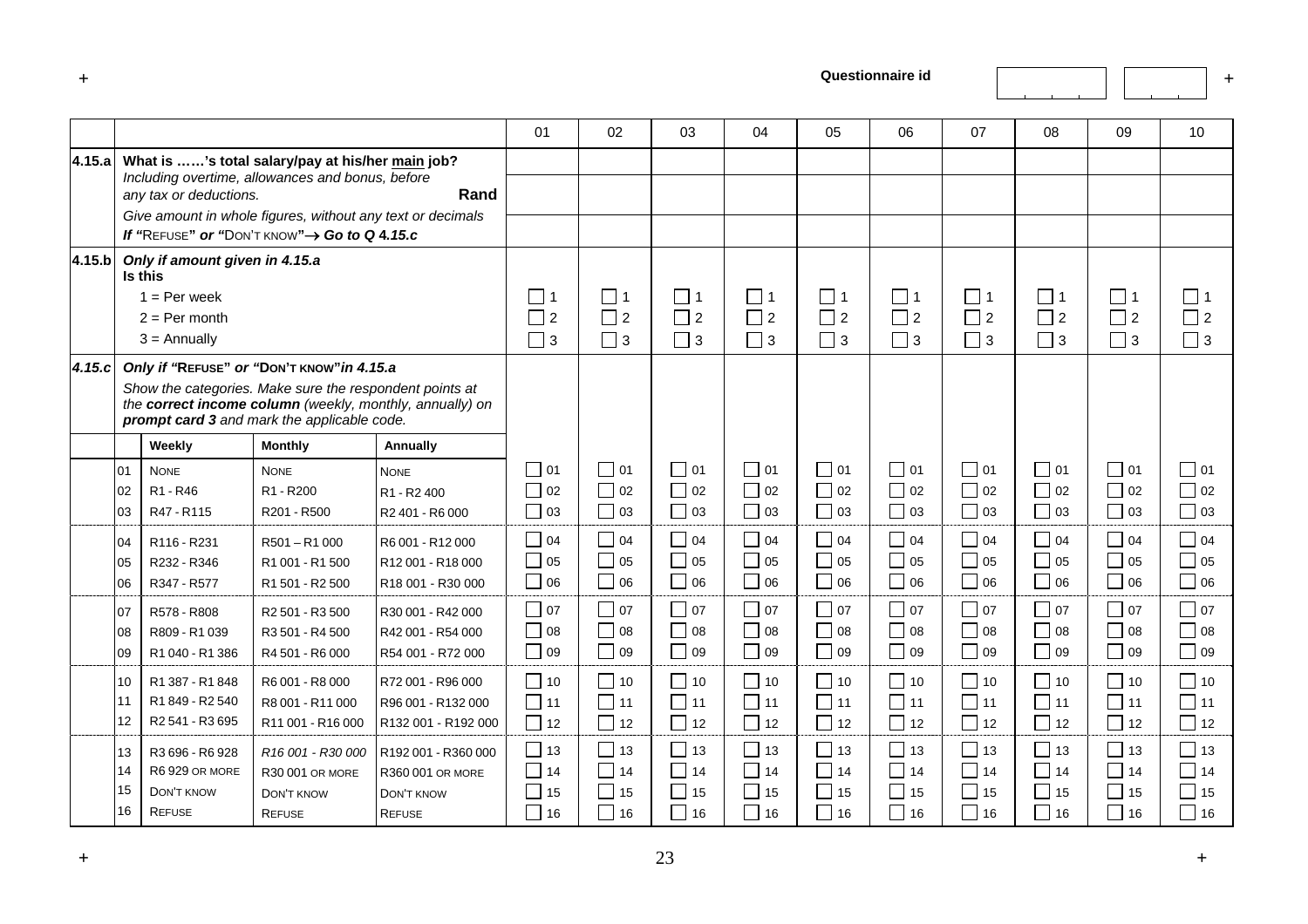|      |                                                                                                                      | 01       | 02       | 03       | 04       | 05       | 06       | 07       | 08          | 09       | 10             |
|------|----------------------------------------------------------------------------------------------------------------------|----------|----------|----------|----------|----------|----------|----------|-------------|----------|----------------|
| 4.16 | How many regular workers has the organisation/<br>business/enterprise/branch where  works,<br>including him/herself? |          |          |          |          |          |          |          |             |          |                |
|      | $1 = 1$                                                                                                              | $\Box$ 1 | $\Box$ 1 | $\Box$ 1 | $\Box$ 1 | $\Box$ 1 | $\Box$ 1 | $\Box$ 1 | $\square$ 1 | $\Box$ 1 | $\Box$ 1       |
|      | $2 = 2 - 4$                                                                                                          | $\Box$ 2 | $\Box$ 2 | $\Box$ 2 | $\Box$ 2 | $\Box$ 2 | $\Box$ 2 | $\Box$ 2 | $\Box$ 2    | $\Box$ 2 | $\overline{1}$ |
|      | $3 = 5 - 9$                                                                                                          | $\Box$ 3 | $\Box$ 3 | $\Box$ 3 | $\Box$ 3 | $\Box$ 3 | $\Box$ 3 | $\Box$ 3 | $\Box$ 3    | $\Box$ 3 | $\sqsupset$ 3  |
|      | $4 = 10 - 19$                                                                                                        | $\Box$ 4 | $\Box$ 4 | $\Box$ 4 | $\Box$ 4 | $\Box$ 4 | $\Box$ 4 | $\Box$ 4 | $\Box$ 4    | $\Box$ 4 | $\Box$ 4       |
|      | $5 = 20 - 49$                                                                                                        | $\Box$ 5 | $\Box$ 5 | $\Box$ 5 | $\Box$ 5 | $\Box$ 5 | $\Box$ 5 | $\Box$ 5 | $\Box$ 5    | $\Box$ 5 | $\Box$ 5       |
|      | $6 = 50$ OR MORE                                                                                                     | $\Box$ 6 | $\Box$ 6 | $\Box$ 6 | $\Box$ 6 | $\Box$ 6 | $\Box$ 6 | $\Box$ 6 | $\Box$ 6    | $\Box$ 6 | $\Box$ 6       |
|      | $7 =$ DON'T KNOW                                                                                                     | $\Box$ 7 | $\Box$ 7 | $\Box$ 7 | $\Box$ 7 | $\Box$ 7 | $\Box$ 7 | $\Box$ 7 | $\Box$ 7    | $\Box$ 7 | $\Box$ 7       |
| 4.17 | Is the organisation/ business/ enterprise/ branch where<br>works                                                     |          |          |          |          |          |          |          |             |          |                |
|      | a) a registered company or close corporation?                                                                        |          |          |          |          |          |          |          |             |          |                |
|      | $1 = YES$                                                                                                            | $\Box$ 1 | $\Box$ 1 | $\Box$ 1 | $\Box$ 1 | $\Box$ 1 | $\Box$ 1 | $\Box$ 1 | $\Box$ 1    | $\Box$ 1 | $\Box$ 1       |
|      | $2 = No$                                                                                                             | $\Box$ 2 | $\Box$ 2 | $\Box$ 2 | $\Box$ 2 | $\Box$ 2 | $\Box$ 2 | $\Box$ 2 | $\Box$ 2    | $\Box$ 2 | $\Box$ 2       |
|      | $3 =$ DON'T KNOW                                                                                                     | $\Box$ 3 | $\Box$ 3 | $\Box$ 3 | $\Box$ 3 | $\Box$ 3 | $\Box$ 3 | $\Box$ 3 | $\Box$ 3    | $\Box$ 3 | $\Box$ 3       |
|      | b) deducting UIF contributions for him/her?                                                                          |          |          |          |          |          |          |          |             |          |                |
|      | $1 = YES$                                                                                                            | $\Box$ 1 | $\Box$ 1 | $\Box$ 1 | $\Box$ 1 | $\Box$ 1 | $\Box$ 1 | $\Box$ 1 | $\Box$ 1    | $\Box$ 1 | $\Box$ 1       |
|      | 2 = No, because his/her income is above UIF limit                                                                    | $\Box$ 2 | $\Box$ 2 | $\Box$ 2 | $\Box$ 2 | $\Box$ 2 | $\Box$ 2 | $\Box$ 2 | $\Box$ 2    | $\Box$ 2 | $\Box$ 2       |
|      | $3 = No$ , for other reasons                                                                                         | $\Box$ 3 | $\Box$ 3 | $\Box$ 3 | $\Box$ 3 | $\Box$ 3 | $\Box$ 3 | $\Box$ 3 | $\Box$ 3    | $\Box$ 3 | $\Box$ 3       |
|      | $4 =$ DON'T KNOW                                                                                                     | $\Box$ 4 | $\Box$ 4 | $\Box$ 4 | $\Box$ 4 | $\Box$ 4 | $\Box$ 4 | $\Box$ 4 | $\Box$ 4    | $\Box$ 4 | $\Box$ 4       |
|      | c) providing for membership, or contributions<br>towards membership of a medical aid fund or health<br>insurance?    |          |          |          |          |          |          |          |             |          |                |
|      | $1 = Yes$ , for him/herself only                                                                                     | $\Box$ 1 | $\Box$ 1 | $\Box$ 1 | $\Box$ 1 | $\Box$ 1 | $\Box$ 1 | $\Box$ 1 | $\Box$ 1    | $\Box$ 1 | $\Box$ 1       |
|      | 2 = Yes, for him/herself and his/her dependants                                                                      | $\Box$ 2 | $\Box$ 2 | $\Box$ 2 | $\Box$ 2 | $\Box$ 2 | $\Box$ 2 | $\Box$ 2 | $\Box$ 2    | $\Box$ 2 | $\Box$ 2       |
|      | 3 = No medical aid benefits provided                                                                                 | $\Box$ 3 | $\Box$ 3 | $\Box$ 3 | $\Box$ 3 | $\Box$ 3 | $\Box$ 3 | $\Box$ 3 | $\Box$ 3    | $\Box$ 3 | $\Box$ 3       |
|      | $4 =$ DON'T KNOW                                                                                                     | $\Box$ 4 | $\Box$ 4 | $\Box$ 4 | $\Box$ 4 | $\Box$ 4 | $\Box$ 4 | $\Box$ 4 | $\Box$ 4    | $\Box$ 4 | $\Box$ 4       |
|      | d) registered for VAT?                                                                                               |          |          |          |          |          |          |          |             |          |                |
|      | $1 = Yes$                                                                                                            | $\Box$ 1 | $\Box$ 1 | $\Box$ 1 | $\Box$ 1 | $\Box$ 1 | $\Box$ 1 | $\Box$ 1 | $\Box$ 1    | $\Box$ 1 | $\sqsupset$ 1  |
|      | $2 = No$                                                                                                             | $\Box$ 2 | $\Box$ 2 | $\Box$ 2 | $\Box$ 2 | $\Box$ 2 | $\Box$ 2 | $\Box$ 2 | $\Box$ 2    | $\Box$ 2 | $\Box$ 2       |
|      | $3 =$ DON'T KNOW                                                                                                     | $\Box$ 3 | $\Box$ 3 | $\Box$ 3 | $\Box$ 3 | $\Box$ 3 | $\Box$ 3 | $\Box$ 3 | $\Box$ 3    | $\Box$ 3 | $\Box$ 3       |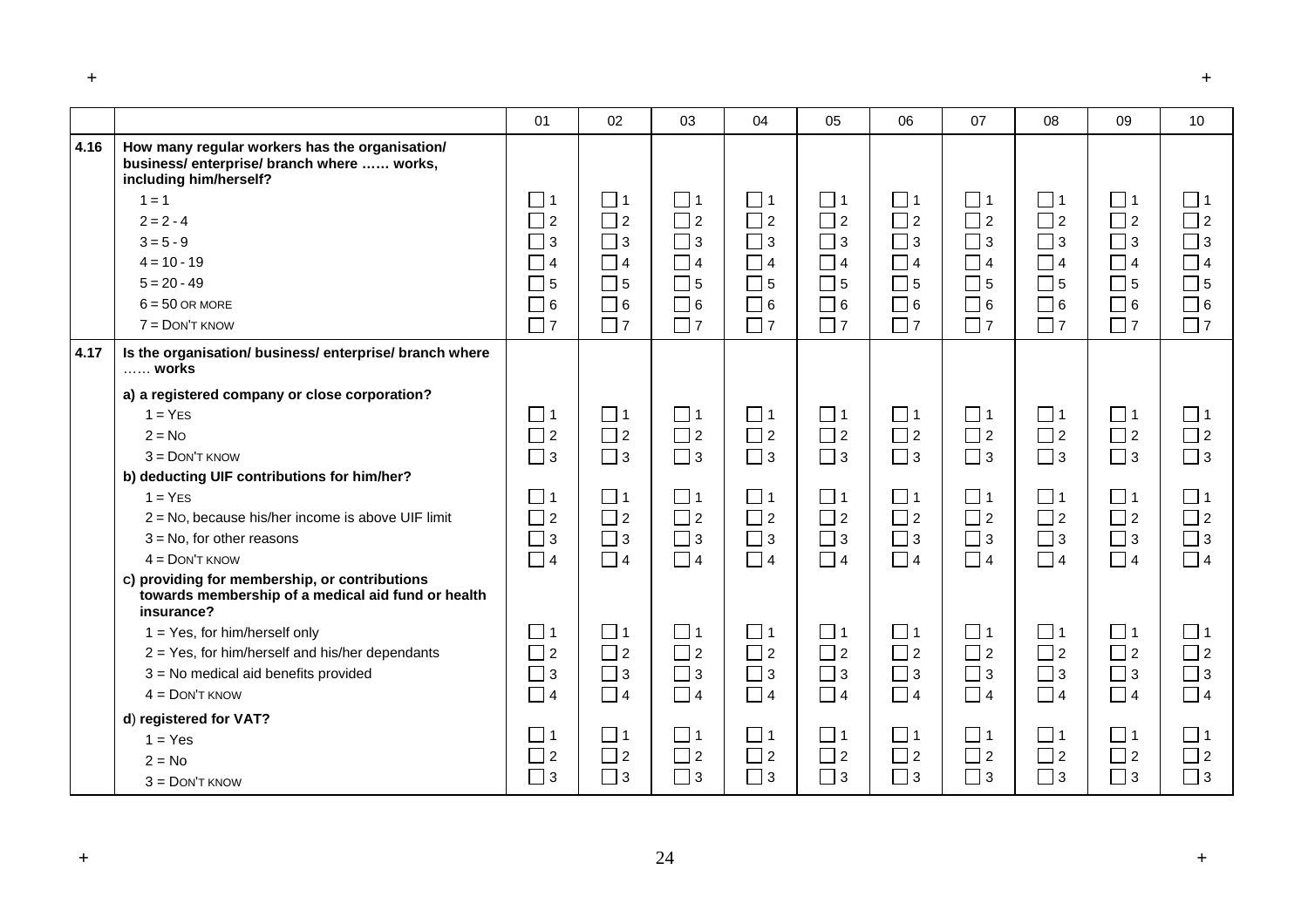|      |                                                                                                                                                                                                                  | 01       | 02       | 03        | 04       | 05       | 06         | 07            | 08          | 09       | 10                         |
|------|------------------------------------------------------------------------------------------------------------------------------------------------------------------------------------------------------------------|----------|----------|-----------|----------|----------|------------|---------------|-------------|----------|----------------------------|
| 4.18 | Is the organisation/ business/ enterprise/ branch where<br>works                                                                                                                                                 |          |          |           |          |          |            |               |             |          |                            |
|      | $1 = \ln \text{ the formal sector}$                                                                                                                                                                              | $\Box$ 1 | $\Box$ 1 | $\vert$ 1 | □ 1      | l 11     | $\sqcup$ 1 | □ 1           | 1           | ∐ 1      | $\Box$                     |
|      | $2 = \ln$ the informal sector (including domestic work)                                                                                                                                                          | $\Box$ 2 | $\Box$ 2 | $\Box$ 2  | $\Box$ 2 | $\Box$ 2 | $\Box$ 2   | $\Box$ 2      | $\Box$ 2    | $\Box$ 2 | $\Box$ 2                   |
|      | $3 =$ DON'T KNOW                                                                                                                                                                                                 | $\Box$ 3 | $\Box$ 3 | $\Box$ 3  | $\Box$ 3 | $\Box$ 3 | $\Box$ 3   | $\Box$ 3      | $\Box$ 3    | $\Box$ 3 | $\Box$ 3                   |
|      | Formal sector employment is where the employer<br>(institution, business or private individual) is registered to<br>perform the activity. Informal sector employment is where<br>the employer is not registered. |          |          |           |          |          |            |               |             |          |                            |
| 4.19 | Where is the business/enterprise/branch where<br>works located?                                                                                                                                                  |          |          |           |          |          |            |               |             |          |                            |
|      | $1 = \ln$ the owner's home/On the owner's farm/Private<br>household                                                                                                                                              | $\Box$ 1 | $\Box$ 1 | $\Box$ 1  | $\Box$ 1 | $\Box$ 1 | $\Box$ 1   | $\Box$ 1      | $\Box$ 1    | $\Box$ 1 | ╶╿                         |
|      | $2 = \ln$ someone else's home                                                                                                                                                                                    | $\Box$ 2 | $\Box$ 2 | $\Box$ 2  | $\Box$ 2 | $\Box$ 2 | $\Box$ 2   | $\sqsupset$ 2 | $\Box$ 2    | $\Box$ 2 | $\Box$ 2                   |
|      | $3$ = Inside a formal business premises such as factory or<br>office                                                                                                                                             | $\Box$ 3 | $\Box$ 3 | $\Box$ 3  | $\Box$ 3 | $\Box$ 3 | $\Box$ 3   | $\Box$ 3      | $\Box$ 3    | $\Box$ 3 | $\sqsupset$ 3              |
|      | $4 = At a$ service outlet such as a shop, school, post office,<br>etc                                                                                                                                            | $\Box$ 4 | $\Box$ 4 | $\Box$ 4  | $\Box$ 4 | $\Box$ 4 | $\Box$ 4   | $\Box$ 4      | $\Box$ 4    | $\Box$ 4 | ▔   4                      |
|      | $5 = At a market$                                                                                                                                                                                                | $\Box$ 5 | $\Box$ 5 | $\Box$ 5  | $\Box$ 5 | $\Box$ 5 | $\Box$ 5   | $\Box$ 5      | $\Box$ 5    | $\Box$ 5 | $\overline{\phantom{0}}$ 5 |
|      | $6$ = On a footpath, street, street corner, open space or<br>field                                                                                                                                               | $\Box$ 6 | $\Box$ 6 | $\Box$ 6  | $\Box$ 6 | $\Box$ 6 | $\Box$ 6   | $\Box$ 6      | $\Box$ 6    | $\Box$ 6 | ヿ 6                        |
|      | $7 = No$ fixed location                                                                                                                                                                                          | $\Box$ 7 | $\Box$ 7 | $\Box$ 7  | $\Box$ 7 | $\Box$ 7 | $\Box$ 7   | $\Box$ 7      | $\Box$ 7    | $\Box$ 7 | $\vert$ 7                  |
|      | $8 =$ Other                                                                                                                                                                                                      | $\Box$ 8 | $\Box$ 8 | $\Box$ 8  | $\Box$ 8 | $\Box$ 8 | $\Box$ 8   | $\Box$ 8      | $\square$ 8 | $\Box$ 8 | $\Box$ 8                   |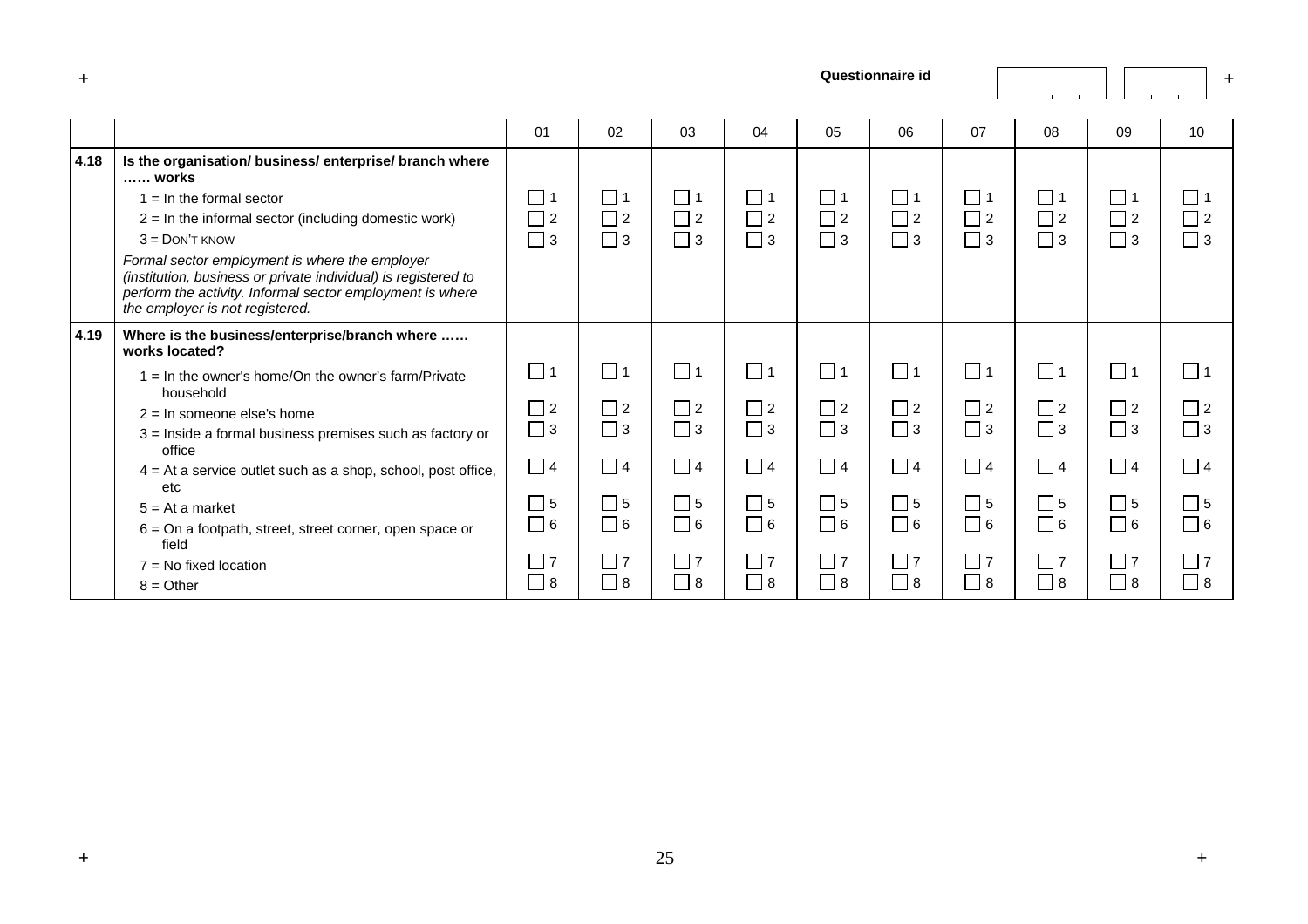## **Working hours**

|      |                                                                                                                  | 01       | 02       | 03          | 04       | 05       | 06       | 07       | 08          | 09       | 10       |
|------|------------------------------------------------------------------------------------------------------------------|----------|----------|-------------|----------|----------|----------|----------|-------------|----------|----------|
| 4.20 | How many hours, including overtime, did  work<br>during the last seven days                                      |          |          |             |          |          |          |          |             |          |          |
|      | a. In his/her main job/activity                                                                                  |          |          |             |          |          |          |          |             |          |          |
|      | b. In all other work activities (See Q 2.1)                                                                      |          |          |             |          |          |          |          |             |          |          |
|      | c. In total                                                                                                      |          |          |             |          |          |          |          |             |          |          |
|      | Add $a + b$ and confirm that this is correct.                                                                    |          |          |             |          |          |          |          |             |          |          |
| 4.21 | How many hours per week, including overtime, does<br>usually work                                                |          |          |             |          |          |          |          |             |          |          |
|      | a. In his/her main job/activity                                                                                  |          |          |             |          |          |          |          |             |          |          |
|      | b. In all other work activities (See Q 2.1)                                                                      |          |          |             |          |          |          |          |             |          |          |
|      | c. In total                                                                                                      |          |          |             |          |          |          |          |             |          |          |
|      | Add $a + b$ and confirm that this is correct.                                                                    |          |          |             |          |          |          |          |             |          |          |
| 4.22 | Can  decide on the number of hours per week<br>during which he/she works, or are these fixed by the<br>employer? |          |          |             |          |          |          |          |             |          |          |
|      | $1 = He/she can decide fully for him/herself$                                                                    | $\Box$ 1 | $\Box$ 1 | $\vert$   1 | $\Box$ 1 | $\Box$ 1 | $\Box$ 1 | $\Box$ 1 | $\Box$ 1    | $\Box$ 1 | l 11     |
|      | $2 = He/she can decide, but within a limited range (e.g.,\n$<br>flexitime)                                       | $\Box$ 2 | $\Box$ 2 | $\Box$ 2    | $\Box$ 2 | $\Box$ 2 | $\Box$ 2 | $\Box$ 2 | $\Box$ 2    | $\Box$ 2 | $\Box$ 2 |
|      | 3 = Number of hours are fixed by his/her employer                                                                | $\Box$ 3 | $\Box$ 3 | $\Box$ 3    | $\Box$ 3 | $\Box$ 3 | $\Box$ 3 | $\Box$ 3 | $\square$ 3 | $\Box$ 3 | $\Box$ 3 |
|      | $4 =$ DON'T KNOW                                                                                                 | $\Box$ 4 | $\Box$ 4 | $\Box$ 4    | $\Box$ 4 | $\Box$ 4 | $\Box$ 4 | $\Box$ 4 | $\Box$ 4    | $\Box$ 4 | $\Box$ 4 |
| 4.23 | Do/Does  want to work longer hours?                                                                              |          |          |             |          |          |          |          |             |          |          |
|      | $1 = YES$                                                                                                        | $\Box$ 1 | $\Box$ 1 | $\Box$ 1    | $\Box$ 1 | $\Box$ 1 | $\Box$ 1 | $\Box$ 1 | $\Box$ 1    | $\Box$ 1 | $\Box$ 1 |
|      | $\rightarrow$ End of section for this person<br>$2 = No$                                                         | $\Box$ 2 | $\Box$ 2 | $\Box$ 2    | $\Box$ 2 | $\Box$ 2 | $\Box$ 2 | $\Box$ 2 | $\Box$ 2    | $\Box$ 2 | $\Box$ 2 |
|      | $3 =$ DON'T KNOW                                                                                                 | $\Box$ 3 | $\Box$ 3 | $\Box$ 3    | $\Box$ 3 | $\Box$ 3 | $\Box$ 3 | $\Box$ 3 | $\Box$ 3    | $\Box$ 3 | $\Box$ 3 |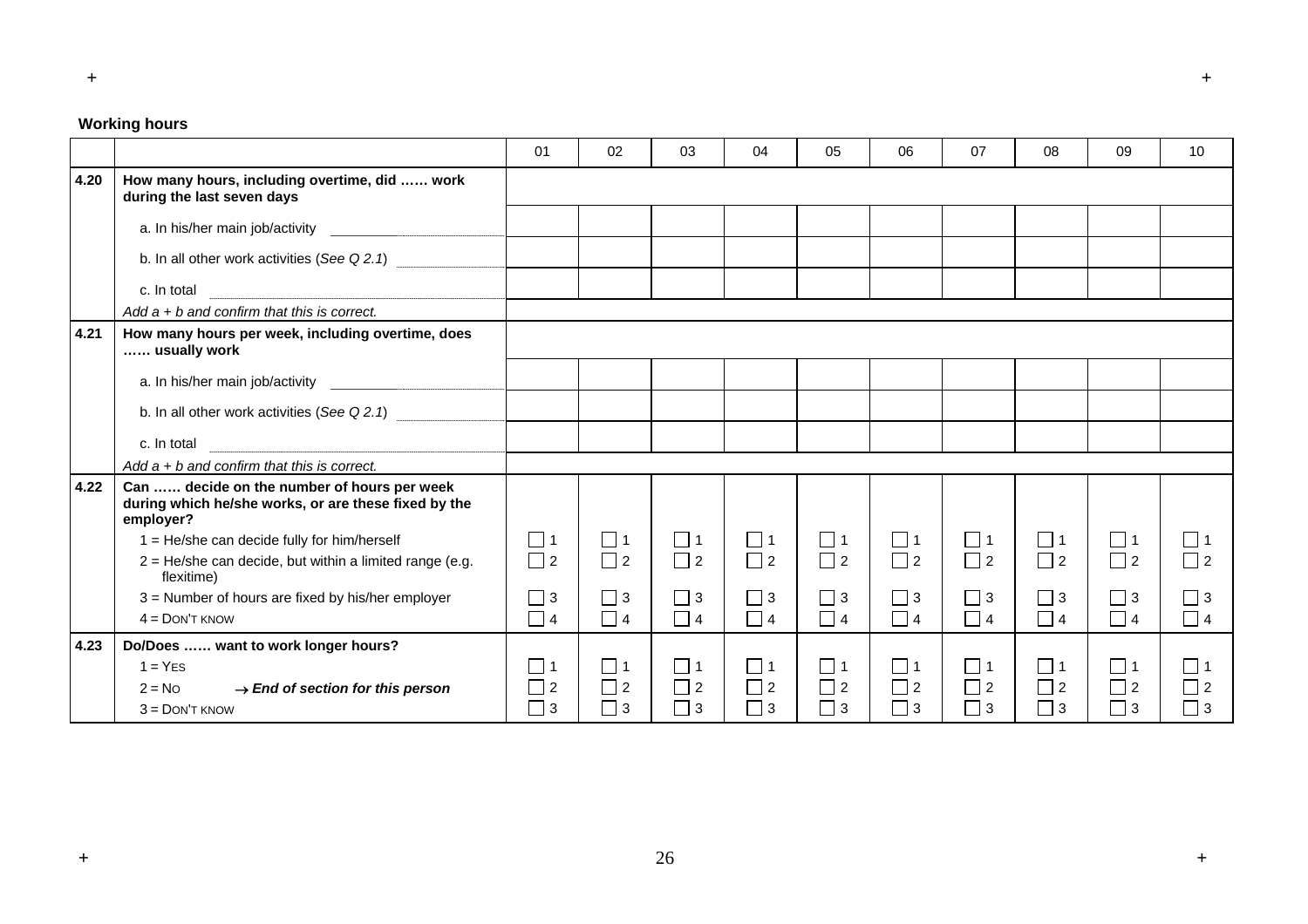|      |                                                                                                       | 01          | 02       | 03       | 04       | 0 <sub>5</sub> | 06          | 07          | 08       | 09       | 10       |
|------|-------------------------------------------------------------------------------------------------------|-------------|----------|----------|----------|----------------|-------------|-------------|----------|----------|----------|
| 4.24 | If extra work was available, would  be able to start<br>such work in the next four weeks?             |             |          |          |          |                |             |             |          |          |          |
|      | $1 = YFS$                                                                                             | $\Box$ 1    | $\Box$ 1 | $\Box$ 1 | $\Box$ 1 | $\Box$ 1       | $\square$ 1 | $\square$ 1 | $\Box$ 1 | $\Box$ 1 | $\Box$ 1 |
|      | $2 = No$<br>$\rightarrow$ End of section for this person                                              | $\Box$ 2    | $\Box$ 2 | $\Box$ 2 | $\Box$ 2 | $\Box$ 2       | $\Box$ 2    | $\Box$ 2    | $\Box$ 2 | $\Box$ 2 | $\Box$ 2 |
|      | $3 =$ DON'T KNOW                                                                                      | $\Box$ 3    | $\Box$ 3 | $\Box$ 3 | $\Box$ 3 | $\Box$ 3       | $\Box$ 3    | $\Box$ 3    | $\Box$ 3 | $\Box$ 3 | $\Box$ 3 |
| 4.25 | During the past four weeks, has  taken any action<br>to look for or prepare for any extra work?       |             |          |          |          |                |             |             |          |          |          |
|      | $1 = YES$                                                                                             | $\Box$ 1    | $\Box$ 1 | $\Box$ 1 | $\Box$ 1 | $\Box$ 1       | $\Box$ 1    | $\Box$ 1    | $\Box$ 1 | $\Box$ 1 | $\Box$ 1 |
|      | $\rightarrow$ End of section for this person<br>$2 = No$                                              | $\Box$ 2    | $\Box$ 2 | $\Box$ 2 | $\Box$ 2 | $\Box$ 2       | $\Box$ 2    | $\Box$ 2    | $\Box$ 2 | $\Box$ 2 | $\Box$ 2 |
|      | $3 =$ DON'T KNOW                                                                                      | $\Box$ 3    | $\Box$ 3 | $\Box$ 3 | $\Box$ 3 | $\Box$ 3       | $\Box$ 3    | $\Box$ 3    | $\Box$ 3 | $\Box$ 3 | $\Box$ 3 |
| 4.26 | What activities did  do to look or prepare for extra<br>work?                                         |             |          |          |          |                |             |             |          |          |          |
|      | Give only one answer, the main one                                                                    |             |          |          |          |                |             |             |          |          |          |
|      | 1 = ENQUIRED AT WORKPLACES, FARMS, FACTORIES OR<br>CALLED ON OTHER POSSIBLE EMPLOYERS                 | $\Box$ 1    | $\Box$ 1 | $\Box$ 1 | $\Box$ 1 | $\Box$ 1       | $\Box$ 1    | $\Box$ 1    | $\Box$ 1 | $\Box$ 1 | $\Box$ 1 |
|      | 2 = WAITED/REGISTERED AT EMPLOYMENT AGENCY, LABOUR<br>BROKER, DEPARTMENT OF LABOUR OR TRADE UNION     | $\Box$ 2    | $\Box$ 2 | $\Box$ 2 | $\Box$ 2 | $\Box$ 2       | $\Box$ 2    | $\Box$ 2    | $\Box$ 2 | $\Box$ 2 | $\Box$ 2 |
|      | $3$ = PLACED OR ANSWERED ADVERTISEMENTS                                                               | $\Box$ 3    | $\Box$ 3 | $\Box$ 3 | $\Box$ 3 | $\Box$ 3       | $\Box$ 3    | $\Box$ 3    | $\Box$ 3 | $\Box$ 3 | $\Box$ 3 |
|      | 4 = SOUGHT ASSISTANCE FROM FRIENDS OR RELATIVES                                                       | $\Box$ 4    | $\Box$ 4 | $\Box$ 4 | $\Box$ 4 | $\Box$ 4       | $\Box$ 4    | $\Box$ 4    | $\Box$ 4 | $\Box$ 4 | $\Box$ 4 |
|      | 5 = LOOKED FOR LAND, BUILDINGS OR EQUIPMENT OR APPLIED<br>FOR PERMIT TO START OWN BUSINESS OR FARMING | $\Box$ 5    | $\Box$ 5 | $\Box$ 5 | $\Box$ 5 | $\Box$ 5       | $\Box$ 5    | $\Box$ 5    | $\Box$ 5 | $\Box$ 5 | $\Box$ 5 |
|      | $6 =$ WAITING AT THE STREET-SIDE                                                                      | $\Box$ 6    | $\Box$ 6 | $\Box$ 6 | $\Box$ 6 | $\Box$ 6       | $\Box$ 6    | $\Box$ 6    | $\Box$ 6 | $\Box$ 6 | $\Box$ 6 |
|      | $7 = 0$ THER                                                                                          | $\Box$ 7    | $\Box$ 7 | $\Box$ 7 | $\Box$ 7 | $\Box$ 7       | $\Box$ 7    | $\Box$ 7    | $\Box$ 7 | $\Box$ 7 | $\Box$ 7 |
|      | $8 =$ DON'T KNOW                                                                                      | $\square$ 8 | $\Box$ 8 | $\Box$ 8 | $\Box$ 8 | $\Box$ 8       | $\Box$ 8    | $\Box$ 8    | $\Box$ 8 | $\Box$ 8 | $\Box$ 8 |
| 4.27 | Was  mostly looking for                                                                               |             |          |          |          |                |             |             |          |          |          |
|      | $1 =$ The same work with more hours                                                                   | $\Box$ 1    | $\Box$ 1 | $\Box$ 1 | $\Box$ 1 | $\Box$ 1       | $\Box$ 1    | $\Box$ 1    | $\Box$ 1 | $\Box$ 1 | $\Box$ 1 |
|      | $2 =$ Different work with more hours                                                                  | $\Box$ 2    | $\Box$ 2 | $\Box$ 2 | $\Box$ 2 | $\Box$ 2       | $\Box$ 2    | $\Box$ 2    | $\Box$ 2 | $\Box$ 2 | $\Box$ 2 |
|      | $3 =$ DON'T KNOW                                                                                      | $\Box$ 3    | $\Box$ 3 | $\Box$ 3 | $\Box$ 3 | $\Box$ 3       | $\Box$ 3    | $\Box$ 3    | $\Box$ 3 | $\Box$ 3 | $\Box$ 3 |

# **SECTION 5** This section covers information regarding agricultural activities and uncompensated activities in the past 12 months

*Ask for all persons 15 years and over***.**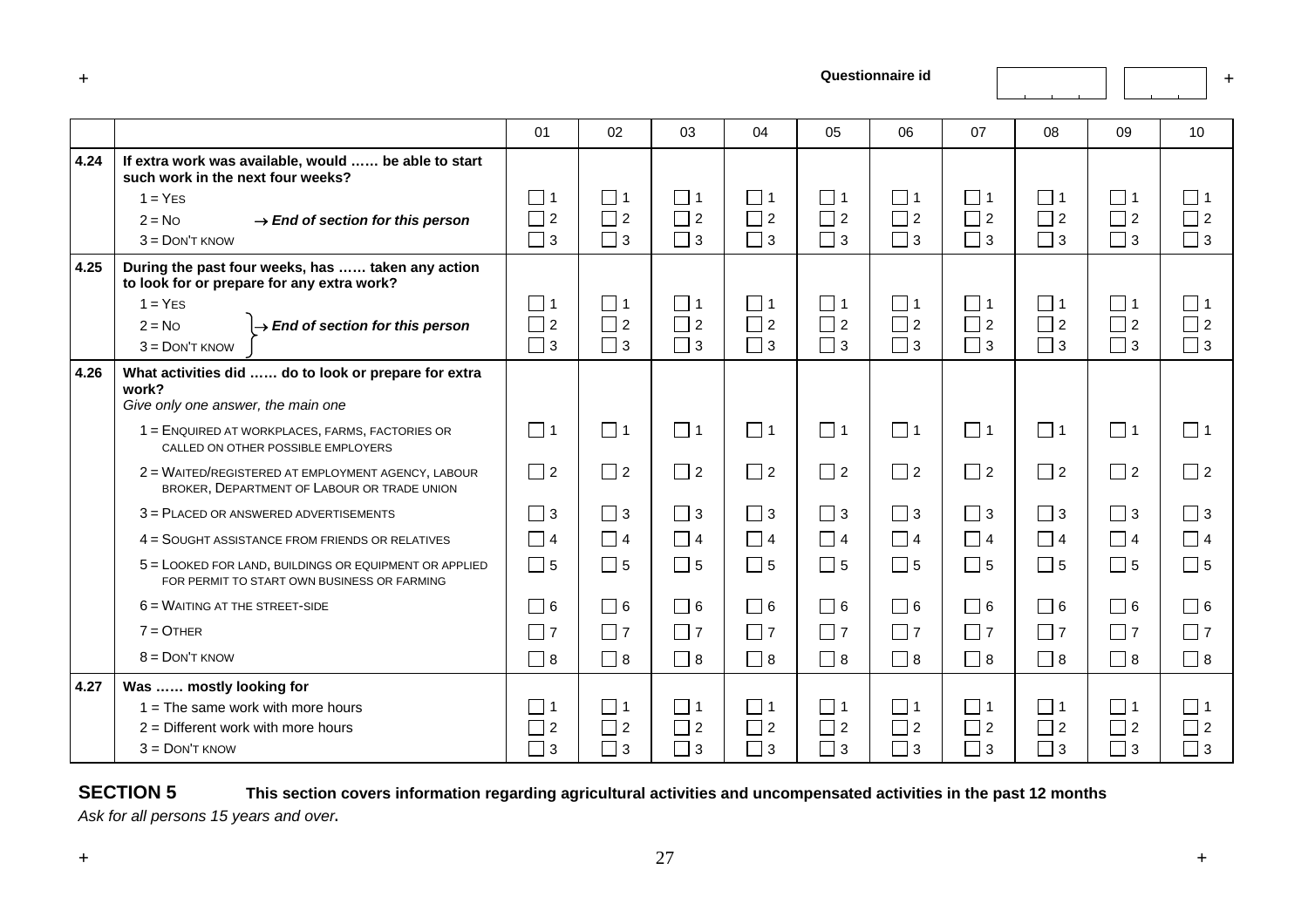$\blacksquare$ 

|     |                                                                                                                                                                                                                                                    | 01                                          | 02                                         | 03                       | 04                       | 05                      | 06            | 07                                          | 08        | 09                                                                                                                                                   | 10            |
|-----|----------------------------------------------------------------------------------------------------------------------------------------------------------------------------------------------------------------------------------------------------|---------------------------------------------|--------------------------------------------|--------------------------|--------------------------|-------------------------|---------------|---------------------------------------------|-----------|------------------------------------------------------------------------------------------------------------------------------------------------------|---------------|
| 5.1 | Did  grow or help to grow any produce, e.g.<br>maize or other crops, vegetables or fruit, or keep, or<br>help to keep, any stock, e.g. cattle, sheep, goats,<br>horses, even chickens, for sale or for household use<br>during the last 12 months? |                                             |                                            |                          |                          |                         |               |                                             |           |                                                                                                                                                      |               |
|     | $1 = YES$                                                                                                                                                                                                                                          | $\Box$ 1                                    | $\Box$ 1                                   | $\Box$ 1                 | $\Box$ 1                 | l 11                    | $\Box$ 1      | $\Box$ 1                                    | $\Box$ 1  | $\vert$   1                                                                                                                                          | $\vert$ 1     |
|     | $2 = No$<br>$\rightarrow$ Go to Q 5.4                                                                                                                                                                                                              | $\Box$ 2                                    | $\Box$ 2                                   | $\Box$ 2                 | $\Box$ 2                 | $\Box$ 2                | $\Box$ 2      | $\Box$ 2                                    | $\Box$ 2  | $\Box$ 2                                                                                                                                             | $\Box$ 2      |
| 5.2 | During which months was  engaged in growing<br>produce or keeping stock in the last 12 months?                                                                                                                                                     |                                             |                                            |                          |                          |                         |               |                                             |           |                                                                                                                                                      |               |
|     | Mark a "YES" or a "No" for all months                                                                                                                                                                                                              | YES NO                                      | YES NO                                     | YES NO                   | YES NO                   | YES NO                  | YES NO YES NO |                                             | YES NO    | YES NO                                                                                                                                               | <b>YES NO</b> |
|     |                                                                                                                                                                                                                                                    |                                             | $\Box$ 1 $\Box$ 2 $\Box$ 1 $\Box$ 2 $\Box$ |                          |                          |                         |               |                                             |           | $\Box$ 1\Box2\Box1\ $\Box$ 2\ $\Box$ 1\ $\Box$ 2\ $\Box$ 1\ $\Box$ 2\ $\Box$ 1\ $\Box$ 2\ $\Box$ 1\ $\Box$ 2\ $\Box$ 1\ $\Box$ 2\ $\Box$ 1\ $\Box$ 2 |               |
|     |                                                                                                                                                                                                                                                    | $\Box$ 1<br> 2                              | $ $   2                                    | $\Box$ 1 $\Box$ 2 $\Box$ | $\Box$ 1 $\Box$ 2 $\Box$ |                         |               |                                             |           | $\Box$ 1\Box2\Box1 $\Box$ 2 $\Box$ 1 $\Box$ 2 $\Box$ 1 $\Box$ 2 $\Box$ 1 $\Box$ 2 $\Box$                                                             |               |
|     |                                                                                                                                                                                                                                                    | $\Box$ 1<br>2                               | $\vert$ $\vert$ 2                          | $\Box$ 1 $\Box$ 2        | $\Box$ 1 $\Box$ 2 $\Box$ | $1 \square 2$<br>$\Box$ |               |                                             |           |                                                                                                                                                      |               |
|     |                                                                                                                                                                                                                                                    | $\Box$ 1<br>$\vert$ 2                       | $\blacksquare$<br>$\vert$   2              | $\Box$ 1 $\Box$ 2 $\Box$ | $\Box$ 1 $\Box$ 2        |                         |               |                                             |           | $\Box$ 1\Box2\Box1 $\Box$ 2 $\Box$ 1 $\Box$ 2 $\Box$ 1 $\Box$ 2 $\Box$ 1 $\Box$ 2 $\Box$                                                             |               |
|     |                                                                                                                                                                                                                                                    | $\Box$ 1<br>$\vert$ 2                       | $1 \mid 2$                                 | $\Box$ 1 $\Box$ 2 $\Box$ | $\Box$ 1 $\Box$ 2 $\Box$ | $\Box$ 1 $\Box$ 2       |               |                                             |           | $\Box$ 1 $\Box$ 2 $\Box$ 1 $\Box$ 2 $\Box$ 1 $\Box$ 2 $\Box$ 1 $\Box$ 2 $\Box$                                                                       |               |
|     |                                                                                                                                                                                                                                                    | $\Box$ 1<br> 2                              | 1     2                                    |                          |                          |                         |               |                                             |           | $\Box$ 1 $\Box$ 2 $\Box$ 1 $\Box$ 2 $\Box$ 1 $\Box$ 2 $\Box$ 1 $\Box$ 2 $\Box$ 1 $\Box$ 2 $\Box$ 1 $\Box$ 2 $\Box$                                   |               |
|     |                                                                                                                                                                                                                                                    | $\Box$ 1<br>$\vert$ 2                       | $\Box$ 2                                   | $\Box$ 1 $\Box$ 2        | $\Box$ 1 $\Box$ 2        | $\Box$ 1 $\Box$ 2       |               |                                             |           |                                                                                                                                                      |               |
|     |                                                                                                                                                                                                                                                    | $\Box$ 1<br> 2                              | 1     2                                    |                          |                          |                         |               |                                             |           | $\Box$ 1 $\Box$ 2 $\Box$ 1 $\Box$ 2 $\Box$ 1 $\Box$ 2 $\Box$ 1 $\Box$ 2 $\Box$ 1 $\Box$ 2 $\Box$ 1 $\Box$ 2 $\Box$                                   |               |
|     |                                                                                                                                                                                                                                                    | $\Box$ 1 [                                  | $\Box$ 2 $\Box$ 1 $\Box$ 2                 | $\Box$ 1 $\Box$ 2        |                          |                         |               |                                             |           | $\Box$ 1 $\Box$ 2 $\Box$ 1 $\Box$ 2 $\Box$ 1 $\Box$ 1 $\Box$ 2 $\Box$ 1 $\Box$ 2 $\Box$ 1 $\Box$ 2 $\Box$                                            |               |
|     |                                                                                                                                                                                                                                                    | $\Box$ 1<br>$\vert$ 2                       | $ $   2                                    | $\Box$ 1 $\Box$ 2        | $\Box$ 1 $\Box$ 2        |                         |               |                                             |           | $\Box$ 1 \Box  $\Box$ 1 $\Box$ 1 $\Box$ 1 $\Box$ 1 $\Box$ 1 $\Box$ 1 $\Box$ 1 $\Box$ 1 $\Box$ 2 $\Box$                                               |               |
|     |                                                                                                                                                                                                                                                    | $\Box$ 1<br>$\Box$ 2                        | $\Box$ 2                                   | $\Box$ 1 $\Box$ 2        | $\Box$ 1 $\Box$ 2        | $\Box$ 1 $\Box$ 2       |               |                                             |           |                                                                                                                                                      |               |
|     |                                                                                                                                                                                                                                                    |                                             |                                            |                          |                          |                         |               |                                             |           |                                                                                                                                                      |               |
| 5.3 | Why does  grow or help in growing farm<br>produce or keep stock for the household?                                                                                                                                                                 |                                             |                                            |                          |                          |                         |               |                                             |           |                                                                                                                                                      |               |
|     | $1 = As a main source of food for the household$                                                                                                                                                                                                   | $\Box$ 1                                    | $\vert$   1                                | $\Box$ 1                 | $\Box$ 1                 | l 11                    | $\Box$ 1      | $\Box$ 1                                    | $\Box$ 1  | $\vert$ 1                                                                                                                                            | $\vert$ 1     |
|     | $2 = As$ the main source of income/earning a living                                                                                                                                                                                                | $\Box$ 2                                    | $\Box$ 2                                   | $\Box$ 2                 | $\Box$ 2                 | $\Box$ 2                | $\Box$ 2      | $\Box$ 2                                    | $\Box$ 2  | $\Box$ 2                                                                                                                                             | $\Box$ 2      |
|     | $3 = As$ an extra source of income                                                                                                                                                                                                                 | $\Box$ 3                                    | $\Box$ 3                                   | $\Box$ 3                 | $\Box$ 3                 | $\Box$ 3                | $\Box$ 3      | $\Box$ 3                                    | $\Box$ 3  | $\Box$ 3                                                                                                                                             | $\Box$ 3      |
|     | $4 = As$ an extra source of food for the household                                                                                                                                                                                                 | $\begin{array}{ c c c } \hline \end{array}$ | $\vert$ 4                                  | $\Box$ 4                 | $\Box$ 4                 | $ $   4                 | $\Box$ 4      | $\begin{array}{ c c c } \hline \end{array}$ | $ $   4   | $\Box$ 4                                                                                                                                             | $ $   4       |
|     | $5 = As$ a leisure activity or hobby, e.g. gardening                                                                                                                                                                                               | $\Box$ 5                                    | $\Box$ 5                                   | $\Box$ 5                 | $\Box$ 5                 | $\Box$ 5                | 5             | $\vert$ 5                                   | $\vert$ 5 | $-5$                                                                                                                                                 | $\Box$ 5      |

**+ +**  $+$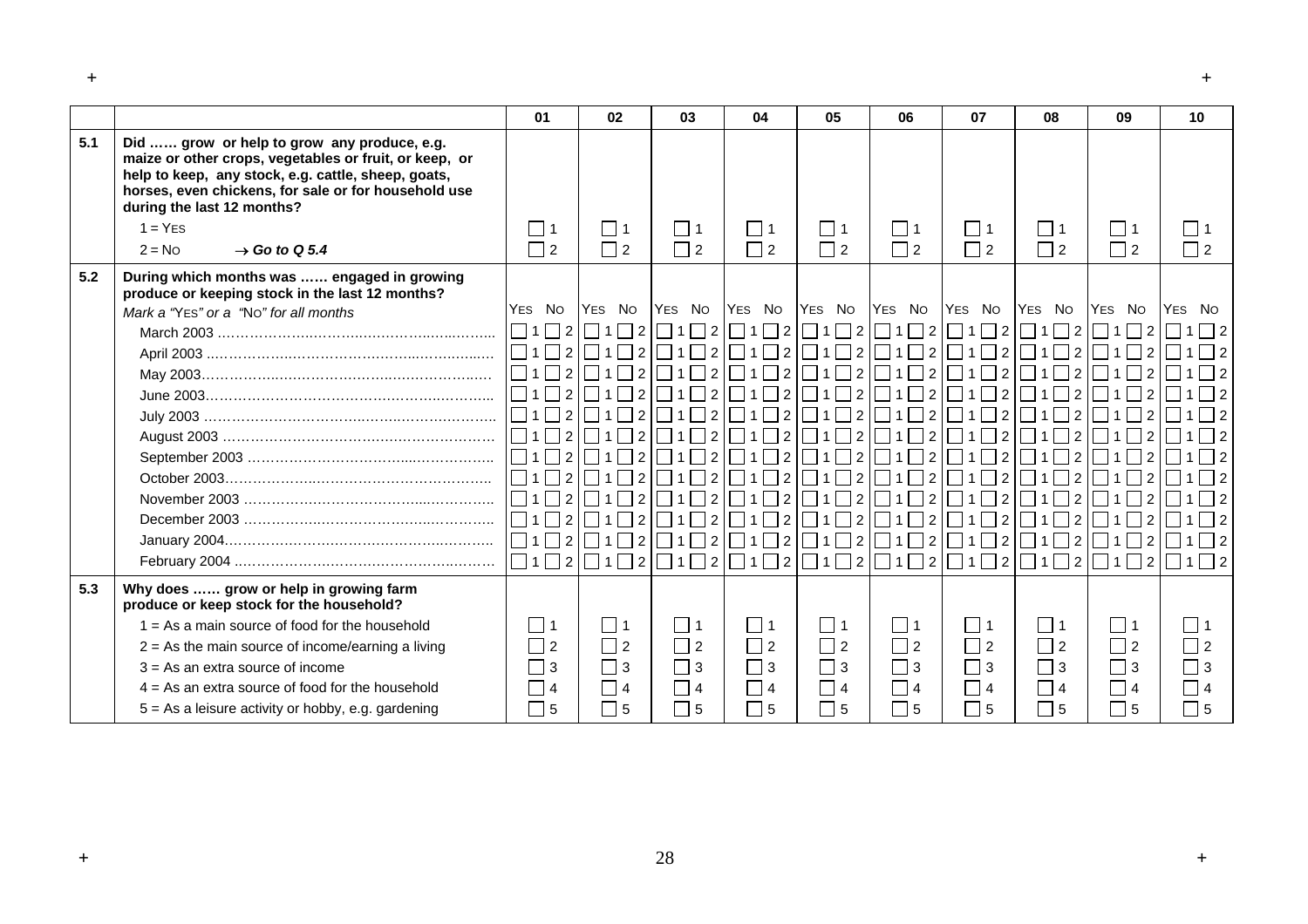|     |                                                                                                                                                                      | 01            | 02       | 03                                                                                                                                                                                                                                                                                                                                                                                                                                                                                                                                                                      | 04                                               | 05       | 06       | 07       | 08       | 09       | 10 <sup>1</sup> |
|-----|----------------------------------------------------------------------------------------------------------------------------------------------------------------------|---------------|----------|-------------------------------------------------------------------------------------------------------------------------------------------------------------------------------------------------------------------------------------------------------------------------------------------------------------------------------------------------------------------------------------------------------------------------------------------------------------------------------------------------------------------------------------------------------------------------|--------------------------------------------------|----------|----------|----------|----------|----------|-----------------|
| 5.4 | In the last 12 months, did  do any uncompensated<br>work for the benefit of a community, neighbourhood,<br>or an interest group?                                     |               |          |                                                                                                                                                                                                                                                                                                                                                                                                                                                                                                                                                                         |                                                  |          |          |          |          |          |                 |
|     | $1 = YES$                                                                                                                                                            | $\Box$ 1      | $\Box$ 1 | $\Box$ 1                                                                                                                                                                                                                                                                                                                                                                                                                                                                                                                                                                | $\Box$ 1                                         | $\Box$ 1 | $\Box$ 1 | $\Box$ 1 | $\Box$ 1 | $\Box$ 1 | $\Box$ 1        |
|     | $2 = No$<br>$\rightarrow$ End of Section 5 for this person.                                                                                                          | $\Box$ 2      | $\Box$ 2 | $\Box$ 2                                                                                                                                                                                                                                                                                                                                                                                                                                                                                                                                                                | $\Box$ 2                                         | $\Box$ 2 | $\Box$ 2 | $\Box$ 2 | $\Box$ 2 | $\Box$ 2 | $\Box$ 2        |
| 5.5 | In which of the following areas was the uncompensated<br>work  did in the last 12 months? Was it                                                                     | YES NO YES NO |          | YES NO                                                                                                                                                                                                                                                                                                                                                                                                                                                                                                                                                                  | YES NO YES NO YES NO YES NO YES NO YES NO YES NO |          |          |          |          |          | YES NO          |
|     | $a =$ to help sick or handicapped people in their everyday<br>life activities                                                                                        |               |          |                                                                                                                                                                                                                                                                                                                                                                                                                                                                                                                                                                         |                                                  |          |          |          |          |          |                 |
|     | $b =$ to provide medical care, or counselling, to sick or<br>handicapped people                                                                                      |               |          |                                                                                                                                                                                                                                                                                                                                                                                                                                                                                                                                                                         |                                                  |          |          |          |          |          |                 |
|     | $c =$ to provide training or instruction to others                                                                                                                   |               |          |                                                                                                                                                                                                                                                                                                                                                                                                                                                                                                                                                                         |                                                  |          |          |          |          |          |                 |
|     | $d =$ to keep law and order in a community                                                                                                                           |               |          | $\boxed{ \square 1 \square 2 \square 1 \square 2 \square 1 \square 2 \square 1 \square 2 \square 1 \square 2 \square 1 \square 2 \square 1 \square 2 \square 1 \square 2 \square 1 \square 2 \square 1 \square 2 \square 1 \square 2 \square 1 \square 2 \square 1 \square 2 \square 1 \square 2 \square 1 \square 2 \square 1 \square 2 \square 1 \square 2 \square 1 \square 2 \square 1 \square 2 \square 1 \square 2 \square 1 \square 2 \square 1 \square 2 \square 1 \square 2 \square 1 \square 2 \square 1 \square 2 \square 1 \square 2 \square 1 \square 2 \$ |                                                  |          |          |          |          |          |                 |
|     | e.= to maintain or replenish community resources<br>(e.g.building or improving roads, water supply,<br>structures, green areas, etc.)                                |               |          |                                                                                                                                                                                                                                                                                                                                                                                                                                                                                                                                                                         |                                                  |          |          |          |          |          |                 |
|     | f = to organise cultural events (e.g. music, dance, or<br>performance), sporting events, or recreational<br>activities for a community, neighbourhood, or a<br>group |               |          |                                                                                                                                                                                                                                                                                                                                                                                                                                                                                                                                                                         |                                                  |          |          |          |          |          |                 |
|     | $g =$ to collect money for an organisation/institution                                                                                                               |               |          |                                                                                                                                                                                                                                                                                                                                                                                                                                                                                                                                                                         |                                                  |          |          |          |          |          |                 |
|     | h = to organise events to collect money for an<br>organisation/institution                                                                                           |               |          |                                                                                                                                                                                                                                                                                                                                                                                                                                                                                                                                                                         |                                                  |          |          |          |          |          |                 |
|     | = something else, specify                                                                                                                                            |               |          |                                                                                                                                                                                                                                                                                                                                                                                                                                                                                                                                                                         |                                                  |          |          |          |          |          |                 |

**SECTION 6 This section covers information regarding the household.**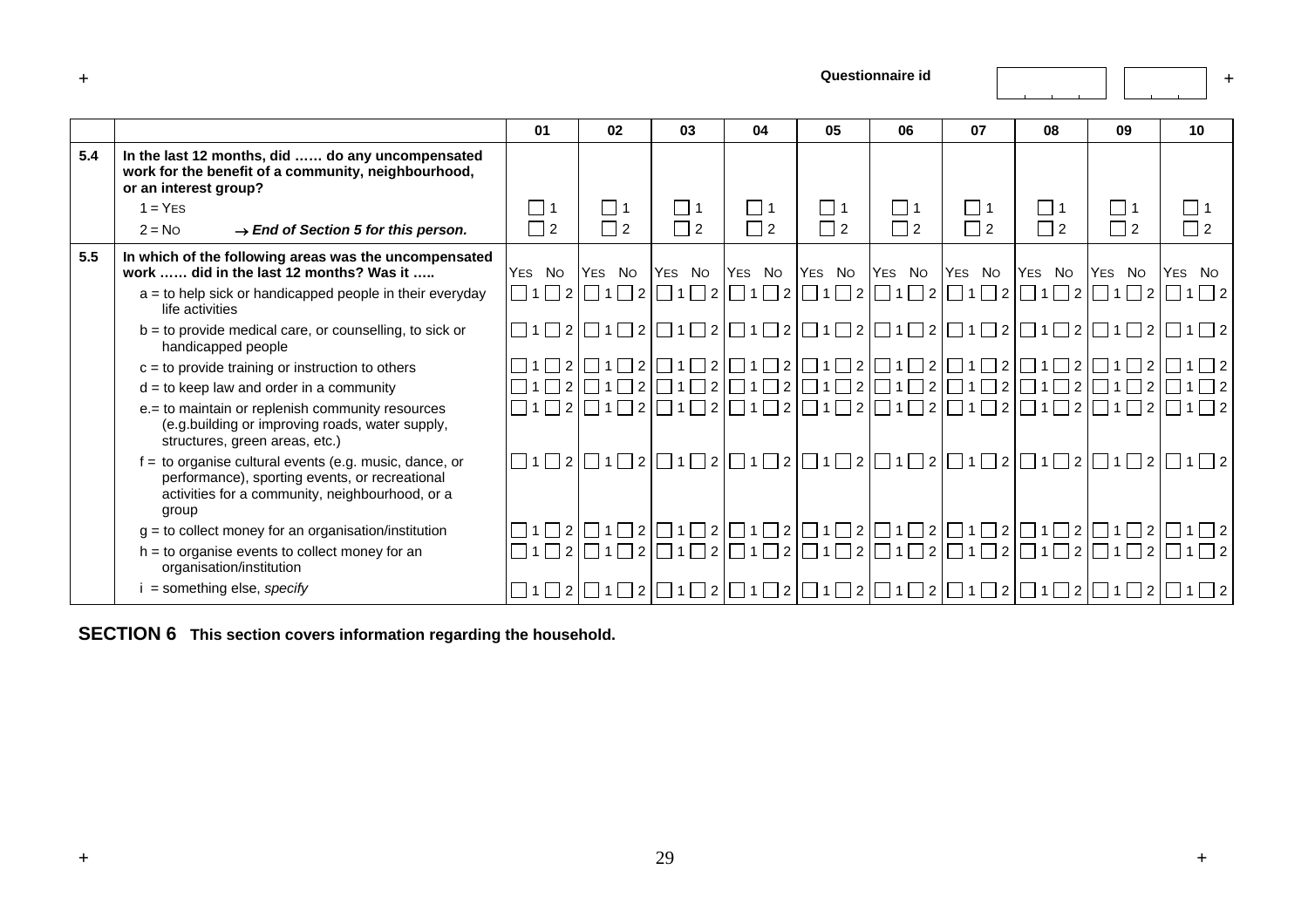### *Ask a responsible adult in the household*

| 6.1 | Indicate the type of main dwelling and other<br>dwelling that the household occupies?                           | Main<br>dwelling | Other<br>dwelling |
|-----|-----------------------------------------------------------------------------------------------------------------|------------------|-------------------|
|     | $01 =$ DWELLING OR BRICK STRUCTURE ON A SEPARATE<br>STAND OR YARD OR ON FARM                                    | 01               | 01                |
|     | $02$ = TRADITIONAL DWELLING/HUT/STRUCTURE MADE<br>OF TRADITIONAL MATERIALS                                      | 02               | 102               |
|     | $03$ = FLAT OR APARTMENT IN A BLOCK OF FLATS                                                                    | 03               | 03                |
|     | 04 = TOWN/CLUSTER/SEMI-DETACHED HOUSE<br>(Simplex, Duplex or Triplex)                                           | 04               | 04                |
|     | $05 =$ UNIT IN RETIREMENT VILLAGE                                                                               | 05               | 05                |
|     | $06 =$ DWELLING/FLAT/ROOM IN BACKYARD                                                                           | 06               | 06                |
|     | $07$ = INFORMAL DWELLING/SHACK IN BACKYARD                                                                      | 07               | 07                |
|     | $08$ = INFORMAL DWELLING/SHACK NOT IN BACKYARD,<br>E.G. IN AN INFORMAL/SQUATTER SETTLEMENT OR ON<br><b>FARM</b> | 08               | 08                |
|     | $09 =$ ROOM/FLATLET                                                                                             | 09               | 09                |
|     | $10 = CARAVAN/TENT$                                                                                             | 10               | 10                |
|     | $11 =$ OTHER, specify                                                                                           | 11               |                   |

| 6.2 | What is the main material used for the roof and<br>the walls of the main dwelling? |               |               |
|-----|------------------------------------------------------------------------------------|---------------|---------------|
|     | Mark one code in each column.                                                      | Roof          | Walls         |
|     | $01 = BRICKS$                                                                      | 01            | 01            |
|     | $02 =$ CEMENT BLOCK/CONCRETE                                                       | 02            | 02            |
|     | $03 = \text{CORRUGATED IRON/ZINC}$                                                 | 03            | 03            |
|     | $04 = W$ OOD                                                                       | 04            | 04            |
|     | $05 =$ PLASTIC                                                                     | 05            | 05            |
|     | $06 =$ CARDBOARD                                                                   | 06            | 06            |
|     | 07 = MIXTURE OF MUD AND CEMENT                                                     | 07            | 07            |
|     | $08 = \text{WATE}$ and DAUB                                                        | 08            | 08            |
|     | $09 =$ TILE                                                                        | 09            | 09            |
|     | $10 = MUD$                                                                         | 10            | 10            |
|     | $11 = ThATCHING$                                                                   | 11            | 11            |
|     | $12 =$ ASBESTOS                                                                    | 12            | 12            |
|     | $13 =$ OTHER, specify                                                              | 13            | 13            |
|     |                                                                                    |               |               |
| 6.3 | In what condition are the roof and the walls of                                    |               |               |
|     | the main dwelling?                                                                 | Roof          | Walls         |
|     | $1 = \text{Very weak}$                                                             | 1             |               |
|     | $2 =$ Weak                                                                         | $\mathcal{P}$ | $\mathcal{P}$ |
|     | $3$ = Needs minor repairs                                                          | 3             |               |
|     | $4 = Good$                                                                         | 4             |               |
|     | $5 = Very good$                                                                    | 5             | 5             |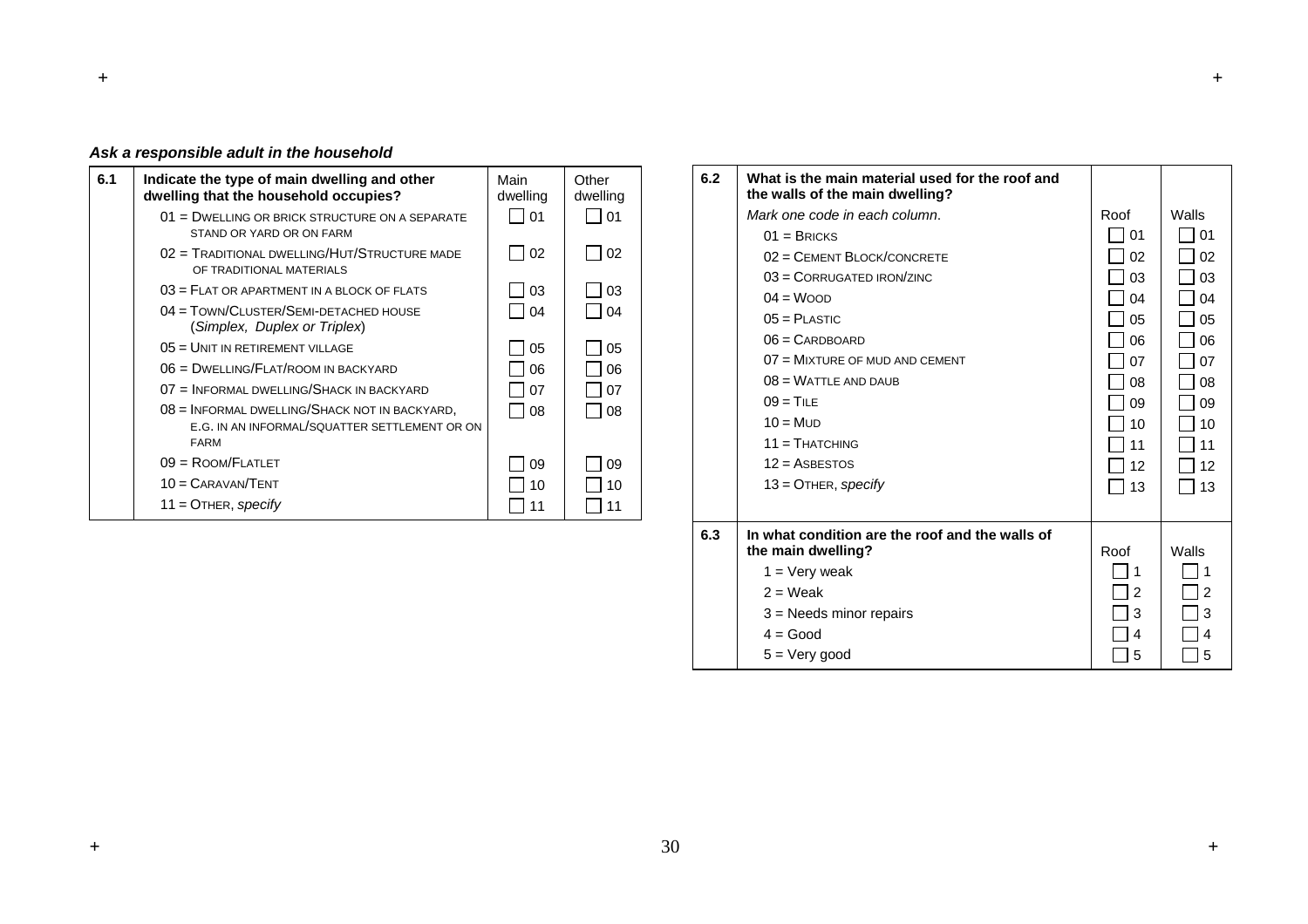1 <sup>=</sup> Electricity? 2 <sup>=</sup> Water?

3 = Garage/parking space?

 4 = Refuse removal? 5 = Other, *specify*

| 6.4 | Is the dwelling                                                                  |     |
|-----|----------------------------------------------------------------------------------|-----|
|     | $1 =$ Owned and fully paid off?                                                  |     |
|     | $2 =$ Owned, but not yet fully paid off (e.g. with a mortgage)?                  | 12  |
|     | $3 =$ Rented?                                                                    | l 3 |
|     | $4 =$ Occupied rent-free as part of employment contract of<br>family member?     | l 4 |
|     | $5 =$ Occupied rent-free not as part of employment contract<br>of family member? | ۱5  |
|     | $6 =$ Other, specify                                                             |     |

## *Ask if answer to Q6.4 is 3, 4 or 5, otherwise go to Q6.9*

**+**

| 6.5 | What is the amount of rent paid or value of rent (if rented |
|-----|-------------------------------------------------------------|
|     | free) for this dwelling?                                    |

| 6.7 | Does the rent include                                                                             | YES No |
|-----|---------------------------------------------------------------------------------------------------|--------|
|     |                                                                                                   |        |
|     | $4 =$ ANNUAL AMOUNT?                                                                              |        |
|     | $3 =$ MONTHLY AMOUNT?                                                                             |        |
|     | $2 =$ FORTNIGHTLY AMOUNT?                                                                         | 1      |
| 6.6 | $1 = WEEKLY AMOUNT?$                                                                              |        |
|     | ADD 1.1, 1.2 AND 1.3 TO CONFIRM 1.4.<br>Is this a                                                 |        |
|     | 1.4 TOTAL RENT PAID OR VALUE OF RENT, IF<br><b>RENTED FREE, FOR THIS</b><br><b>DWELLING</b>       |        |
|     | 1.3 AMOUNT PAID FOR GARAGE AND/OR<br>DOMESTIC WORKER'S ROOM IF RENTED<br><b>SEPARATELY</b>        |        |
|     | 1.2 AMOUNT SUBSIDISED (E.G. BY EMPLOYER)                                                          |        |
|     | 1.1 AMOUNT PAID BY YOU EXCLUDING AMOUNT<br>SUBSIDISED, OR VALUE OF RENT, IF RENTED<br><b>FREE</b> |        |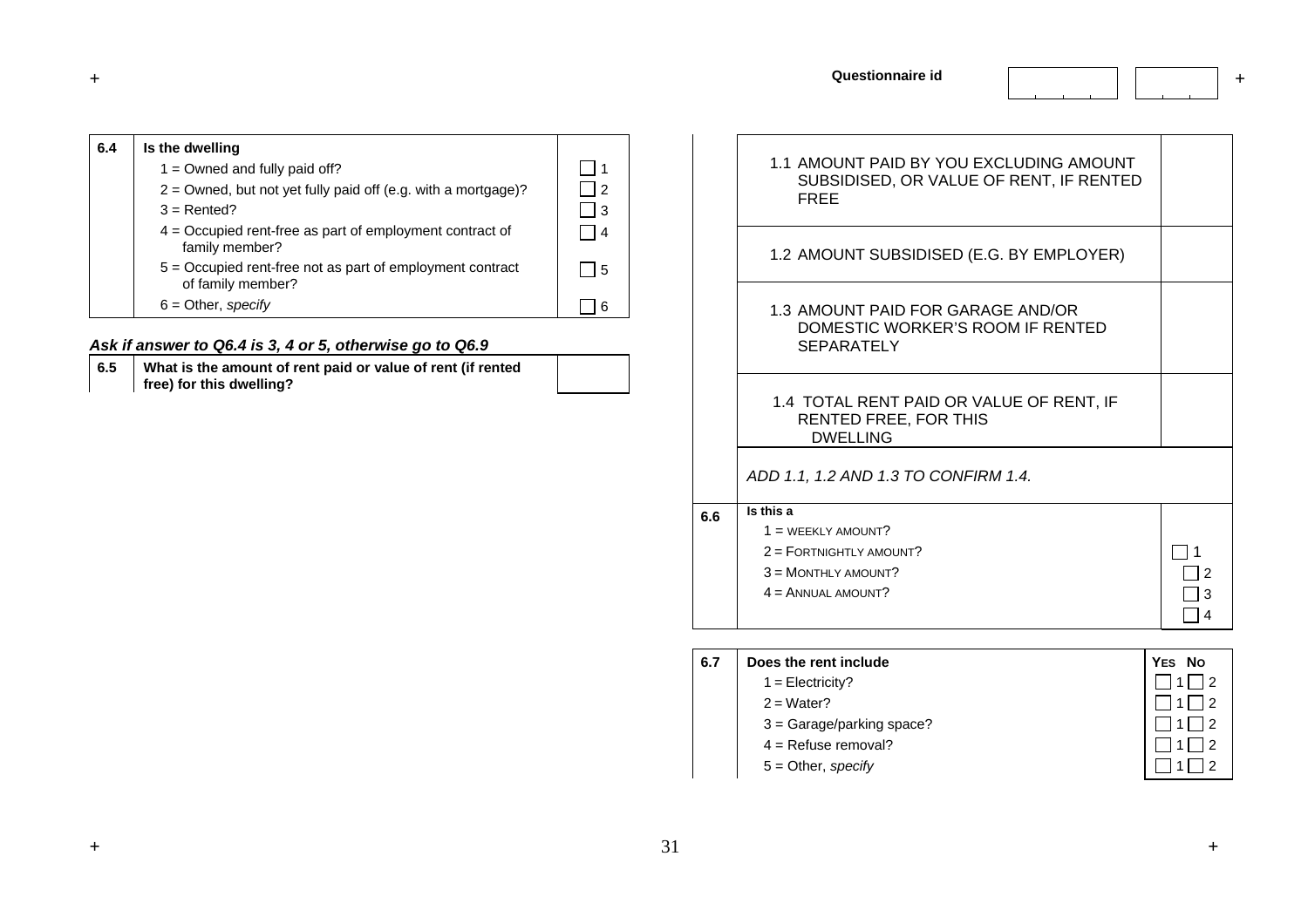| 6.8 | Is this dwelling rented with or without furniture?<br>$1 =$ UNFURNISHED<br>$2 =$ SEMI-FURNISHED<br>$3 =$ FURNISHED     |  |
|-----|------------------------------------------------------------------------------------------------------------------------|--|
|     |                                                                                                                        |  |
| 6.9 | What is the total number of rooms in the dwelling(s) that<br>the household occupies?                                   |  |
|     | Give the total number of rooms, including living rooms,<br>bedrooms and kitchens, but excluding bathrooms and toilets. |  |

 $\boldsymbol{+}$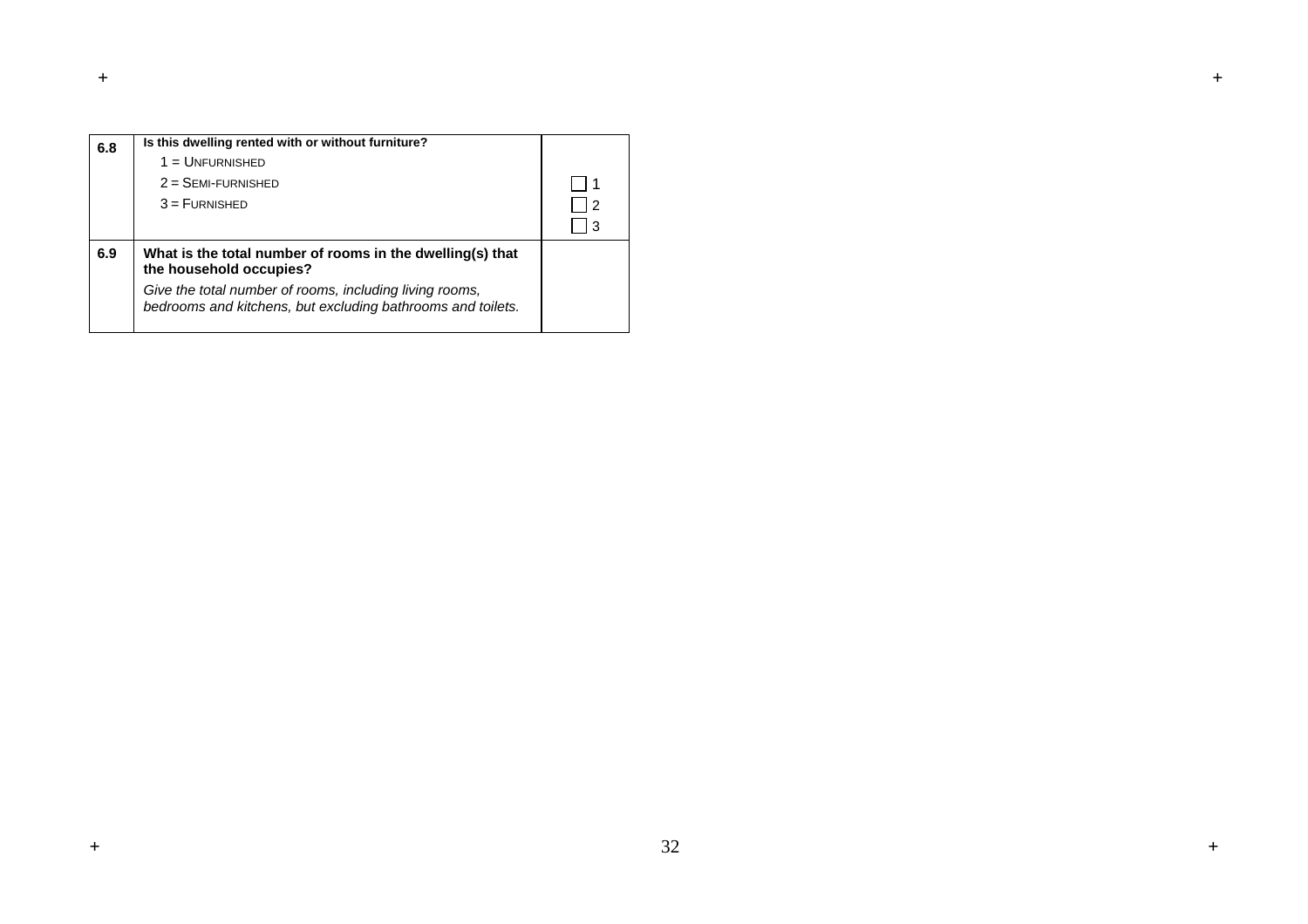| Questionnaire id |  |  |
|------------------|--|--|
|------------------|--|--|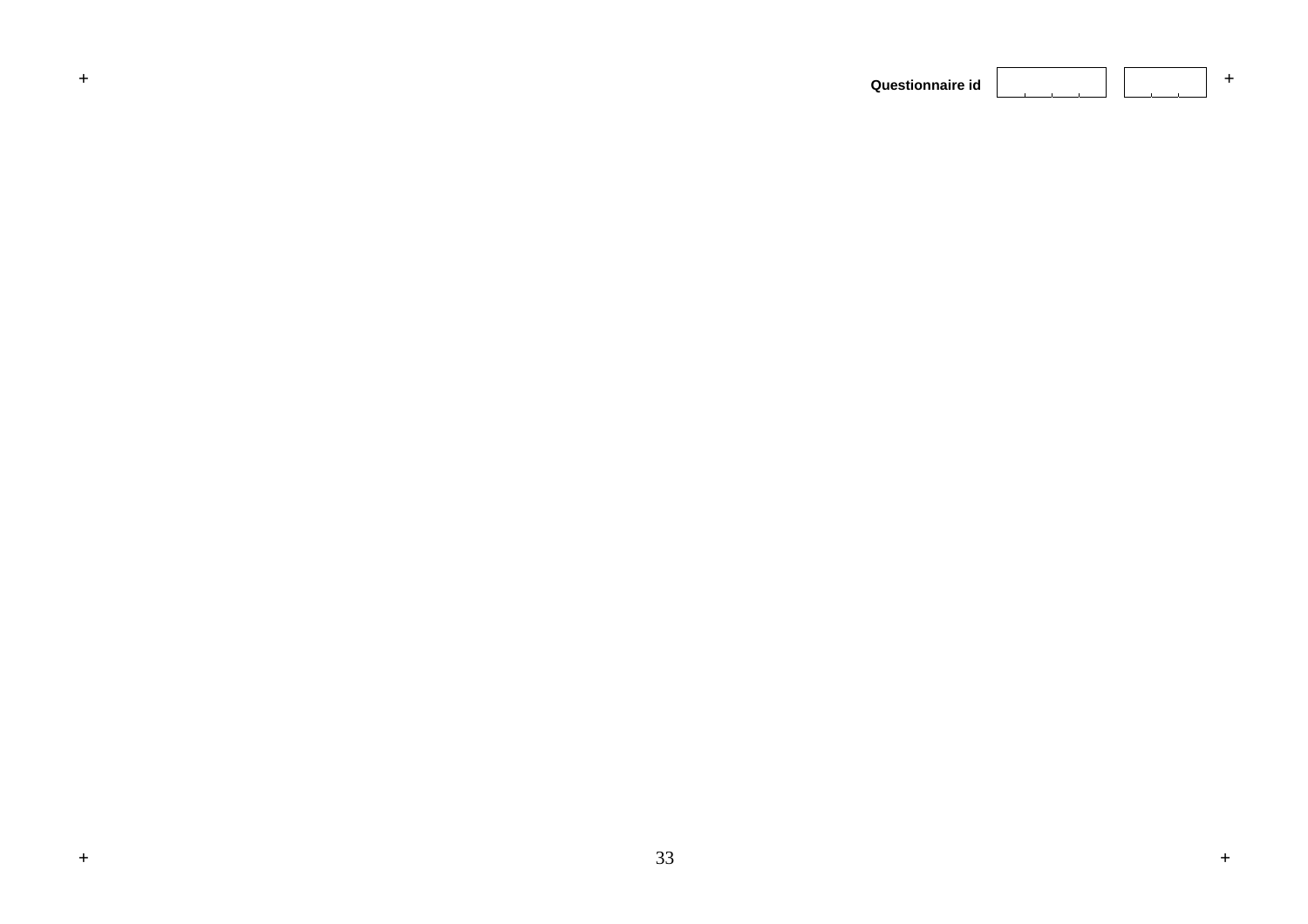### *End of the interview. Thank the respondent for his/her co-operation*

| 6.10 | Indicate the column number of the person who answered<br>the questions in Section 6 |    |
|------|-------------------------------------------------------------------------------------|----|
| 6.11 | In what language was the main part of the interview<br>conducted?                   |    |
|      | $01 = AFRIKAANS$                                                                    | 01 |
|      | $02$ = ENGLISH                                                                      | 02 |
|      | $03 =$ ISINDEBELE/SOUTH NDEBELE/NORTH NDEBELE                                       | 03 |
|      | $04 =$ ISIXHOSA/XHOSA                                                               | 04 |
|      | $05 =$ Isizulu/Zulu                                                                 | 05 |
|      | $06 =$ SEPEDI/NORTHERN SOTHO                                                        | 06 |
|      | 07 = SESOTHO/SOUTHERN SOTHO/SOTHO                                                   | 07 |
|      | $08 =$ SETSWANA/TSWANA                                                              | 08 |
|      | $09 =$ SISWATI/SWAZI                                                                | 09 |
|      | $10 =$ TSHIVENDA/VENDA                                                              | 10 |
|      | $11 = XITSONGA/TSONGA$                                                              |    |
|      | $12 =$ OTHER, specify                                                               | 12 |
| 6.12 | What is the type of these living quarters?                                          |    |
|      | $1 = PRIVATE DWELLING$                                                              |    |
|      | $2 = \text{WORKERS HOSTEL}$                                                         |    |
|      |                                                                                     |    |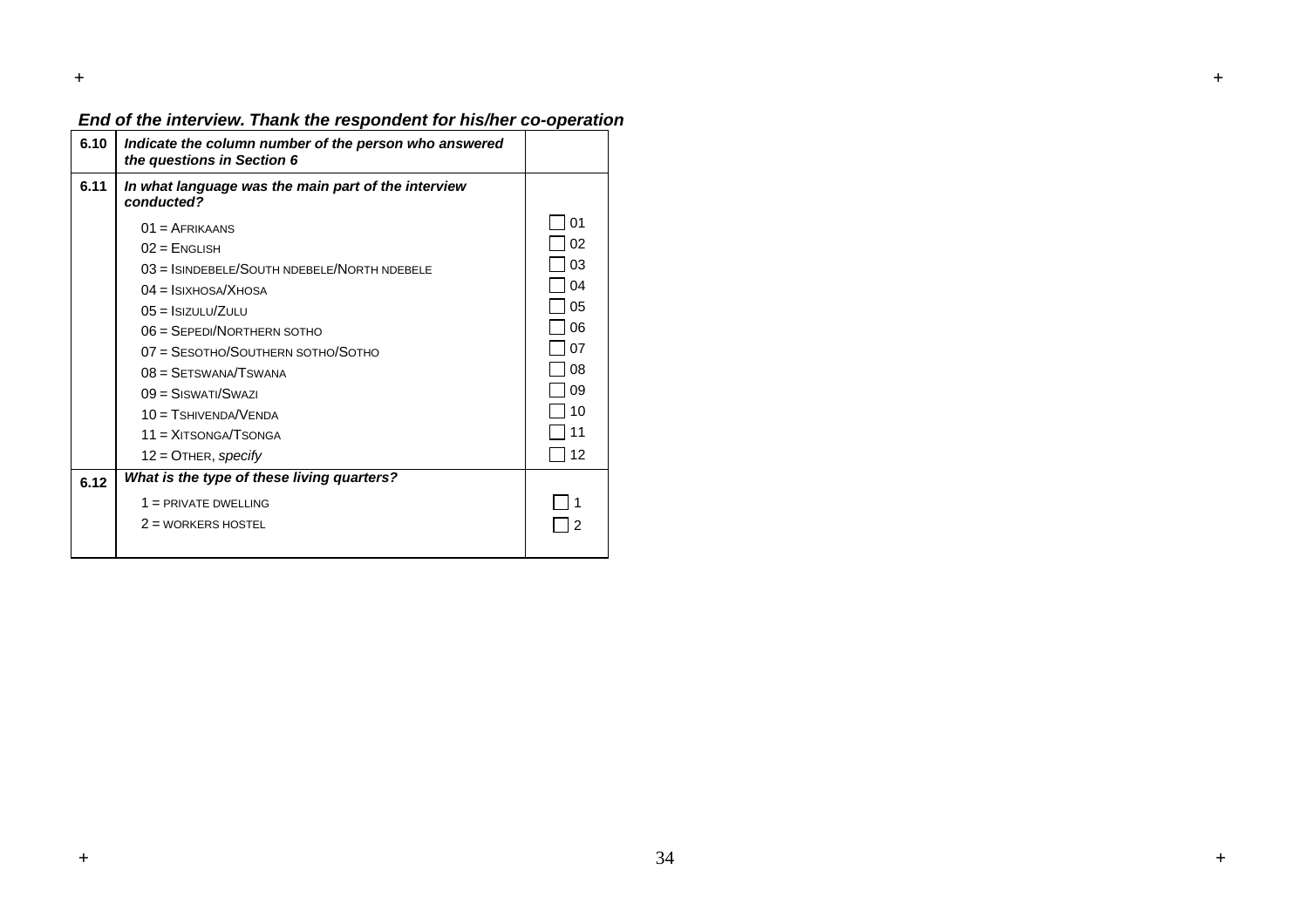| Questionnaire id |  |  |
|------------------|--|--|
|------------------|--|--|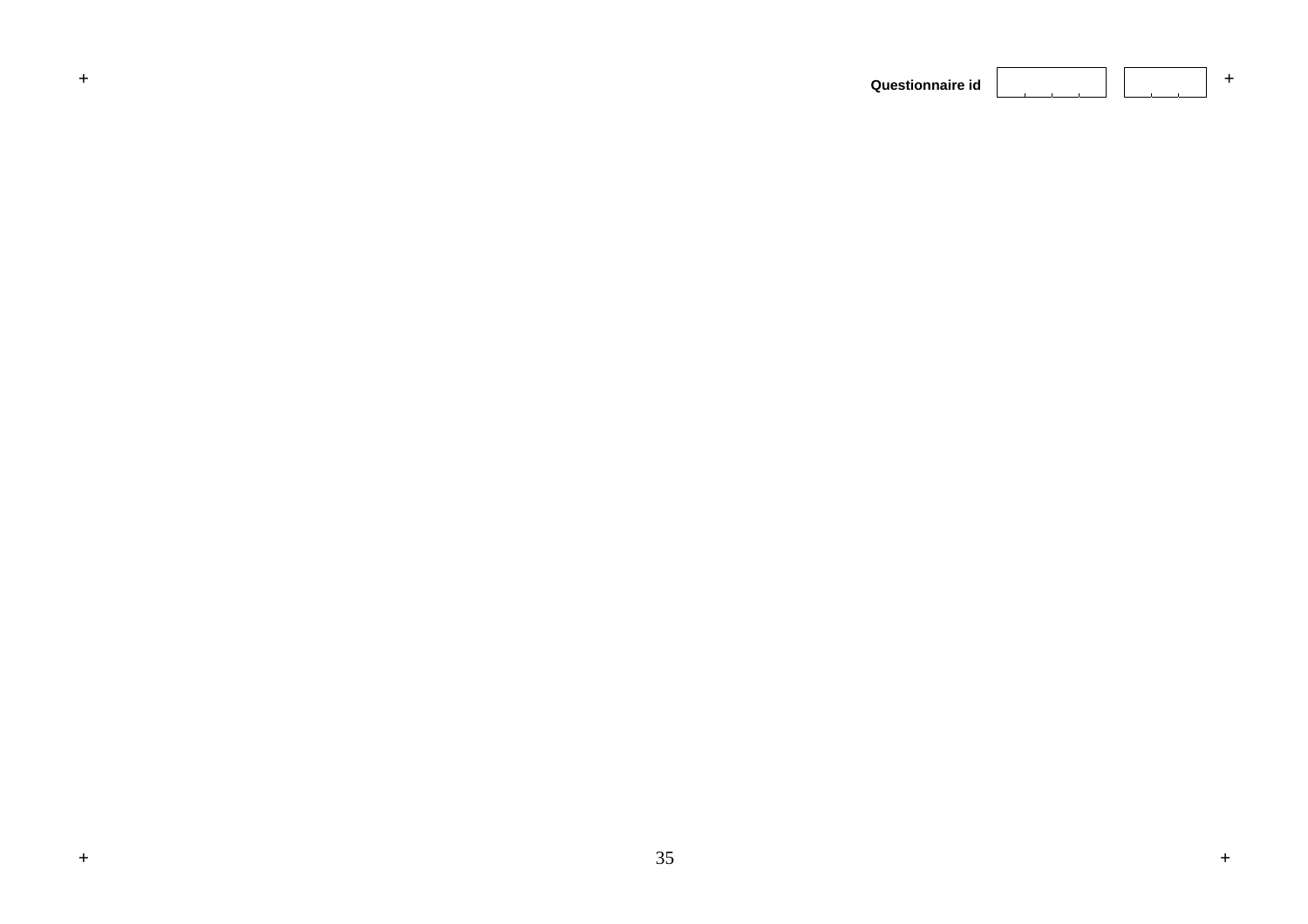$\pm$